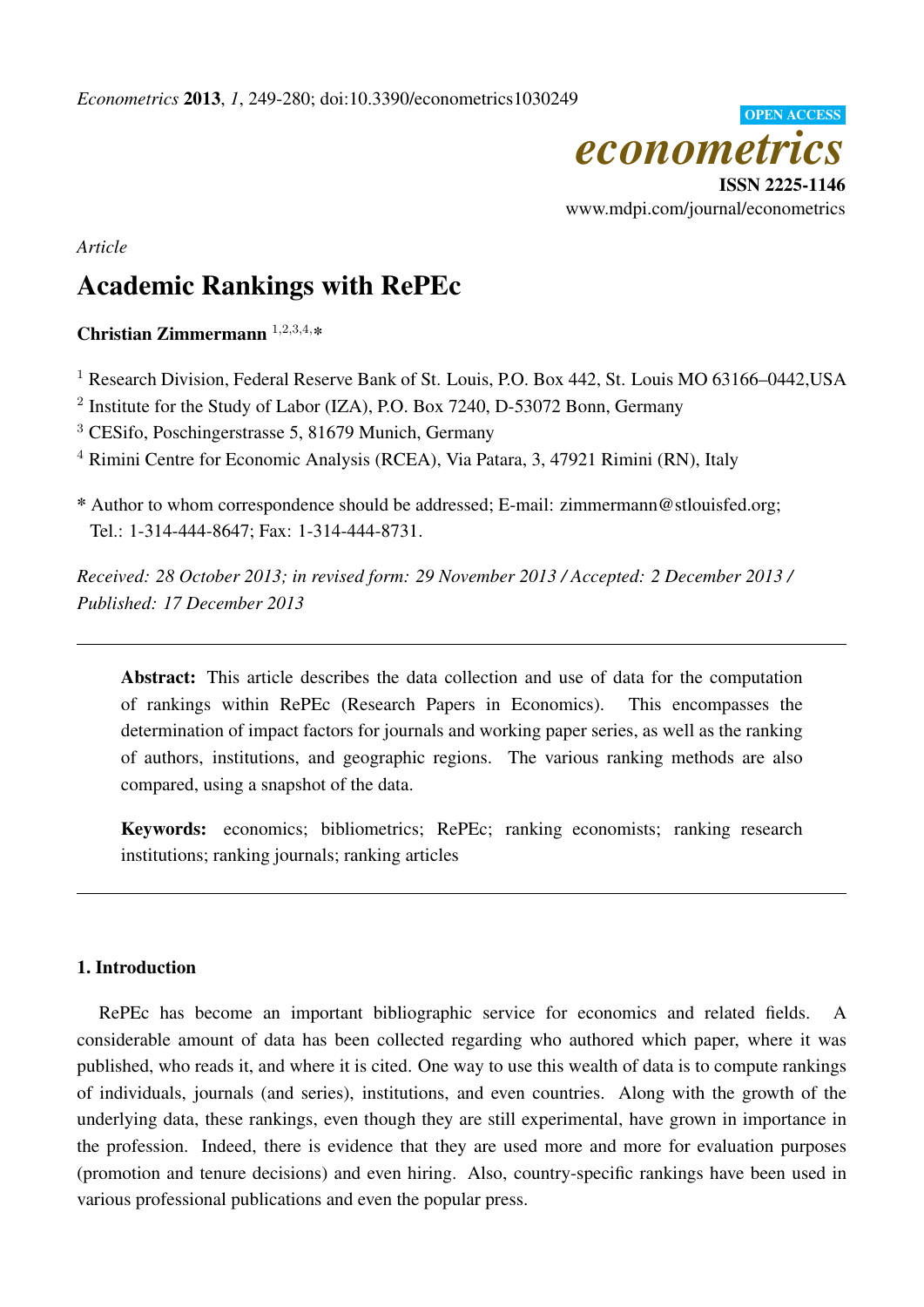It is therefore time for the methodology behind these rankings to be explained. While a criterion such as the number of citations may appear to be simple, it is necessary to understand how it is computed. Indeed, for ranking purposes in RePEc, self-citations are not counted, but citations to other versions of an articles are counted. It is also important to understand how the citations are extracted, i.e., what citations can be considered in the statistics.

Compared with other ranking exercises, the present one also includes some criteria that are unique, such as those based on readership, those based on the number of authors citing, and those based on centrality among co-authors. It is also rare to find the same source being used both to establish impact factors of publications and rankings of authors or institutions. Finally, no other effort has included working papers, which have now become a very important way to disseminate research in economics, if not the most important.

The RePEc project would never have been possible without the efforts of the many volunteers that have participated in one way or another: the maintainers of the so-called RePEc archives who contribute the basic bibliographic data and all those who have contributed through their programming skills, making available hardware and/or bandwidth, giving advice or simply spreading the word about RePEc. RePEc is committed to honor the work of these volunteers by making sure their work will never be subject to fees, both for publishers and users, and will remain in the public domain.

The rest of the paper is structured in the following way. Section 2 describes how the various components of the data used in the rankings are gathered. Section 3 details the construction of the impact factors. Section 4 describes how articles and working papers can be ranked. The various criteria used to rank authors are introduced in Section 5, which also discusses the various ways these criteria can be aggregated and justifies the choices made for the "official" rankings. Sections 6, 7, and 8 present the procedures to rank, respectively, institutions, geographic regions, and finally other rankings. Section 9 takes a snapshot of the data and documents the concordance of the the various rank criteria. Section 10 discusses how RePEc rankings differ from other rankings. Section 11 concludes.

#### 2. Data Gathering

This section describes how all the data are gathered to obtain the sources underlying for the rankings. All data come from RePEc and other projects related to RePEc. These data are continuously updated, and the rankings are refreshed on a monthly basis.

#### *2.1. Bibliographic Data*

The source of all the bibliographic data is RePEc. RePEc (Research Papers in Economics, http://repec.org/) was founded in June 1997 under the leadership of Thomas Krichel as a followup project to NetEc, founded in 1993. Under very little central management, publishers (commercial or academic) contribute the bibliographic data (called metadata) themselves using a common format. These data are provided through the servers of the publishers, which anybody can access and use. Thus RePEc is just a scheme to organize metadata and make it available in the public domain.

At the time of this writing, almost 1,500 archives were contributing metadata to RePEc, thus covering: 3,400+ series with 460,000 working papers, 1,500 journals with 720,000 articles, 15,500 book chapters,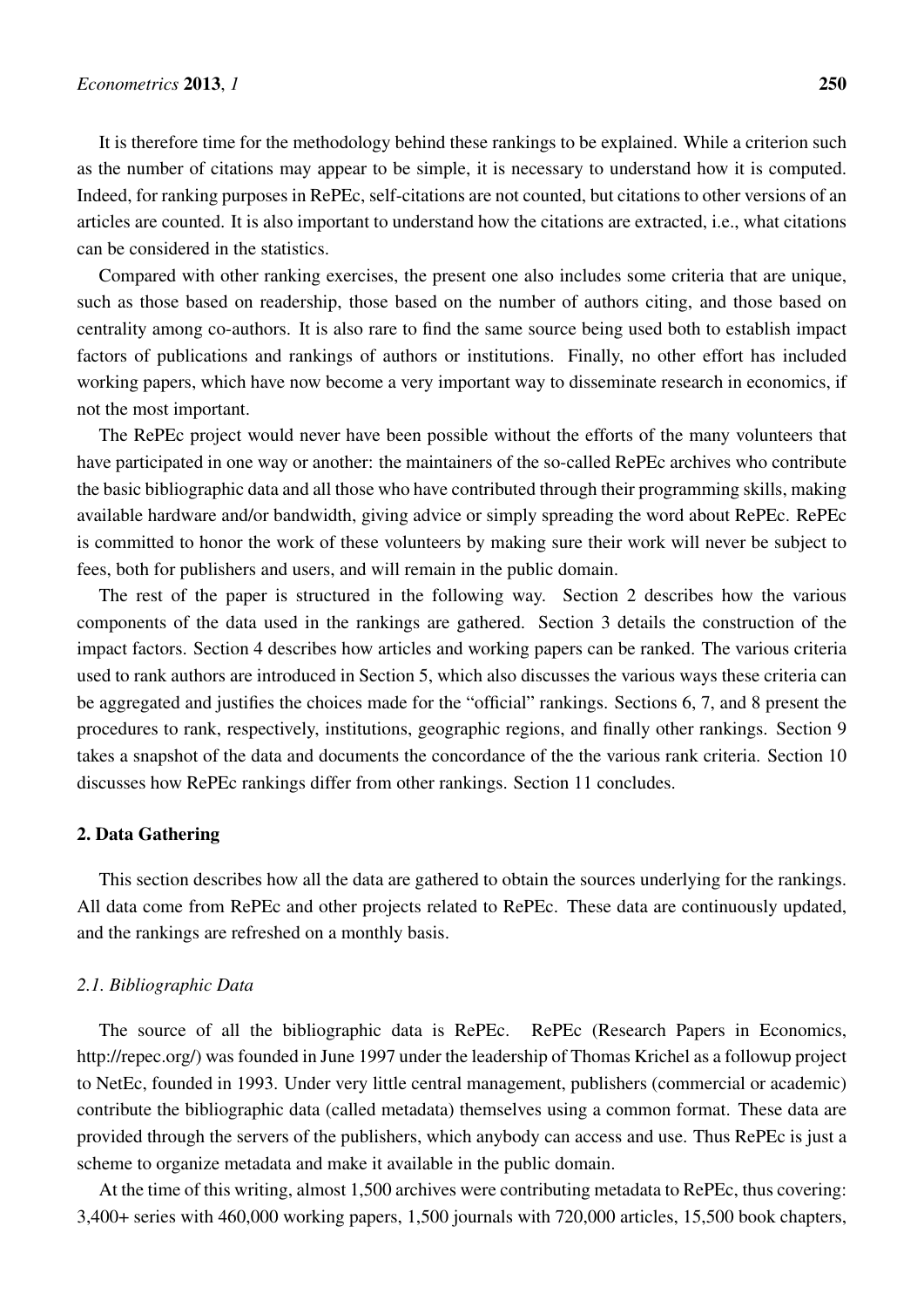12,000 books, and 2,700 software components, for a total of over 1,200,000 items. Almost 1,100,000 of them are available for download in full text.

So-called RePEc services are then allowed to use these data to freely provide public access to them. Several websites directly display the data collected through RePEc, the most popular being IDEAS [\[1\]](#page-30-0), EconPapers  $[2]$ , Inomics  $[3]$ , and finally Socionet  $[4]$ .<sup>1</sup> An email notification service for new on-line working papers is also available (NEP [\[5\]](#page-30-4)). Finally, data gathered by RePEc are relayed through the Open Archives Initiative and therefore made available even more widely, but to services that do not specialize in economics, such as Google Scholar and Oyster.

RePEc data are so far relatively under-used for the exploration of publishing in Economics. Only a few papers so far have exploited the dataset. [\[6](#page-30-5)[–8\]](#page-30-6) use RePEc data to compute some alternative rankings of economists, and in the last case to categorize them in archetypes. [\[9\]](#page-30-7) use the RePEc journal impact factors to determine the impact of a publication on academic salaries in California universites. [\[10,](#page-30-8)[11\]](#page-30-9) use the RePEc author rankings to analyse the distribution of citations across authors within cohorts. Finally in this issue, [\[12\]](#page-30-10) compare ISI and RePEc impact factors for econometrics journals and conclude that the 2-year ISI factors are not robust.

# *2.2. Author Data*

For any ranking, one needs to collect information about the publications of an author. One great difficulty is the many ways an author's name may be indexed. For example, John Maynard Keynes may be listed in the bibliographic metadata as

- 1. John Maynard Keynes
- 2. John M. Keynes
- 3. John Keynes
- 4. J. M. Keynes
- 5. J. Keynes
- 6. Keynes, John Maynard
- 7. Keynes, John M.
- 8. Keynes, John
- 9. Keynes, J. M.
- 10. Keynes, J.

<sup>&</sup>lt;sup>1</sup> NetEc, with its child projects WoPEc and BibEc, displayed RePEc data at one time. NetEc closed, as it was not worth the maintenance effort given that competitors within RePEc were offering a superior product, according to its maintainer. Econlit also uses RePEc data for working papers through an exchange of services agreement with RePEc.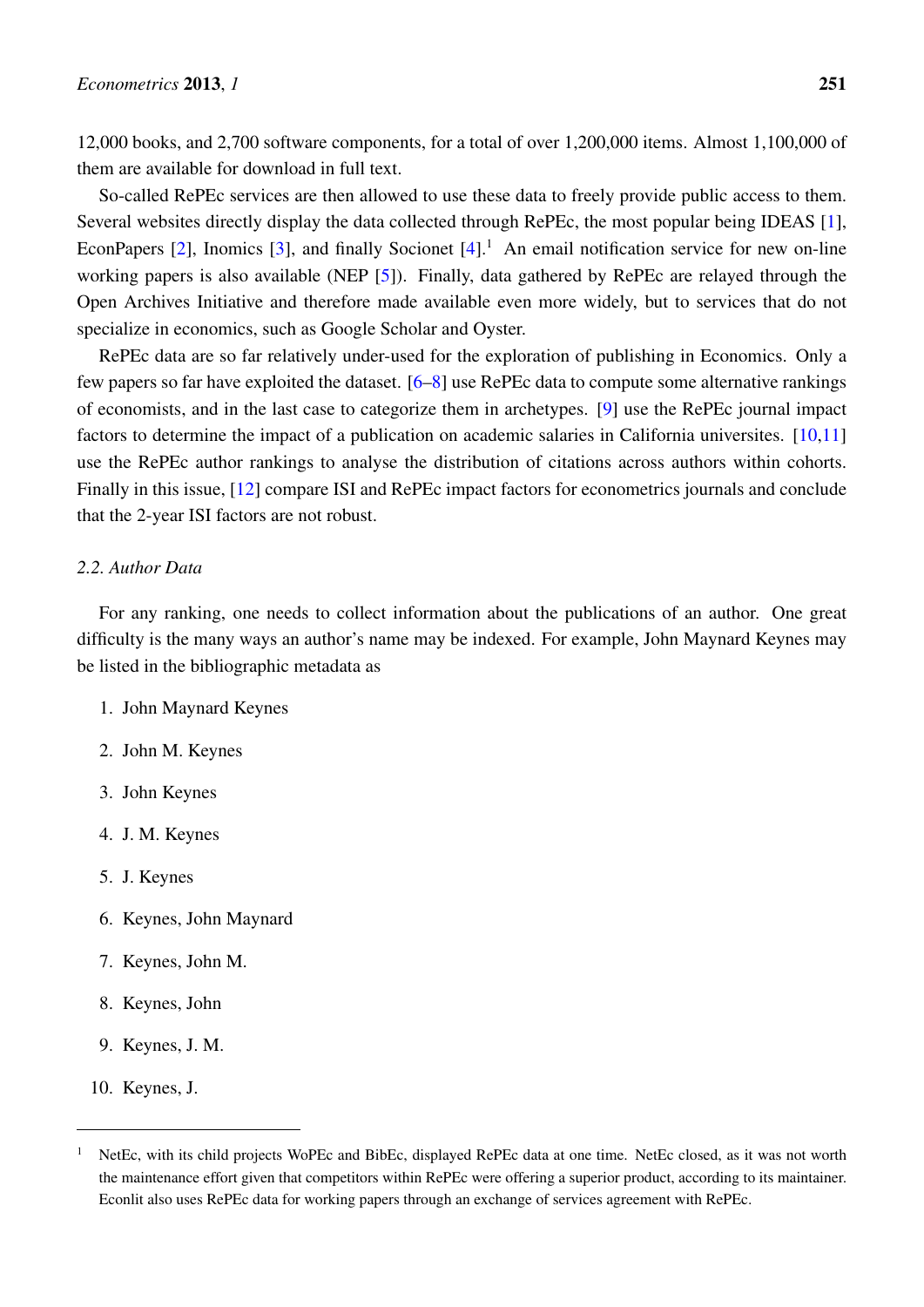and one an imagine many other ways, including misspellings. Variations are even more numerous if nicknames, titles or suffixes (Jr., Sr., III) are used or if accents are used. In addition, several people may have the same name, especially if the first name is abbreviated. Thus, an automatated attribution of works to authors is bound to have a high level of errors. Human intervention is necessary here.

The best people to perform this intervention are the authors themselves. To do this, they register with the RePEc Author Service at http://authors.repec.org/. In doing so, they provide contact details, their affiliations (see next section), and their name variations expected in the metadata. The search engine then suggests to them works from the RePEc metadata that match the name variations—works that the author then can add to their profile.

One may ask why authors would go through that trouble. There are several incentives, see [\[13\]](#page-30-11). First, without being registered in the RePEc Author Service, an author is not ranked and his research output does not count toward the ranking of the institutions he is affiliated with. Second, when registered, an author obtains notification of new citations that are found within RePEc, a compilation of all citations, as well as a detailed ranking analysis every month.

At the time of this writing, over 32,000 authors were registered, claiming over 750,000 works as theirs, somewhat less than half of all the works listed in RePEc once the double-counts (works claimed by several authors) are taken into account.<sup>2</sup>

The RePEc Author Service is based at the Economic Research Division of the Federal Reserve Bank of St. Louis and is monitored by the author of this paper. It runs on open source software written by Ivan Kurmanov and financed by a grant from the Ford Foundation, with extension funding provided by the Federal Reserve Bank of St. Louis.

#### *2.3. Institutional Data*

Institutional data are based on the institutional records collected since 1995 in EDIRC (Economics Departments, Institutes, and Research Centers in the World, [\[14\]](#page-30-12)). This website collects links to academic institutions and government agencies that would principally employ economists. The data are quite accurate; for example it lists within a university all relevant departments (economics, finance, agricultural economics, business schools, and sometimes public policy and similar departments), research centers, institutes, formal research groups, and some chairs are listed as long as economists form a substantial part of the staff or economic issues are prominent in the mission of the group. A second condition is that this listed entity has its own website. It does not need to have its own server (virtual or not), but it needs to have a web page that is more substantial than just a listing of classes: there should be at least a listing of faculty by name.

Entities not based in universities can also be listed. The obvious ones are central banks and government agencies directly applying economic policy, say ministries of finance, treasury, labor, and industry, but also statistical agencies and various research agencies. The same applies to international organizations. Finally, independent research institutes and think tanks are also listed, but not most

<sup>&</sup>lt;sup>2</sup> By the time of publication, these numbers increased to over 38,000 and 900,000.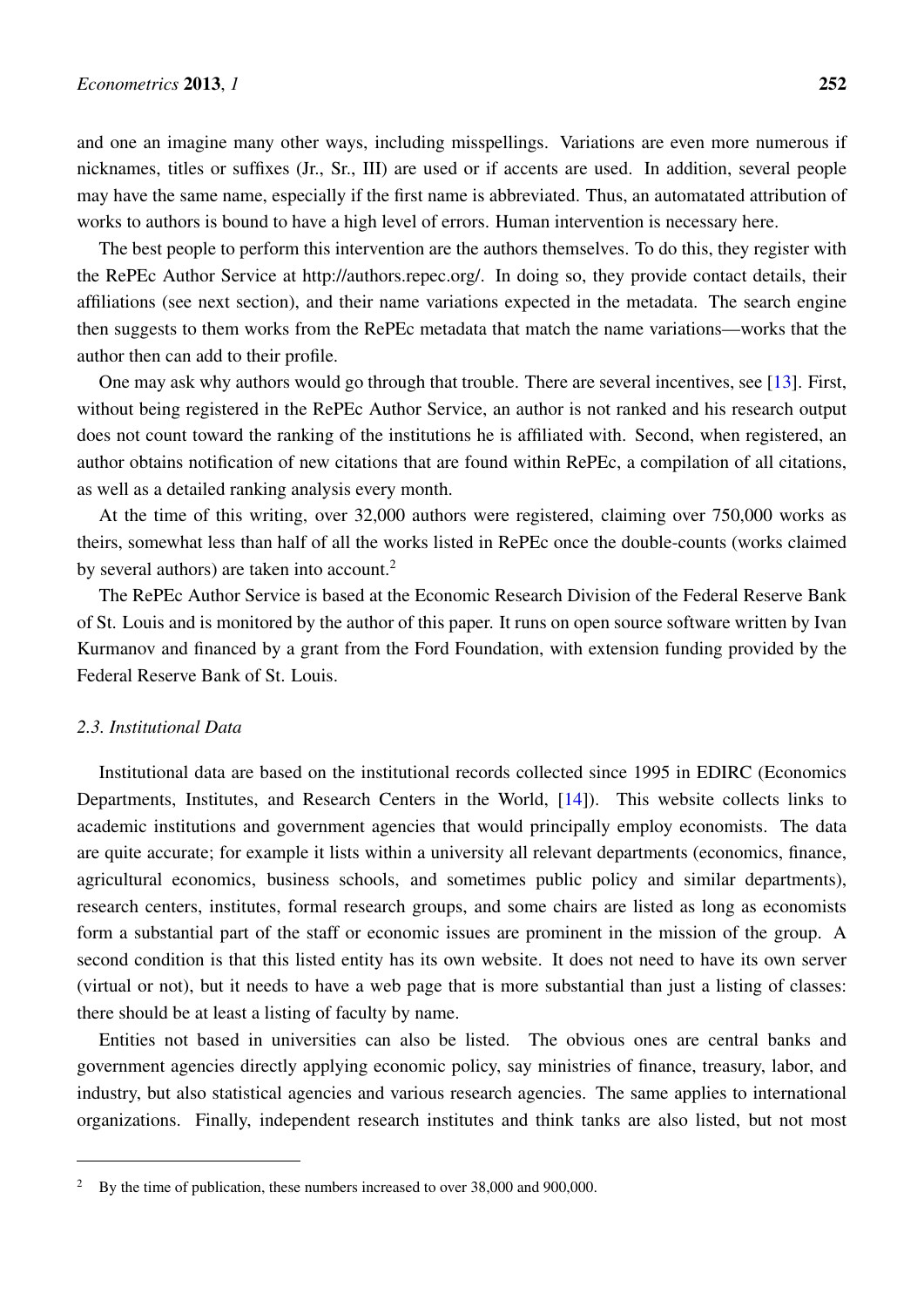commercial institutions (banks, consultants). The only exceptions are those that have a RePEc archive or that provide substantial research for free through their website. Associations and societies are also listed.

All in all, over 12,700 institutions are listed, almost 6,000 of which are associated with an author registered in the RePEc Author Serive (not counting those without claimed works). If they are specialized in a particular field, they are categorized, and almost all governmental agencies are categorized. Institutions are also categorized by countries or, in the case of the United States, by state. When authors register with the RePEc Author Service, they have the opportunity to specify with which institutions they are affiliated with among those listed in EDIRC (except associations and societies), but they can also suggest new entities. If they do not fit within the criteria of EDIRC, they are still kept in their list of affiliations without a link to an institution in EDIRC.

EDIRC is housed and managed at the Economic Research Division of the Federal Reserve Bank of St. Louis by the author of this paper.

# *2.4. Citation Data*

Citation counts are often considered to be the most useful metric of the impact of a piece of research. Finding citations is, however, not a trivial matter. It can be performed either manually at great cost or automatically which is a process that needs considerable fine tuning and many exception rules.

All citation data for RePEc ranking purposes are provided by the CitEc project [\[15\]](#page-30-13) managed by José Manuel Barrueco Cruz, librarian at the University of Valencia. CitEc runs on hardware provided by the Valencian Economic Research Institute.

CitEc downloads all papers that it can find in pdf format, typically those that are not hidden behind a password or some IP protection. Those pdf files are then successively converted to PostScript and text. The text is then parsed to recognize the references, which are then paired with items listed in RePEc with a fuzzy matching algorithm on titles and authors. To prevent erroneous attributions, the level of confidence for a match needs to be set quite high. For somewhat lower levels of confidence, registered authors have the option to check and add appropriate citations.

At the time of this writing, over 360,000 documents have been processed, extracting over eight million references, over three million of which refer to over 400,000 items listed in RePEc. Given that only freely available documents can be analyzed, a large part of those documents are working papers. This has advantages and disadvantages. Working papers are typically more recent than published articles, thus it allows a much more up-to-date analysis than with articles alone. However, citations in published articles are considered to be much more valuable than those in working papers (erroneously, as discussed further in a subsequent section). This is partially corrected in three ways: (1) publishers directly provide information to CitEc about references in their articles, either because their content is gated or because they want to increase the quality of matches; (2) for authors who have both the working paper and published article version of an item in their profile, the references found in one version can be attributed to the other; (3) on an experimental basis, authors can add references to the database, something authors are quite keen to do to increase their citation count. The system requests that all references of a paper be added, so as to provide a positive externality for others as well.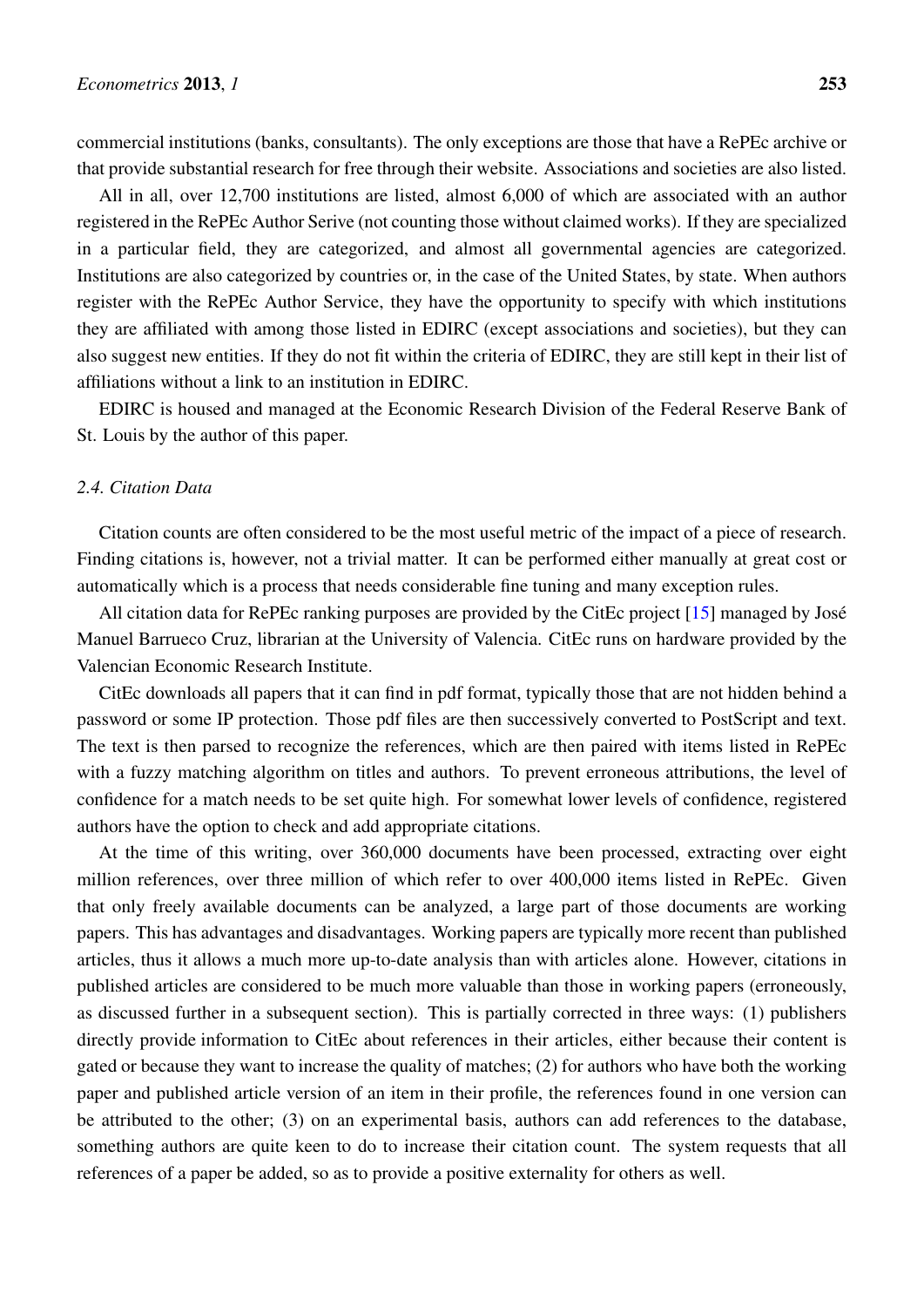## *2.5. Abstract Views and Downloads Data*

Another measure of the impact of research is how often it has been "looked at." Abstract views statistics assess the attractiveness of the title, the authors or the general topic. In addition, downloads statistics indicate how much abstracts have contributed to the attractiveness of the downloaded document.

Keeping track of abstract views is not difficult using the logs of a web server. The only drawback is that abstracts displayed during uses of the search engine cannot be counted. Downloads are more difficult, given that they typically link to external servers. Thus some mechanism needs to be put in place to keep track of downloads.

The decentralized nature of RePEc complicates the compilation of these statistics. The participating services first need to keep appropriate logs and second need to make them available in an appropriate format. The LogEc project  $[16]$ , managed by Sune Karlsson at Örebro University, tries collect this information. The following RePEc services provide information for downloads and abstract views: EconPapers, IDEAS, NEP, EconomistsOnline, and Socionet. The defunct NetEc also used to provide data. Other services that use RePEc data, in whole or part, unfortunately do not provide statistics. Among them are EconStor, Inomics, Econlit, Oyster, and any service making use of the RePEc data made available though the Open Archive Initiative (Google Scholar, for example).

Quite obviously, these statistics are subject to manipulation, as one could repeatedly download a paper to increase its count. For this reason, various information about the abstract viewer or downloader are recorded to prevent repeat counts. This is mainly performed through the use of the IP address, taking also into account IP clusters. Also, and this is mostly relevant for abstract views, visits by search engine robots need to be discarded as they do not represent human readership. Some robots identify themselves, and they can easily be taken care of. Others do not obey standard protocols and need to be recognized as robots. Various identification mechanisms are used to filter these additional robots from the data. Complete details on how all this performed cannot be given here. But overall, about 80% of abstract views are thus discarded—less for downloads.

Whether is it an over-count or under-count of the true count is unknown. Some robots may err, through. Some downloads are discarded as repeated despite originating from different users because they came from the same IP clusters. This happens in particular with institutions using a single cache or proxy server. We hope, however, that the statistics are sufficiently high for such accidents to even out relatively smoothly across all documents and no bias is introduced.

In addition, various checks and balances are implemented to recognize abnormal behavior, mostly from authors trying to manipulate the statistics. Obviously, these safeguards are not revealed here, but let it be known that a human eye has a final look at the server logs in these cases and that several authors have been caught.

Despite all these adjustments, LogEc records over two million abstract views and half a million downloads a month; in other words, every document's abstract is viewed once or twice time a month, and every item available on-line is downloaded once every second month, on average for reporting RePEc services.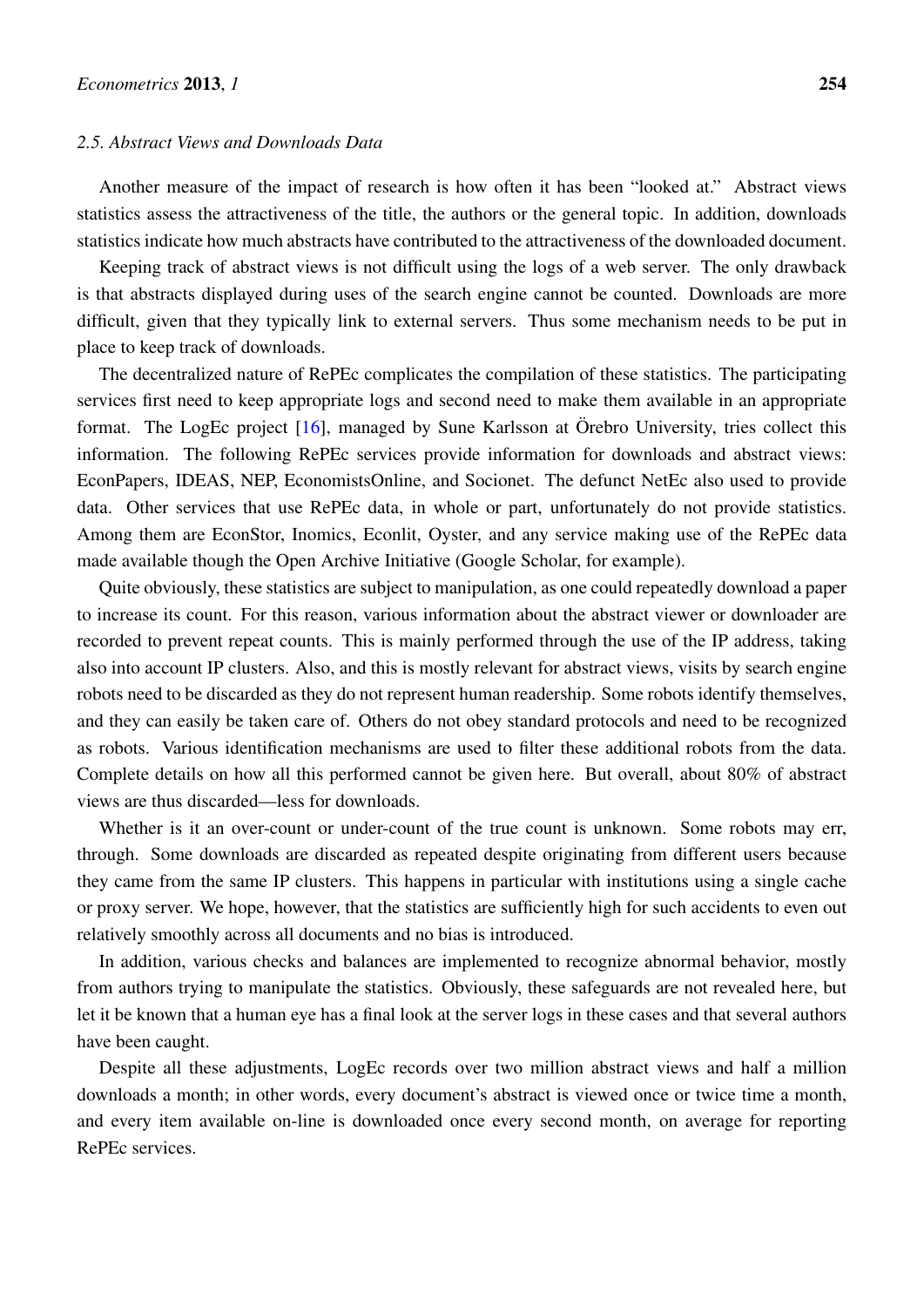#### *2.6. Further Refinements of the Data*

As the works covered in RePEc contain both publications and pre-publications, there is an issue with several versions of the same work being listed. In particular, a working paper may appear in several series. Thus, for any measure that considers the number of works someone has authored, one should count distinct works. For technical reasons, the matching of different versions is done only for works that are listed in a registered author's profile. The basis is a very similar title and the author's recognition of authorship. Manual adjustments are done when titles differ, upon request to the RePEc team.

Note that such works may have been cited in their different versions. A citation to any version is counted toward all versions. The same applies to references. Any author statistics involving a count of works or citations aggregates the data from the different versions. Such matching is not performed for abstract views and download counts.

#### *2.7. Discussion of Coverage*

Quite obviously, only journals and working paper series that are listed in RePEc can be classified, and only authors that registered themselves can be included. Thus, there are omissions. This is obviously avoidable, but the structure of RePEc puts the burden of indexing on the publishers. Unlisted authors can easily correct this by registering themselves. Missing journals and working papers series can be indexed by their publishers and they will then be fully considered.

Being listed is not sufficient. The listing needs to be maintained, i.e., new items added as they are published. Some publishers are better at this task than others, be it with regard to timeliness, completeness (missing items), coverage (years covered), or data quality (syntax errors, confusing author names). Again, it is up to the publishers to do this work. Registered authors also need to maintain their profile with any additions.

Deceased authors are kept in the database, but their affiliations are removed, the logic being that they cannot contribute to the academic life of their employer anymore. The RePEc Author Service maintenance team tries to keep their profiles current. Authors whose email addresses no longer function are considered to have either moved or died. Hence, their affiliations are discarded from consideration.

Note that while some journals present in other studies are not classified here, our rankings also cover working paper series that are typically neglected by other studies. There is also a limited number of chapters and books. It turns out that some working paper series have very high impact factors, while many journals have low impact factors. It is thus wrong to believe that research is valued only when it is published in a journal. There are also software components. They are either stand-alone program code or material necessary to replicate some study. Citations to them are currently not considered, as it is often difficult to disentangle them with citations to the original works. More on this later, in the discussion of impact factors.

# 3. Computation of Impact Factors and Ranking of Series or Journals

Many ranking exercises for institutions or authors rely heavily on impact factors calculated elsewhere, and these impact factors are usually the most controversial issue with these rankings. Here we take a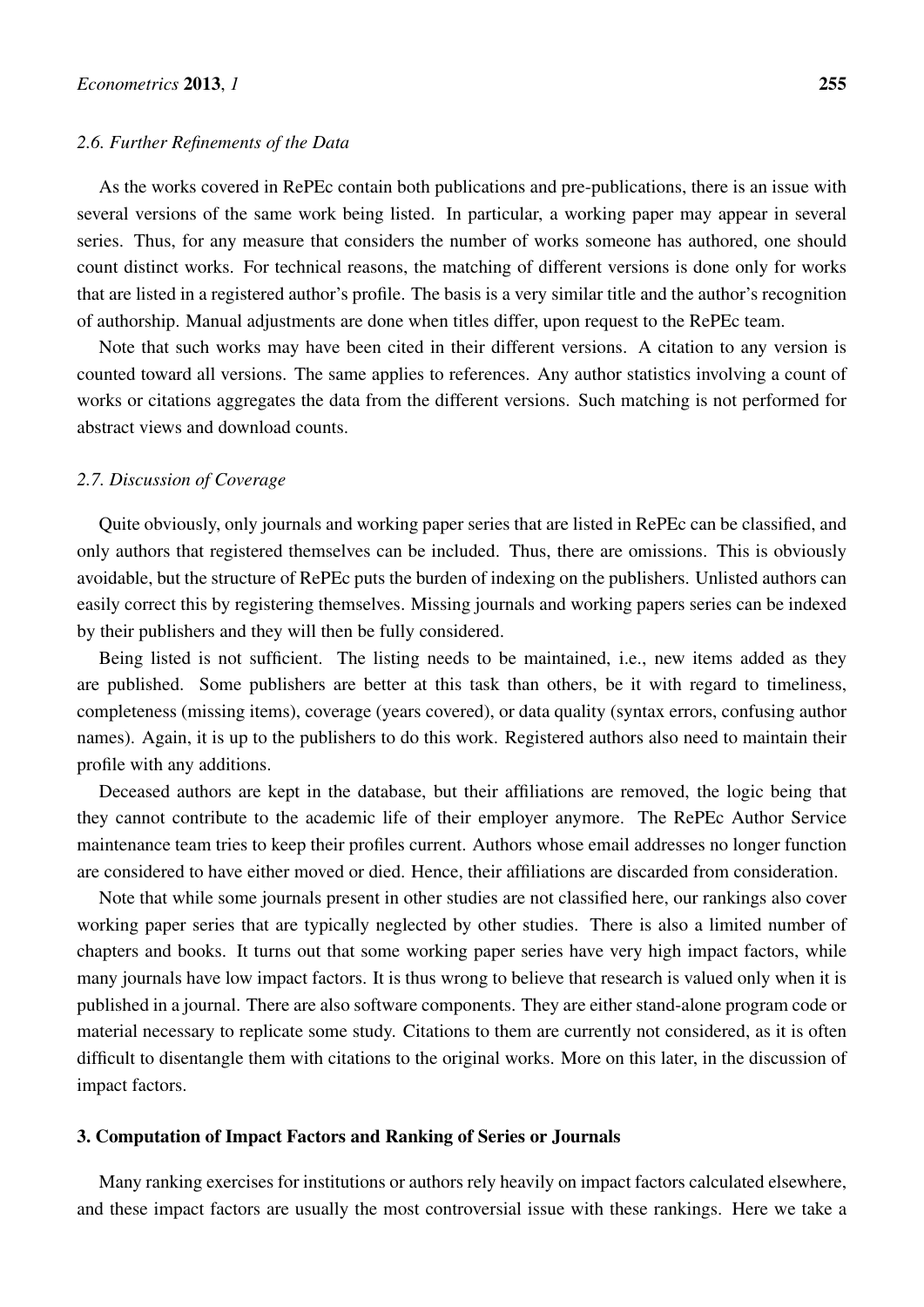different approach in that the impact factors are determined with the RePEc data. We compute four sets of impact factors.

#### *3.1. Simple Impact Factors*

The computation of this simple impact factor is rather straightforward. Just find all citations to items in that particular series or journal, count those citations and divide by the number of items in the series or journal. Several adjustments are performed to the number of citations: (1) Self-citations within the series or journal are discarded, to prevent self-inflation. Self-citations by authors are still counted, though. (2) Considering that a work may have appeared in different series, all versions of the cited and citing work are considered, but only one is counted. This matters: for example, an article may be cited, while its working paper version is not, but the working paper series is still credited with this citation.

#### *3.2. Recursive Impact Factors*

Recursive impact factors are computed in the same way as the simple impact factors, except that every citation carries some weight. That weight is the recursive impact factor. It is thus the fix point of a function that could be specified in the following way:

$$
R_I = \frac{1}{\sum_{\forall I} \sum_{i \in I} R_I} \frac{\sum_{c_J \in I} R_J}{\sum_{i \in I} 1} \quad \forall I,
$$

where  $R_I$  is the recursive impact factor of series or journal I, which has items i.  $c_J$  represents all citations from journal J. To guarantee that a fix point exists, the weights are normalized such that the average item (article or working papers) has a recursive impact factor of one. Also, when there are several versions of a citing item, the one with the highest impact factor is considered.

These factors are computed by iteration. In the first pass, simple impact factors are used and then in each pass the recursive impact factors from the previous iteration are taken. This does, however, never converge completely, as new items and citations are continuously added to the database. The results are relatively stable, though. Concretely, the weights are recomputed every day for all series and journals that are refreshed on IDEAS, that is, those that have had any amendments in the bibliographic data and those that have not been refreshed for thirty days.

The recursive impact factor computed here is similar to the Google PageRank [\[17\]](#page-30-15), which ranks web pages higher if they are linked to many others, even more so if it is by web sites that have a high PageRank. The difference is that Google computes a different factor for every page, whereas we compute one for every journal or paper series. The idea of the PageRank is to determine the probability that a web surfer clicking randomly would end up at that page. In our case, this would be the probability, or rather something proportional to it, that a reader randomly following references in articles and papers would end up with a particular journal or working paper series.<sup>3</sup>

 $3$  Strictly speaking this would only be true if we did not account for different versions of the same item. Also, the reader would need to follow all citations, as the impact factor is not divided by the number of cited items. Some versions of PageRank do this, however.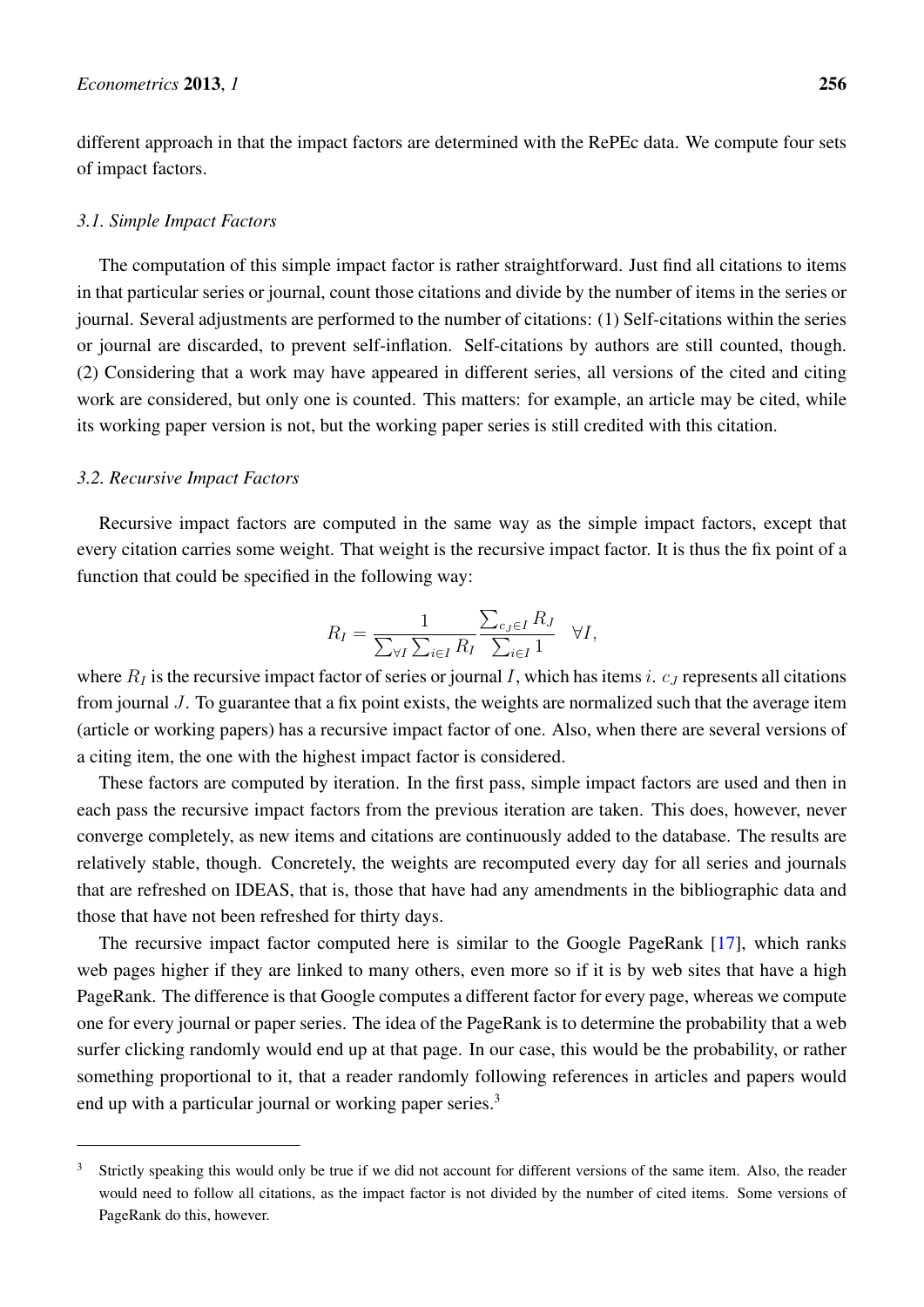The recursive impact factor also bears some similarity with the Article Influence, which is a journal's Eigenfactor divided by the proprotion of articles from that journal (see [\[18\]](#page-30-16) for details.) We have, however, not checked how close to each other the two are.

# *3.3. Discounted Impact Factors*

This factor is similar to the simple impact factor, with one important difference: each citation counts for the inverse of the age in years (plus one) of the citing paper. Thus, if an article is cited in a paper dated in 2009 and we are in 2012, this citations would count for 0.25.

Such a factor gives an edge to what is cited now, and therefore highlights the publications series that are hot now. It does not mean, however, that its most recent publications are well cited, only that some of them—possibly old—are now well cited.

#### *3.4. Recursive Discounted Impact Factors*

This factor is the recursive version of the discounted impact factor. It thus uses its own factors as weights, multiplied by the age factor. This highlights publication series currently well cited in series that are currently well cited.

# *3.5. H-Index*

This statistic is typically used for authors, and hence it is more thoroughly discussed when we go through author rankings. A journal would have H-index of  $h$  if  $h$  articles have at least  $h$  citations. Quite obviously, this favors older journals or series that have a good and numerours stock of articles that attract citations. It takes quite a few years for young publications series to rank well.

## *3.6. Abstract Views*

This criterion simply extracts the abstract views statistics from the LogEc project, using the numbers for the past twelve months.

### *3.7. Downloads*

As for the previous criterion, download numbers are used for the past twelve months.

# *3.8. Aggregation*

With six criteria, rankings are obviously going to differ, and every editor or publisher is going to find a favorite. There is nothing wrong with that, but one may want to have a more authoritative ranking. We suggest that aggregating these rankings may do the trick. For reasons explained below on the aggregation of author rankings, the harmonic mean of ranks of all six criteria is used.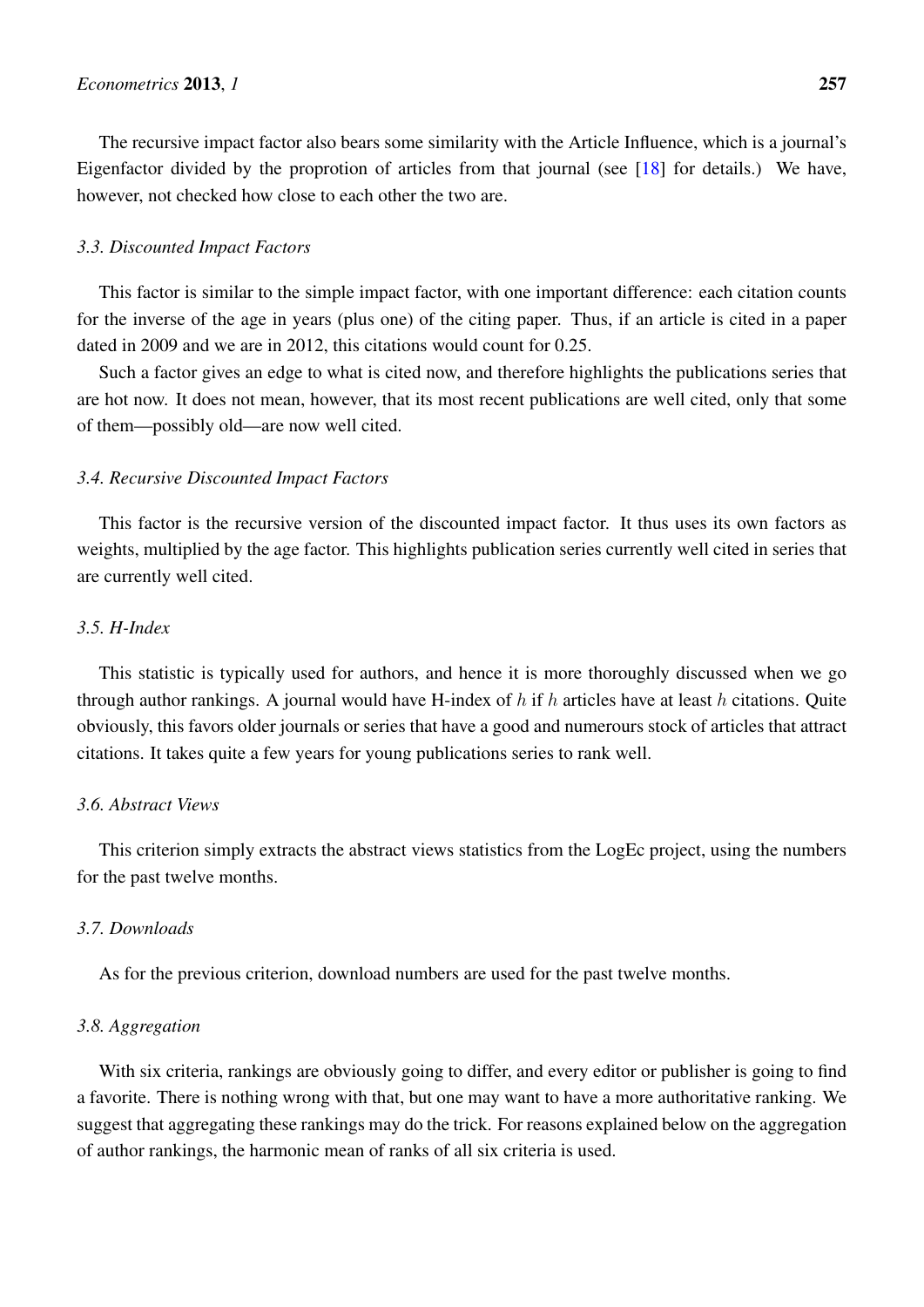#### *3.9. Discussion*

Some other published impact factors differentiate by type of article, for example, by giving different weights to full articles, notes and book reviews. One may also want to discard corrigenda. The metadata do not contain the type of the article, and the title in the vast majority of cases does not allow one to infer the type. Thus, we do not take them into consideration.

Also, some journal issues are different. For example, the *American Economic Review* has one issue a year with non-refereed short articles, the Papers and Proceedings of the annual meeting of the American Economic Association. These short papers are less likely to be cited and add to the article count, thereby diluting the impact factor of the regular articles. One could isolate these special issues, but the task then becomes subjective, as other journals are subject to the same issues at varying degrees. We want to stay objective in our ranking and thus do not adjust. In this particular example, the American Economic Association does not want this distinction to be made anyway.

There are also some small sample issues. Some working paper series, especially, have few items and may as a result have unexpectedly high or low impact factors—high if just one item is often cited. The current solution is not to rank series or journals with fewer than 50 items. The impact factors are, however, used as is.

Finally, there is a problem when a journal changes publishers. Technically, it is now a different journal in RePEc, as its metadata are supplied from a different source. Publishers have the opportunity to record in the journal metadata what the predecessor of the successor was, but few do (or are aware they can). When recognized, this is adjusted by hand in adding pairs, or even triplets, into an exception file. Then statistics are aggregated over them.

## 4. Ranking of Works

There are six different ways to rank works (working papers, articles, chapters, books). One is to simply count the number of citations it has gathered, again adjusting for different versions of the same item. The second is to discount each citation by its age. The remaining four are to weigh those citations by the impact factors of the citing series or journals.

Thus, if one were to add up all citations to articles in a particular journal, then divide the result by the number of articles, one would obtain the simple impact factor (except that self-citations within the journal need to be excluded). Or if one were to add up the scores of all articles in a journal, with scores using the recursive impact factors and excluding self-citations, one would obtain the recursive impact factor. Doing this with simple impact factors would result in the factors of the first pass in the recursive impact factor computation.

RePEc publicizes rankings for the top 1‰ (one in every thousand) items for each ranking method. In addition, items published five years ago or more recently that are among the top 2‰ are also listed. As there are several criteria, one could also think of aggregating them. Because of the large amount of data, the required computational time and the fact that these rankings are updated daily as abstract pages are refreshed, this has not been implemented.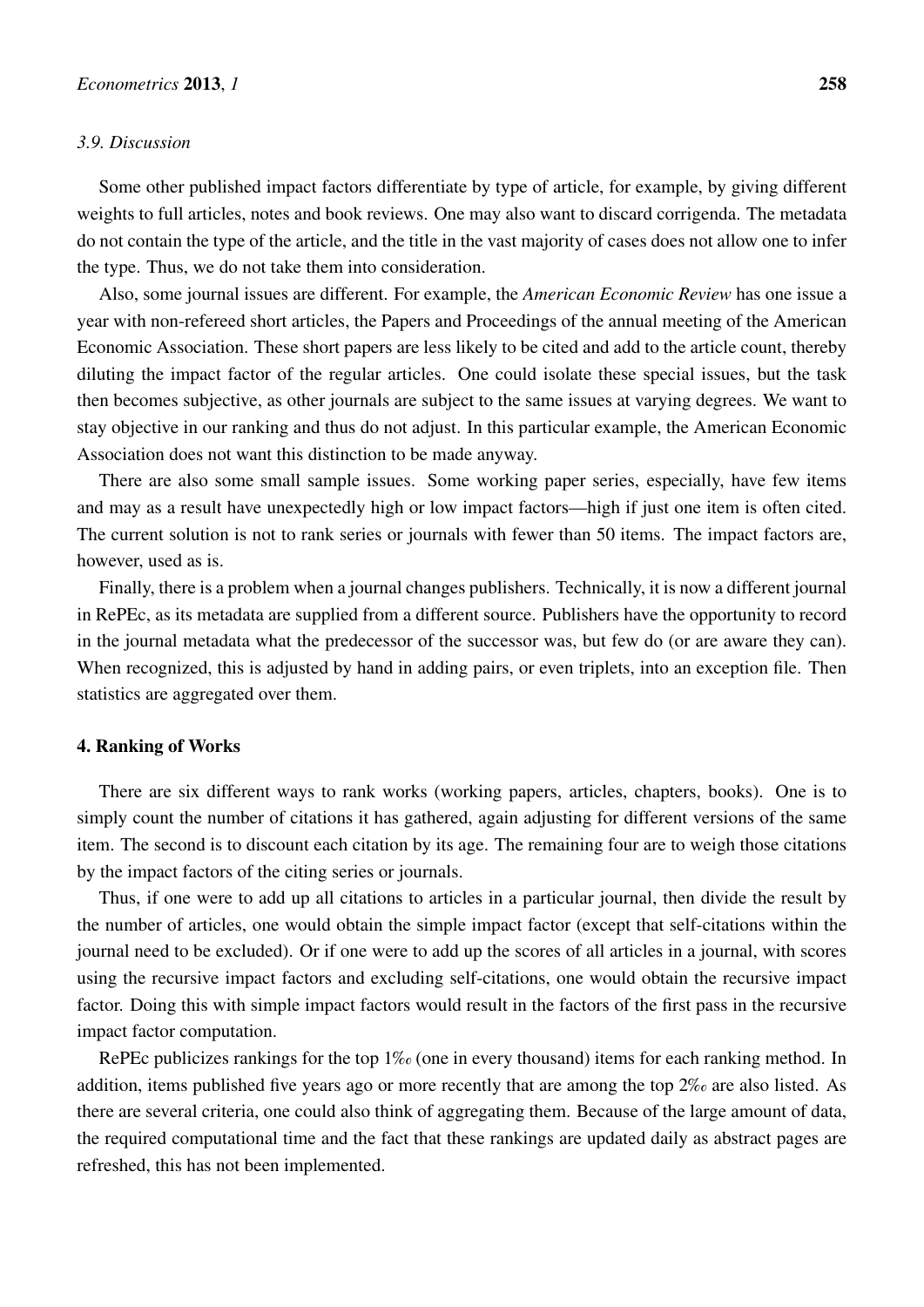#### 5. Rankings of Authors

Every person registered in the RePEc Author Service with works listed in the profile is ranked. There are many ways to rank authors and this section discusses those used in the RePEc rankings. The strategy to aggregate the various rankings is then discussed.

#### *5.1. Criteria based on the Number of Works*

The simplest of all ways to ranks authors is by the number of works they have authored. However, as working papers are also considered, the same work may appear several times, in different versions. These duplicates cannot therefore be considered. A ranking including the duplicates is provided, but it is not used in the calculation of the aggregate rankings.

The number of distinct works thus serves as basis for the following criteria. They are a combination of simple counts and counts with weights from the simple or recursive impact factors with those counts either divided by the number of authors or not. Thus, the following criteria are used (with their respective labels in bold face):

- 1. NbWorks: Simple count.
- 2. DNbWorks: Count divided by number of authors on each work.
- 3. ScWorks: Count with simple impact factor weights.
- 4. AScWorks: Count with simple impact factor weights divided by number of authors on each work.
- 5. WScWorks: Count with recursive impact factor weights.
- 6. AWScWorks: Count with recursive impact factor weights divided by number of authors on each work.

The first two criteria merely indicate how prolific an author is. The four others measure one characteristic of the quality of one's work: where it was published. It is an imperfect measure, given that one may simply ride on the coat tails of other papers published in the same series or journal that have been frequently cited. But such count based solely on the impact factors are the ones most frequently used, as they do not necessitate the compilation of citations if one simply takes the impact factors from somewhere else.

Note that the discounted impact factors and recursive discounted impact factors are not used here. They could also be considered, but this would put too much weight on criteria based on the number of works in the overall rankings.

# *5.2. Criteria based on Citation Counts*

Here, we have criteria similar to those based on the work counts, but we count citations. Self-citations are eliminated to avoid artificial and in some cases malicious inflation of citation scores. We may apply to each citation weights by any of the four impact factors, or no weight. And all these criteria may be divided by the number of authors or not.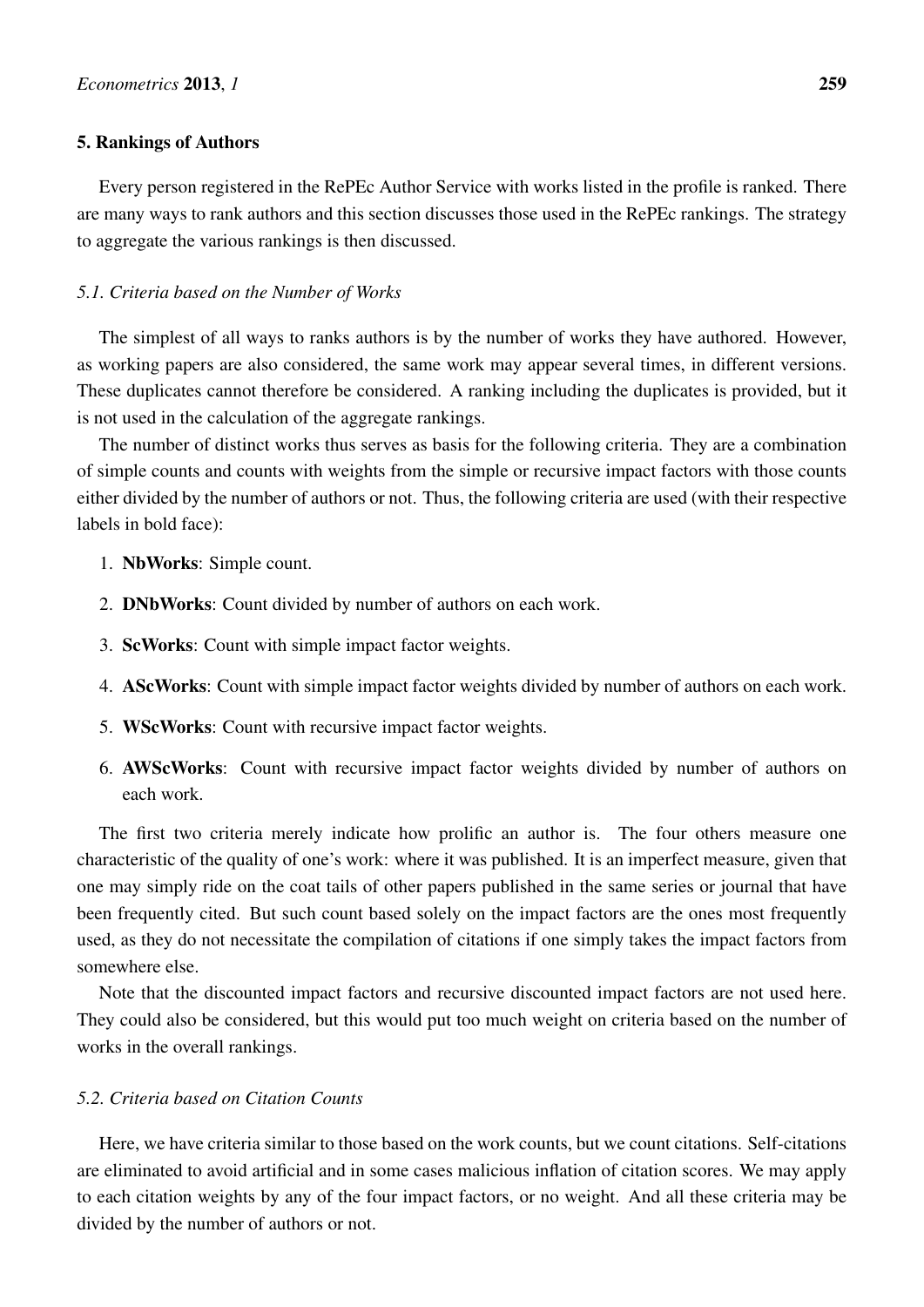In addition, we provide the h-index introduced by [\[19\]](#page-30-17). His definition: *A scientist has index* h *if* h *of his/her*  $N_p$  *papers have at least h citations each, and the other*  $(N_p - h)$  *papers have no more than* h *citations each*. Thus, this author would have at least  $h^2$  citations (at least h papers with at least h citations each). Such a criterion puts more emphasis on an important body of work, instead of a few very highly cited papers, by giving higher score to those who have many cited papers. This index was developed for physics, where scientists write a lot of papers and also cite rather generously. Some physicists have h above 100, but in economics it is very rare to have an  $h$  above 20, mainly due to the fact that economists write fewer, but more involved papers.

A variation of the h-index is provided, the so-called Wu-index following [\[20\]](#page-30-18): *A scientist has index* w *if* w of his/her  $N_p$  papers have at least 10w citations each, and the other  $(N_p - w)$  papers have no more *than* 10w *citations each*.

Finally, two criteria count the number of registered authors citing a particular author: first a simple count, second a count considering the rank of the citing author, giving more points for highly ranked citers. This can measure how widely an author is cited. For example, this penalizes those that cite each other repeatedly ("citing clubs"). Note that each co-author counts for these criteria is she has some self-citations. This is the only case where a self-citation may count. It is possible to compute these criteria thanks to the very nature of the RePEc data with author profiles. We are not aware of any other ranking using such criteria.

Thus, we have the following criteria based on citations:

- 1. NbCites: Simple citation count.
- 2. ANbCites: Citation count divided by number of authors on each work.
- 3. ScCites: Citation count with simple impact factor weights.
- 4. AScCites: Citation count with simple impact factor weights divided by number of authors on each work.
- 5. WScCites: Citation count with recursive impact factor weights.
- 6. AWScCites: Citation count with recursive impact factor weights divided by number of authors on each work.
- 7. DCites: Citation count discounted by age.
- 8. ADCites: Citation count discounted by age and divided by number of authors on each work.
- 9. DScCites: Citation count with discounted impact factor weights.
- 10. ADScCites: Citation count with discounted impact factor weights divided by number of authors on each work.
- 11. WDScCites: Citation count with recursive discounted impact factor weights.
- 12. AWDScCites: Citation count with recursive discounted factor weights divided by number of authors on each work.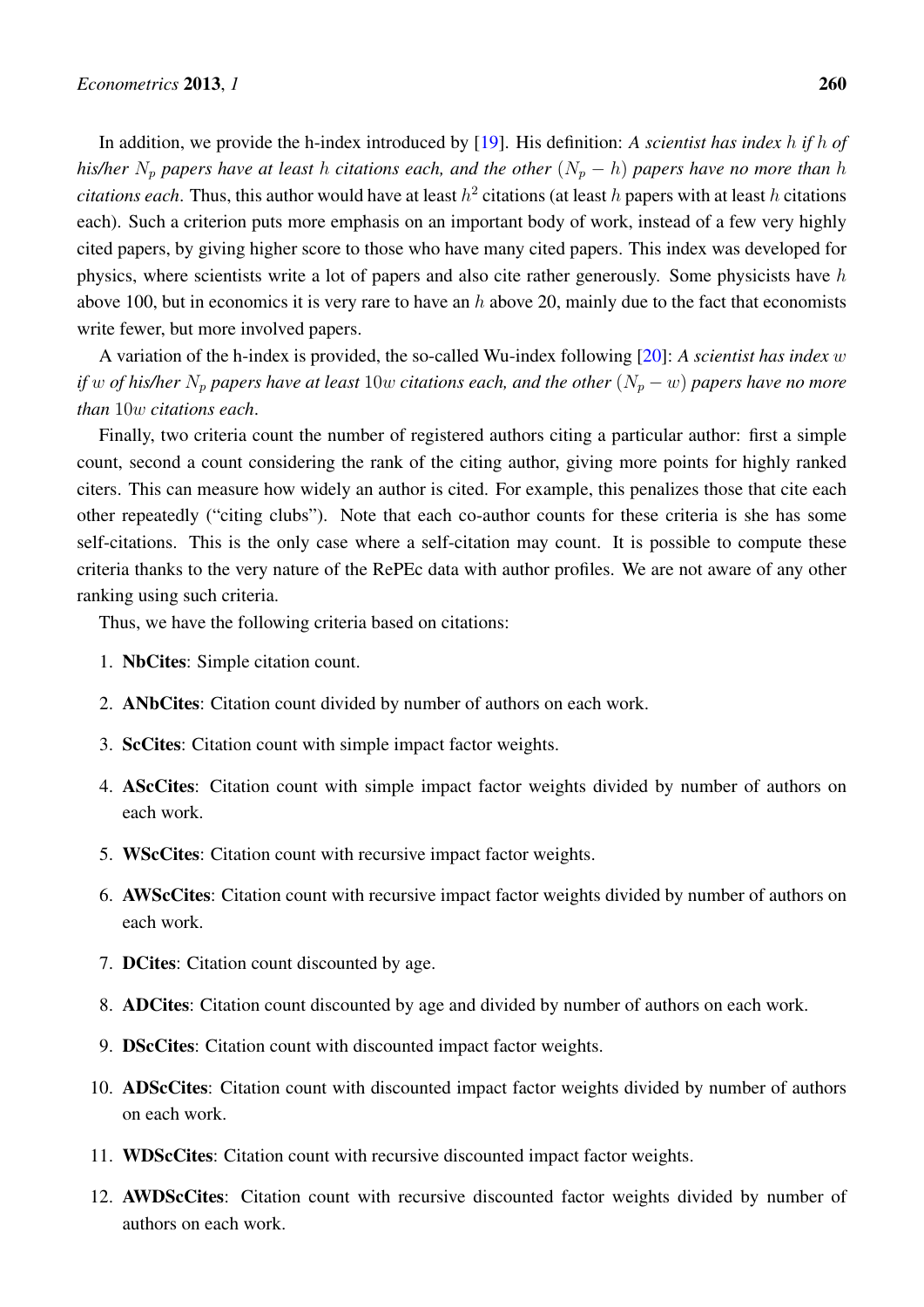- 13. HIndex: h-index.
- 14. WIndex: Wu-index.
- 15. NCAuthors: Count of citing registered authors.
- 16. RCAuthors: Rank weighted count of citing registered authors.

Due to scheduling differences between the upload of new citations and the ranking computations, the new citations are included for a minority of the authors in current ranking, but they are for all authors in the next issue of the rankings. Again, all self-citations by the author are, of course, excluded.

# *5.3. Criteria based on Journal Page Counts*

The following criteria concern only journal articles. Whether one publishes a note, which is shorter, or a full-length article is an indication how editors feel about the contribution of an article. Also, some argue that editors allow particularly good pieces to run longer, while less important works are cut. Thus the page count can be an indication of the worth of one's publication record. Again, the page count can be weighted or not and divided by the number of authors or not.

- 1. NbPages: Simple page count.
- 2. ScPages: Page count divided by number of authors on each work.
- 3. WSCPages: Page count with simple impact factor weights.
- 4. AN**bPages**: Page count with simple impact factor weights divided by number of authors on each work.
- 5. AScPages: Page count with recursive impact factor weights.
- 6. AWScPages: Page count with recursive impact factor weights divided by number of authors on each work.

Thus, publishing a long article in an obscure journal is valued highly with the two first criteria, but barely factors in with the four others. Note that these are criteria that, in contrast to the others, pertain to a subset of all documents (articles). Also, these criteria can sometimes be somewhat misleading. For example, if a journal does not provide page numbers, either because they are missing in the metadata or because the article is online only and not in a paginated format, the number of pages defaults to one. This is justified by the fact that in some cases only the number of the starting page is provided, with it indistinguishable from a one-page article. In addition, these criteria do not take into account the size of the pages. Some journals publish in A4 or Letter format, whereas most have smaller formats. Font size may vary as well, thus actual content of a page could be quite different from one journal to another. No such adjustments are performed as there is no way to systematically verify those parameters and how they may change through the years, except through intensive manual labor that would count the average number of words per page or something of that order.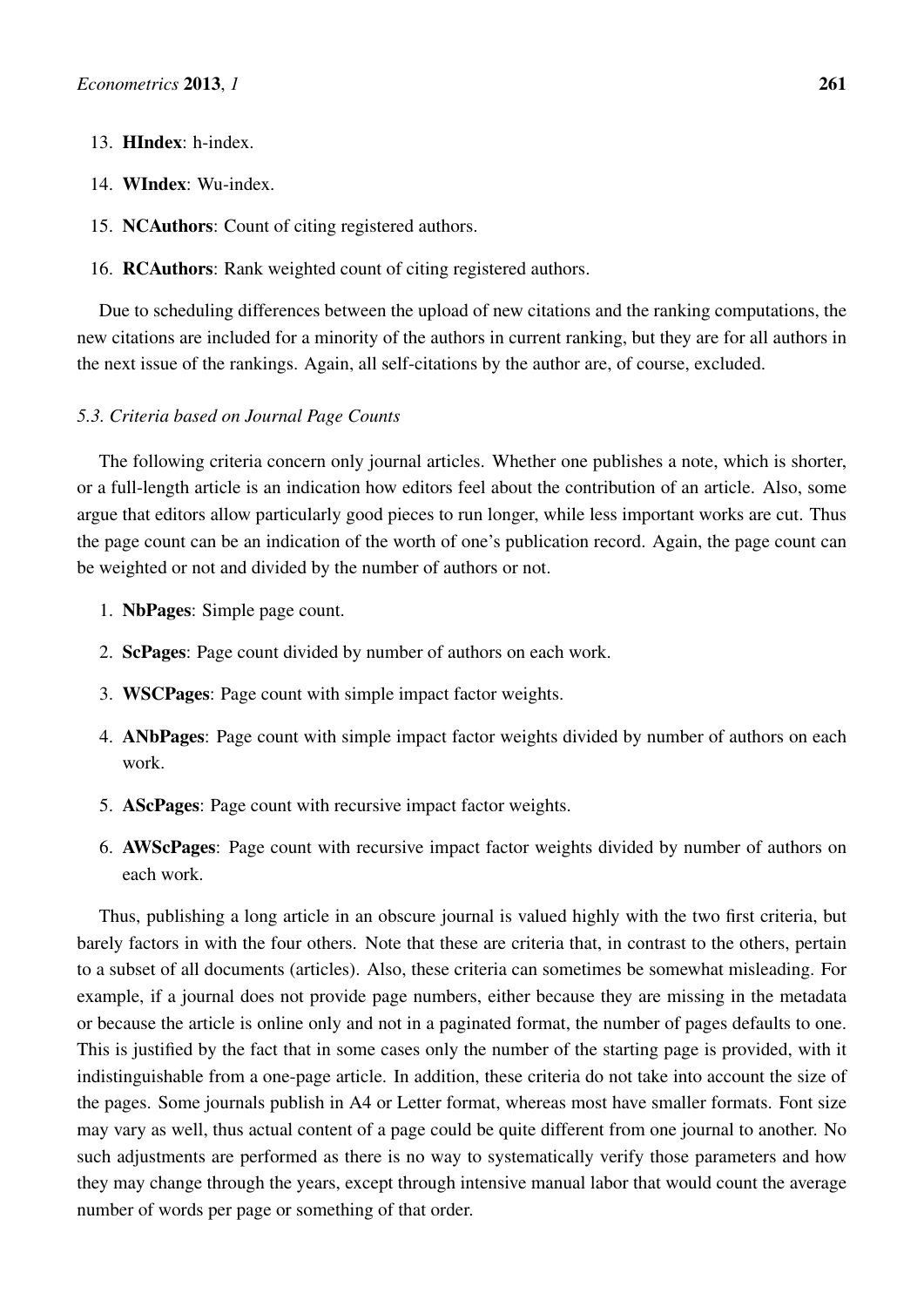Note also that the discounted impact factors are not considered. Adding them would be giving more weight to publications in journals. Given that many journals have impact factors lower than working paper series, there is no particular reason to privilege journals. The market can decide which is the better publication outlet.

# *5.4. Criteria based on Popularity on Reporting RePEc Services*

Here, we measure how many times document abstracts have been viewed and how often they have been downloaded. As described in the section on LogEc, these statistics pertain to the subset of RePEc services that report such statistics. Furthermore, as all the metadata collected by RePEc are in the public domain, one cannot track how much it is used. Looking at the collected subset can. however, still give a good indication. Note that these statistics are checked for multiple views or downloads, and robot and web spider activity is excluded, as described above.

Again, we provide statistics with the criteria either divided by the number of authors or not. Thus the following four criteria are available in the category:

- 1. AbsViews: Total abstract views in the past 12 months.
- 2. AAbsViews: Total abstract views per author in the past 12 months.
- 3. Downloads: Total downloads in the past 12 months.
- 4. ADownloads: Total downloads per author in the past 12 months.

Statistics are computed for the past 12 months. On the one hand, including a longer period allows the smoothing out of inherent short-term variability—for example, new papers announced through NEP get a large one-time boost, and authors may not yet have claimed them in their profile. On the other hand, the period considered should not be too long. First, this allows one to take into account what is popular now; second, it corrects for bias stemming from items having been listed for a long time, while even older material may have been added only recently.

Note that counting abstract views and downloads starts as soon as the research item (article, paper, *etc.*) is added to RePEc, and these numbers are aggregated for registered authors. Thus, when an author creates a profile, the statistics for his/her papers are added also for the period where he/she was not yet registered.

For computational reasons, the criteria with statistics per author are computed with a one-month delay.

# *5.5. Criteria based on Co-Authorship Networks*

These two criteria have been recently included and exploit the new CollEc project, http://collec.repec.org/, run by Thomas Krichel and hosted by the Economics Department at Washington University. CollEc looks at all registered authors and computes a network of all of them, using their ties through co-authorship. Several disconnected networks emerge from this analysis, one of them encompassing the majority of the authors (as of this writing, 23,994 of 32,664). Within this network, the shortest path between any two authors is computed. With this, we can compute two criteria: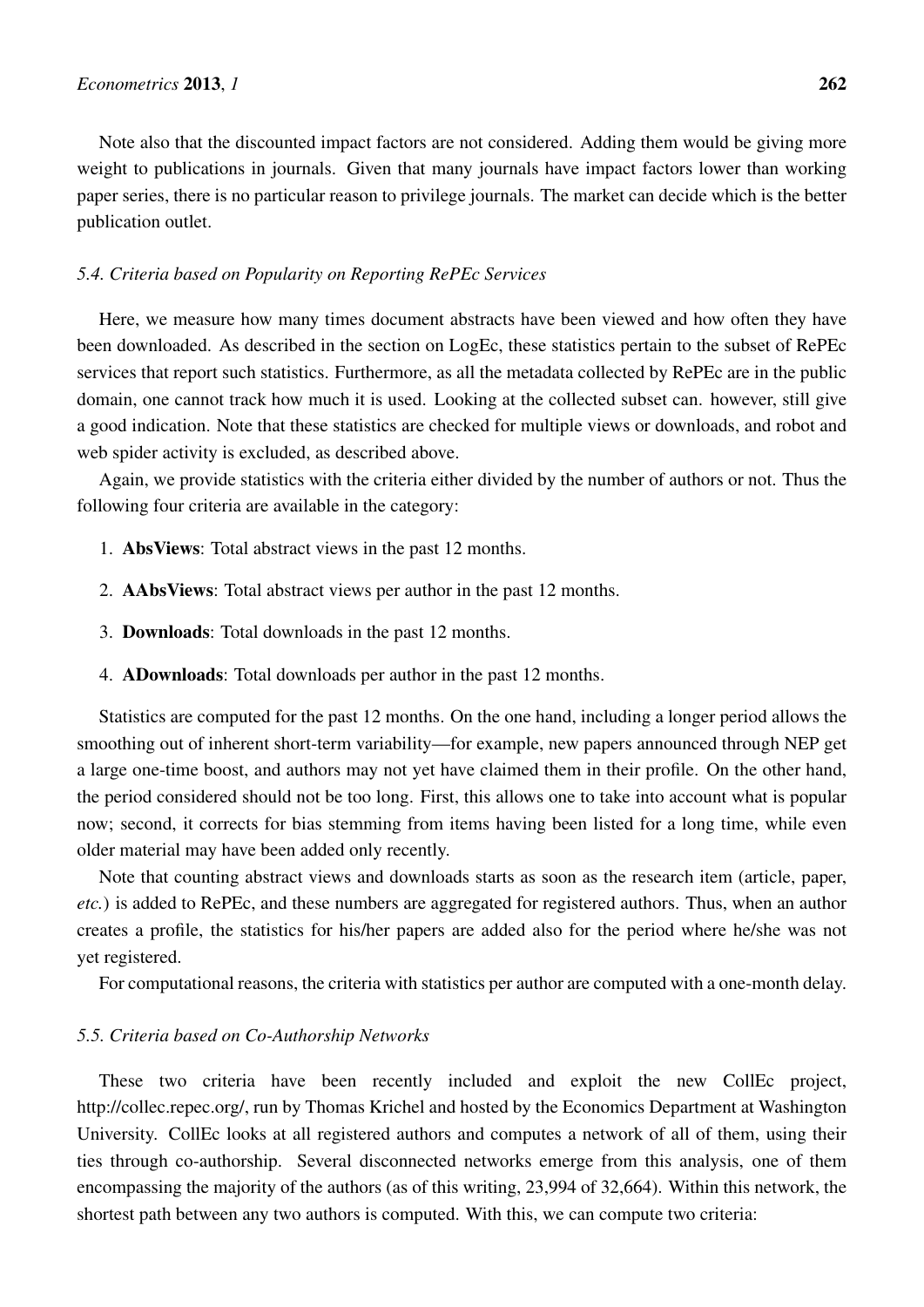- 1. Close: The average number of degrees of separation through co-authorship with all other registered authors.
- 2. Betweenn<sup>4</sup>: The frequency the author appears on the shortest path through co-authorship between any two other registered authors.

The first measures the average number of hops through the co-authorship network that are necessary to reach all member authors. This is similar to the Erdős number mathematicians use to relate themselves to the most prolific of them, Paul Erdős. In economics, there is no such standout author, and we average over all. This is the only criterion where a smaller number is better.

The second looks at how likely a shortest path (from the set of all shortest paths) is likely to run through a particular author. Because some authors that are in the network are on the end-points of shortest paths ("dangling nodes"), the numbers of those that can be ranked with betweenness is smaller than for closeness, currently 16,791. In both cases, authors with null scores are ranked just behind the last author with a score.

Why are these criteria used for rankings? For one, they measure how involved and networked authors may be. Co-authorship is penalized by other criteria, so this may be some redemption for authors who have helped many others with their work. But because these criteria do not merely measure the number of co-authors but also the centrality in the co-authorship network, it is more relevant to measuring the pre-eminence of an author. In addition, it encourages authors to get their co-authors to sign up with RePEc.

# *5.6. Aggregation of Criteria*

Quite obviously, with so many criteria, it is difficult to agree on who the best economists are, especially as the rankings certainly do not correlate perfectly.<sup>5</sup> Some way to aggregate the rankings is required and unfortunately different ways of doing so give different results. In fact, they emphasize different aspects that all have some relevance. We discuss here some of them and then discuss our choice.

# 5.6.1. Harmonic Mean of Ranks

The harmonic mean is defined as

$$
M_{-1} = N \frac{1}{\sum_{i=1}^{N} \frac{1}{r_i}},
$$

where  $r_i$  is the ranking of an author in criterion i. In such a mean, very good rankings have a lot of weight; for example, the first rank counts twice as much as the second one. But a one rank difference carries very little weight for higher numbers. This aggregation method therefore rewards those who are particularly good in some category, but perhaps rewards too much. For this reason, the harmonic mean

This is not a misspelling. "Between" is a reserved word in relational database management systems and can thus not be used as a variable name.

We discuss these correlations below.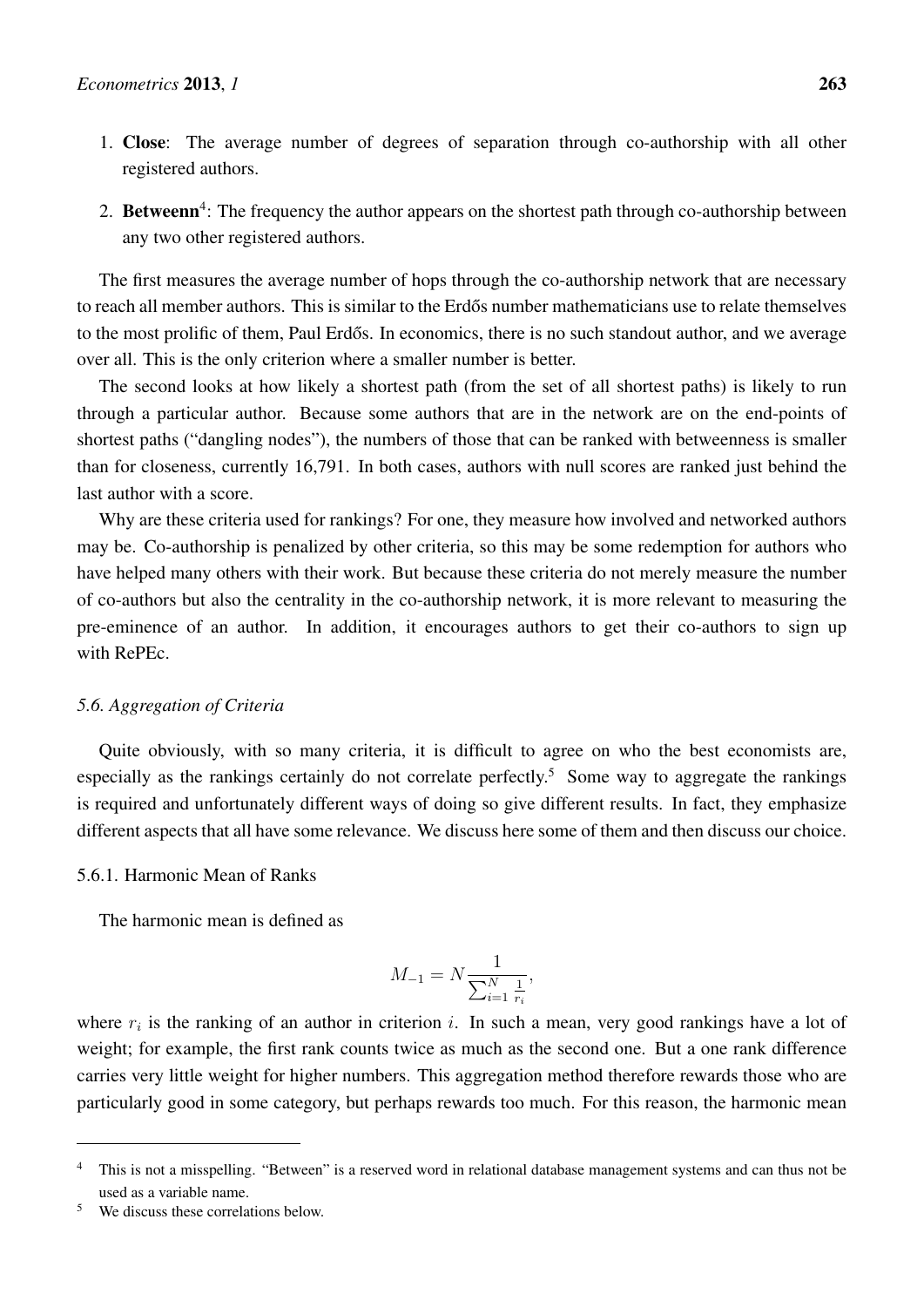is dampened somewhat by adding a constant (currently one) to each rank and then subtracting it from the mean.

# 5.6.2. Arithmetic Mean of Ranks

This is the easiest and most frequently used way to aggregate criteria and create indices. It is defined as

$$
M_1 = \frac{1}{N} \sum_{i=1}^{N} r_i.
$$

Doing poorly on one criterion penalizes an author particularly hard. Doing particularly well on one criterion to compensate is much more difficult. Thus, the arithmetic mean rewards those who rank consistently across criteria.

#### 5.6.3. Geometric Mean of Ranks

The geometric mean is defined as

$$
M_0 = \left(\prod_{i=1}^N r_i\right)^{\frac{1}{N}},
$$

where  $\prod$  symbolizes the product. The geometric mean penalizes poor rankings and emphasizes good rankings. To see this, notice that the geometric mean is the exponential of the arithmetic mean, and thus it dramatizes the features of the latter. Or put in another way, given a generalized mean with exponent  $p$ defined as

$$
M_p = \left(\frac{1}{n}\sum x_i^p\right)^{\frac{1}{p}},
$$

the geometric mean corresponds to  $p = 0$ , which is between the arithmetic mean  $(p = 1)$  and the harmonic mean  $(p = -1)$ .

#### 5.6.4. Lexicographic Ordering of Ranks

Ranking extremely well for a particular criterion is the most rewarding with this aggregation method. For an author, all ranks are ordered from best to worst, then all authors are ranked in the following way: first all those with their best rank being a first rank, the tie breaker being their second best rank, then third best. Once all authors ranked first for any criterion are exhausted, those with rank two as their best rank are taken, and so on. This is akin to the ordering of words in the dictionary, hence it is named "lexicographic." This concept is also used in economics to describe some preference classes in utility theory.

#### 5.6.5. Graphicolexic Ordering of Ranks

This method takes the lexicographic method, but turns it on its head, hence its newly coined name: authors are ranked by their worst rank under any criterions, then their second worst rank to break ties, *etc.* This rewards authors that do not have a slip-up according to some criterion.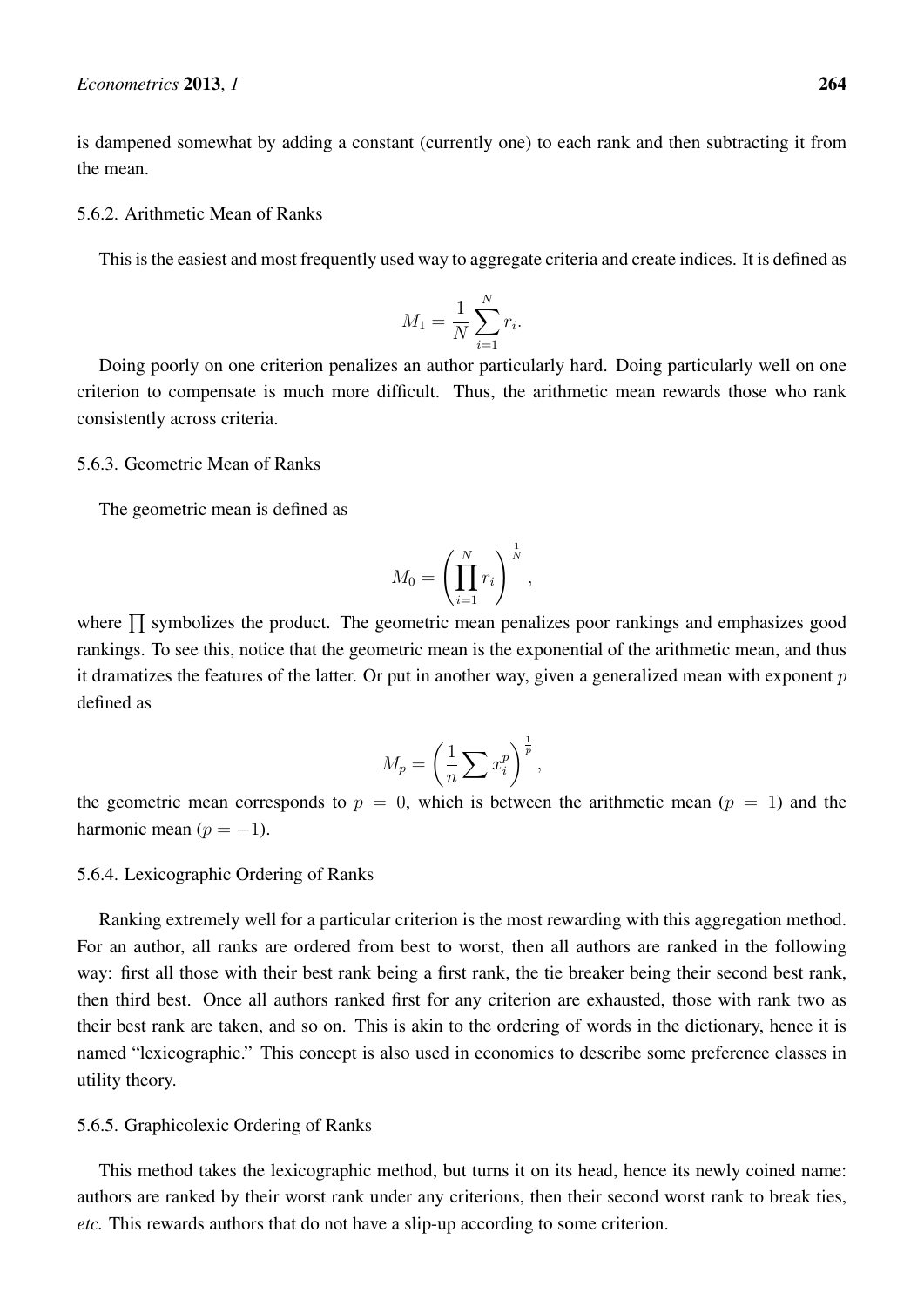#### 5.6.6. Sum of Percent of Best in Criterion

All the aggregation methods above consider only how someone is ranked according to the various criteria, but not how far apart the ranks are from each other for each criterion. For example, barely being first is valued in the same way as when there is a large gap between the first-ranked and the second-rankied. One way to take the latter into account is to attribute 100% to the first ranked, and then proportionally percentages to the lower ranked authors. All these scores are then added. This aggregation method benefits the most those who have criteria where they are significantly better than others, especially for criteria where the dispersion of scores is larger.

## 5.6.7. Exclusion of Extremes

The truncated mean excludes the x largest and smallest values. This reduces the impact of outliers. In particular, if one thinks that the particular aggregation mean one has chosen is influenced too much by such outliers, using truncation can make the mean more credible. There is no particular guideline to choose what the value of  $x$  should be. An alternative is the Winsorized mean, where the truncated criteria are set to the rank of the largest respectively lowest remaining ranks.

#### 5.6.8. Discussion and Aggregation Choice

We have identified 35 different criteria for ranking authors and could have easily added more. In addition, we presented six aggregation methods, which can even be varied with the number of extremes to exclude and some other degrees of freedom. Each of the criteria can be multiplied by some weight. This is a dismaying array of possibilities, but we need to make choices. Those choices are easier if the criteria or aggregation methods lead to similar results. To some extent they do, as we see in a subsequent section, but there are noticeable differences. We still need to make a choice and take a stand.

Everyone would probably favor a combination of criteria and aggregation method that would favor oneself. We need to find something that is credible, in the sense that a person outside the profession would find it agreeable. We want to highlight the particular achievement, say that an author is particularly successful in downloads despite not having published much (yet), or that an author elicited many citations despite not being prolific. The harmonic mean achieves this, but needs to be tempered somewhat, and we thus add a constant of one to each rank. Also, we include all criteria but two, the simple number of works NbWorks (which does not distinguish distinct works, as multiple versions of the same work inflate this count) and the Wu-index (as it leads to a large number of ties and in particular a lot of null scores), in the aggregation. For each author, we further truncate by dropping the best and worst ranking. Thus, in summary: we consider for each author 31 rankings from a pool of 33, having dropped for all authors NbWorks and the Wu-index from the 35 presneted rankings, with aggregation through an adjusted harmonic mean.

These choices can, and should, be argued and we leave the reader the opportunity to try other ways to rank on the website.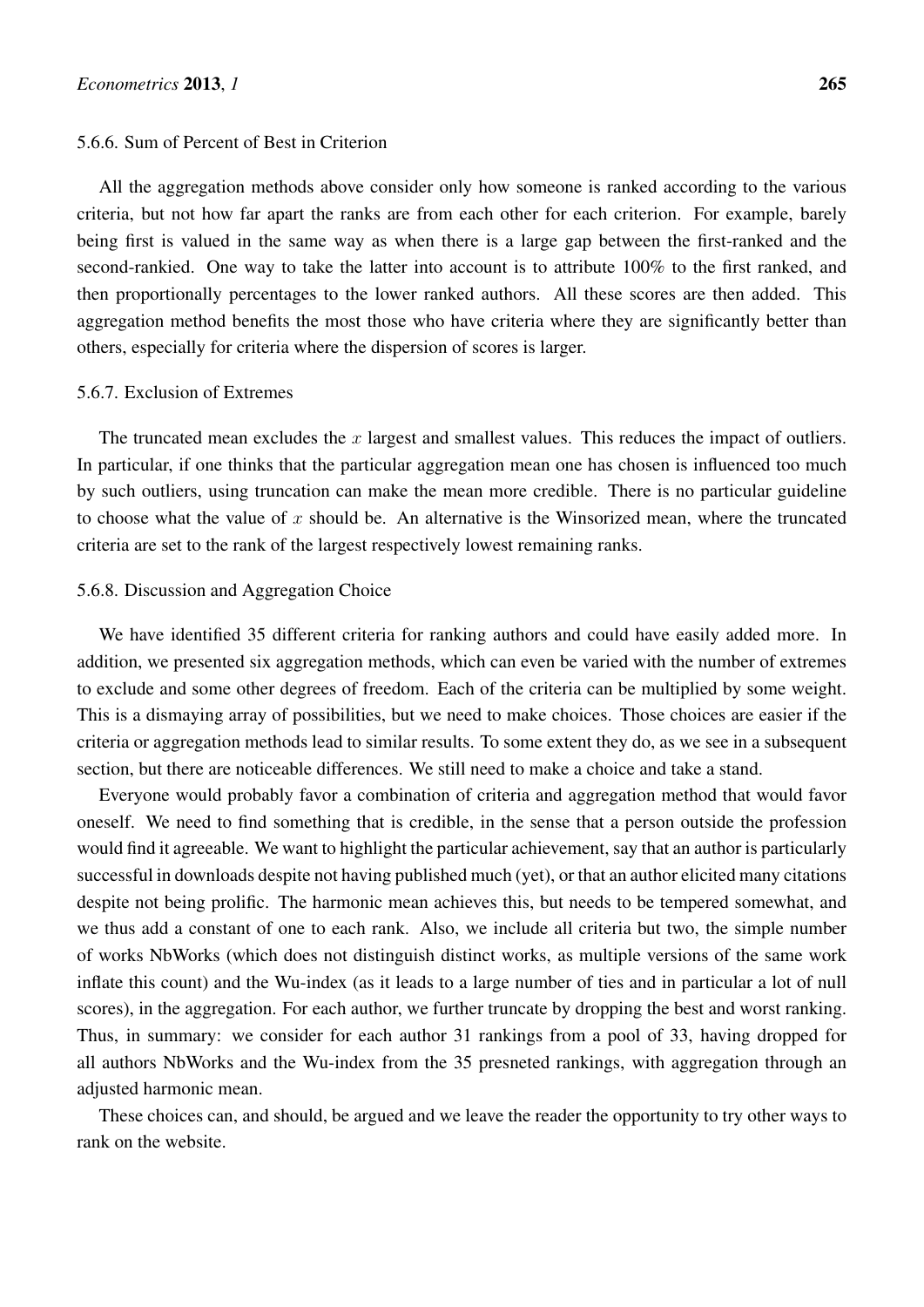#### 6. Ranking of Institutions

When registering, each author has the opportunity to affiliate himself with some institution(s). For those that are listed in EDIRC, the affiliation is recorded with an identifier that can be used to aggregate all authors from that institution. This then allows ranking of institutions.

A few rules apply. Only institutions listed in EDIRC are ranked. An author can affiliate himself with several institutions and all receive credit for that author. If an institution is a sub-entity of another institution also listed in EDIRC, the latter also receives credit. The ranking score of sub-entities is computed, but these institutions do not increment ranking counters. This means it is possible to consider this sub-entity as if it were a stand-alone entity. For each criterion, the institution's score is just the sum of the scores of each affiliated author. The only exceptions are the h-index and the Wu-index, see below.

Quite obviously, institutions with many authors have an advantage. Clearly, taking an average score within an institution would make little sense, as author registration is not mandatory, and potentially lower-ranked authors may be discouraged to register. On the contrary, adding up all authors' scores gives the right incentive: everyone should register, including students who already have authored something in RePEc.

One controversial aspect, though, is how to treat authors with multiple affiliations. Until the December 2008 ranking, each affiliation counted equally and fully, which counted some authors multiple times, and some institutions with numerous "courtesy" appointments would rank much higher than expected. Since the January 2009 ranking, the rules for multiple appointments have changed in the following way. For each affiliation *i*, the number of registered authors is counted; call it  $N_i$ . Then, the weight of that institution is

$$
w_i = \frac{1}{2} \frac{\frac{\sum_j N_j}{N_i}}{\sum_k \frac{\sum_j N_j}{N_k}} = \frac{\frac{1}{2N_i}}{\sum_j \frac{1}{N_j}}.
$$

Note that these weights sum to 0.5. The remaining 0.5 is attributed the the affiliations whose website domain most closely matches the email address or personal website of the author (ties are split equally). If it is impossible to identify a principal affiliation, for example for authors without institutional homepages and with email accounts at Gmail or alumni accounts, all weights are doubled. For affiliations that are not listed in EDIRC, and thus that do not have a well-defined  $N_i$ , by default the number of authors divided by the number of institutions in EDIRC with authors is taken.

Of course, authors may disagree with the weights. Since February 2012, authors can specify the weights themselves. In fact, any change in affiliation now requires the author to set these weights, with the hope that system-set weights will gradually fade out. In the end, these weights are supposed to better take into account courtesy appointments by giving them less weight and attribute authors to the location where they mostly work.

Finally, we need to explain how the h-index is computed in the case of institutions. Remember that for authors h is defined as the number of works with at least h citations. For institutions, we follow  $[21]$  and define the institutional h as the number of authors affiliated to that institution with an h-index of at least h. As the h can only be an integer and the support of its distribution is even smaller than for authors, there are numerous ties. To break these ties, we adapt  $[22]$ . They augment h by a rational number between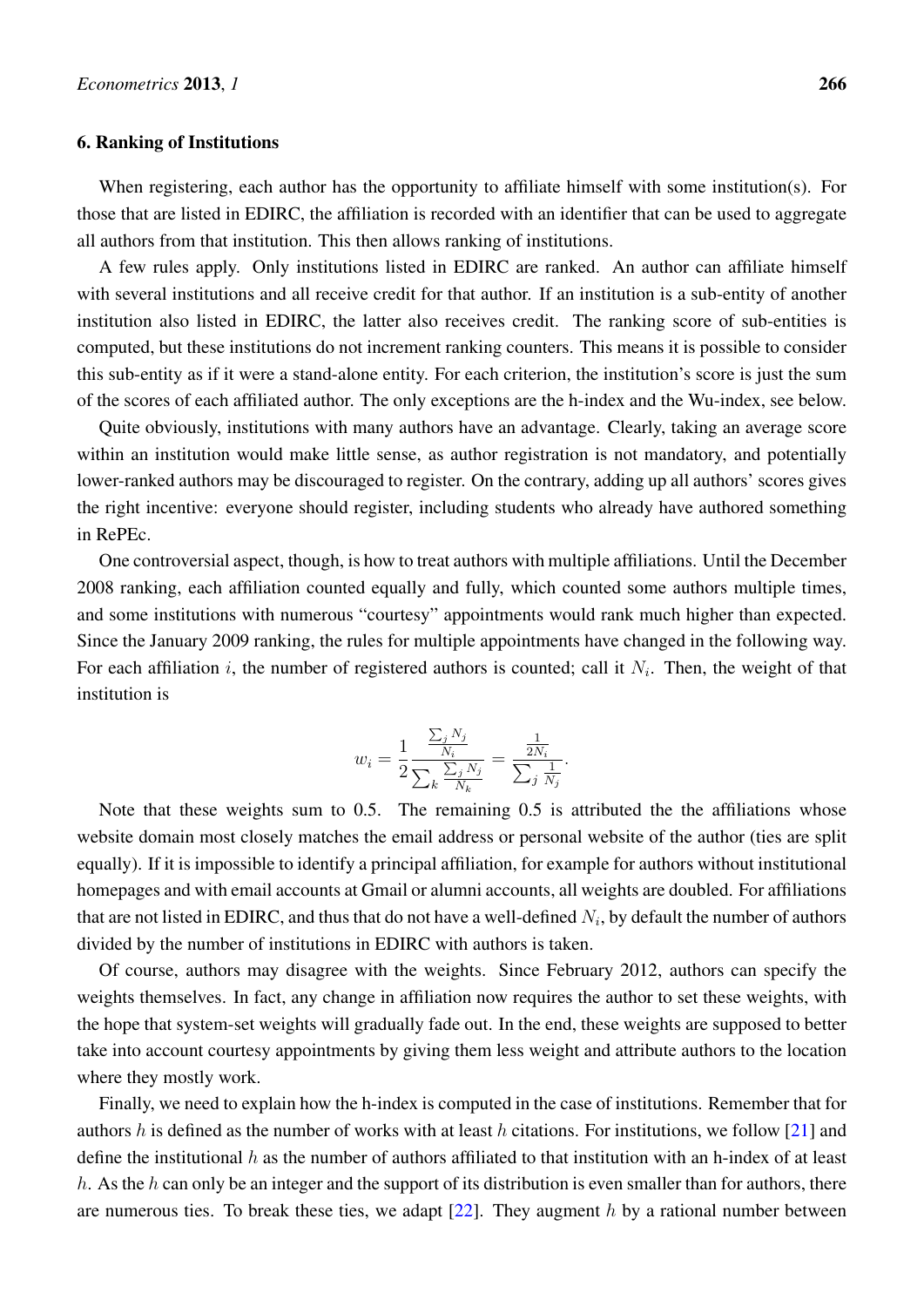zero and one, measuring the distance to the next h-index considering how many citations are required to reach it. In our case, we measure a similar distance, but we consider how many authors with appropriate h-indices are necessary to reach the next step. Note that for multiple affiliations, it is impossible to use the weights  $w_i$  discussed above. The h of member authors is fully counted toward each institution.

A final note regarding institutions: due to the nature of criteria, the measure of centrality in the co-authorship network, Close and Betweenn, cannot be computed.

# 7. Ranking of Geographic Regions

To rank geographic regions (countries, U.S. states), the same logic is used as for ranking institutions. All authors affiliated with institutions in a particular region are added to the pool of that region. However, authors with multiple affiliations have their scores split among all regions according to the weights discussed in the previous section.

For authors with affiliations not listed in EDIRC, the geographic location of their affiliation is guessed from the address of its web page. If it still cannot be found, then the home page of the author and then the email address are used. Obviously, this can still fail, as addresses with .com, .net, .org or .info are not geographically informative. We have, at least tried to avoid errors.<sup>6</sup>

Once all these attributions are made, we simply add up the scores, properly weighted. The only exceptions are, again, the h-index, where the same scheme as for institutions is used, and the closeness and betweenness indicators in the co-authorship network. Note that we do not calculate scores for the United States as a whole, as it would obviously be number one in every aspect. Rankings for every state are given, though.

# 8. Other Rankings

A wealth of data is available, and this allows us to establish various other rankings. A few examples are below, and more will be added once sufficient critical mass is present to display somewhat credible results.

# *8.1. Ranking within Geographic Regions*

Once authors have been attributed to a particular region, it is easy to rank them within that region as well. The same applies to institutions within that region. Publishing rankings with very few entities or authors do not make much sense, though. For this reason, a minimum of five authors or five institutions need to be present. In some regions, there is little hope for authors to be listed, whatever their prestige, due to lack of participation by others in RePEc, or in small countries, due to the lack of economists. Therefore, rankings for regional conglomerates are presented as well, say the Mountain states in the United States, Central America and the Caribbean, or Africa.

Some errors are unavoidable. For example, at the time of this writing, the Pacific island nations of Niue and Nauru are ranked thanks to two authors using courtesy domains from these micro-nations.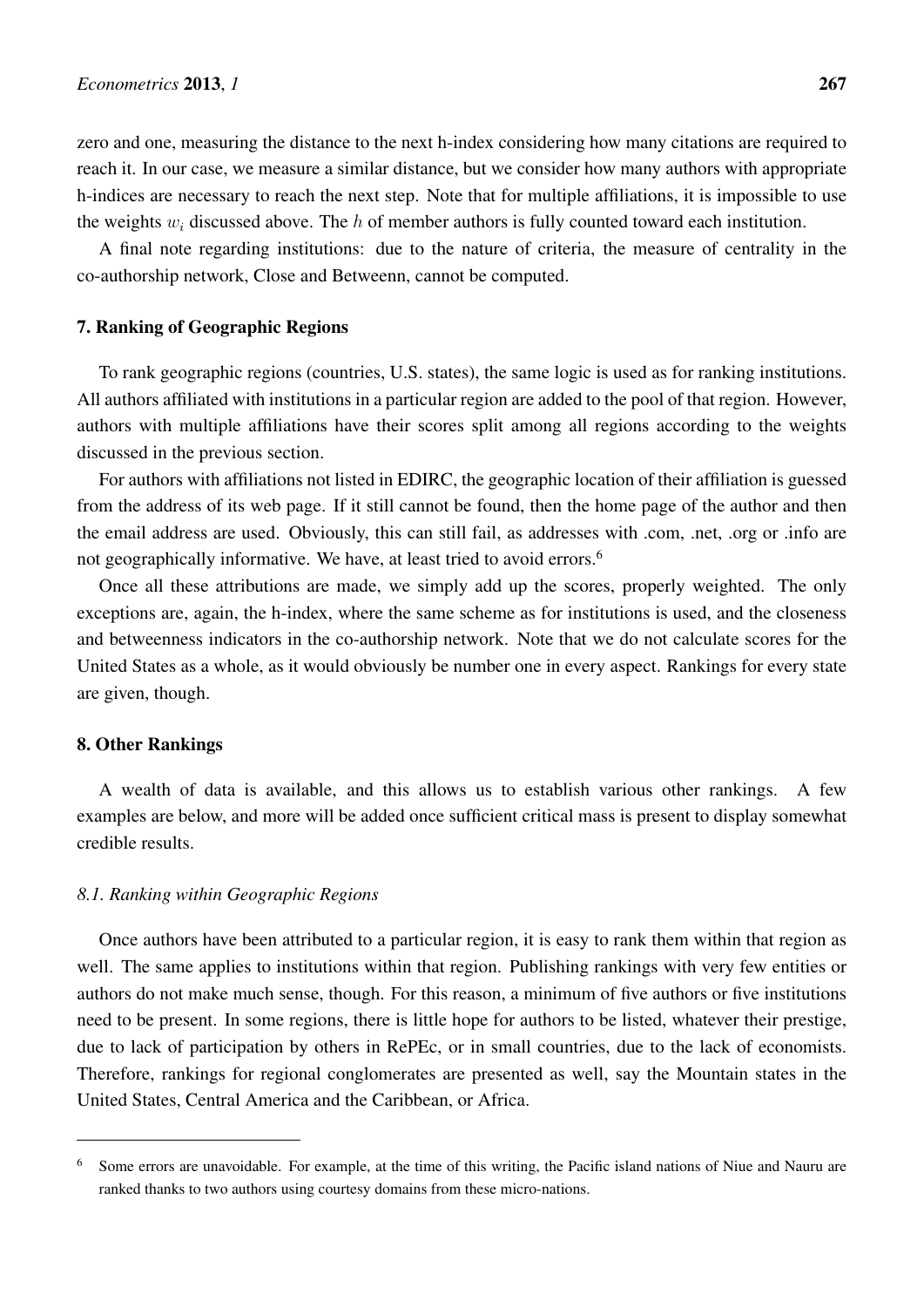Again, we need to mention authors with multiple affiliations here. If those span several geographic regions, their score is multiplied by the appropriate weight  $w_i$  as computed above.<sup>7</sup>

A ranking that uses a straight excerpt from the world rankings is also provided for information (take the world ranking, and pick those from the specific region in the same order). But this ranking can differ significantly from the regional ranking for several reasons: first and as mentioned, authors with multiple affiliations across regions can only count part of their score toward a regional ranking; second, aggregate rankings are computed afresh within the region. This means that an author who far ahead in the world ranking under some criteria (say, because of very high citation counts) is still ahead under the regional ranking, but not by much. This can matter for the aggregation of ranks.

The same rules apply for ranking institutions within regions, where author scores (multiplied by relevant weights) are added. And in a similar way, regional rankings may differ from a regional extraction from the world rankings.

# *8.2. Ranking of Female Economists*

Women are, unfortunately, quite underrepresented in the economics profession. It appears, from a limited investigation, that they are also underrepresented within RePEc. One can still try to make a meaningful ranking with data collected within RePEc. Unfortunately, an author registering with RePEc does not declare his or her gender. This needs to be inferred from the first and middle names using a name data bank. There are, however, several difficulties: some names may be used for both females and males, and this may vary by culture. Also, given the international nature of RePEc, there is a incredible diversity in first names.

The following rules are applied for gender attribution: if there is more than 90% confidence the gender is correct, it is attributed. Ambiguous and unrecognized names and are then manually entered into the exception tables—one for names that were not in the original tables, the other for case by case attributions.<sup>8</sup> In the end, only 0.4% are left without a gender. Close to 18% are identified as female.

The ranking of female economists is performed solely among female economists, that is, without considering the gender-wide ranking: females are ranked within their group according to each criterion and then the rankings are aggregated. This means it is possible that the order of female economists when considering only gender may be different from the order of female economists among all economists, as also occurs in the regional rankings described above.

# *8.3. Ranking of Young Economists*

It takes a long time for economists to make it into the top ranks; thus, it is of interest to compute rankings limited to young economists so that they have a chance of gaining some visibility. However, the RePEc Author Service does not collect data about birth date or graduation dates. As a proxy

<sup>&</sup>lt;sup>7</sup> Before January 2009, the weight was one, which lead to the perversion of rankings in some countries where it is a habit to provide courtesy appointments to foreign scholars. The new weighing scheme now ranks true residents on top.

<sup>&</sup>lt;sup>8</sup> Thanks to many authors for putting a picture of themselves on their web page!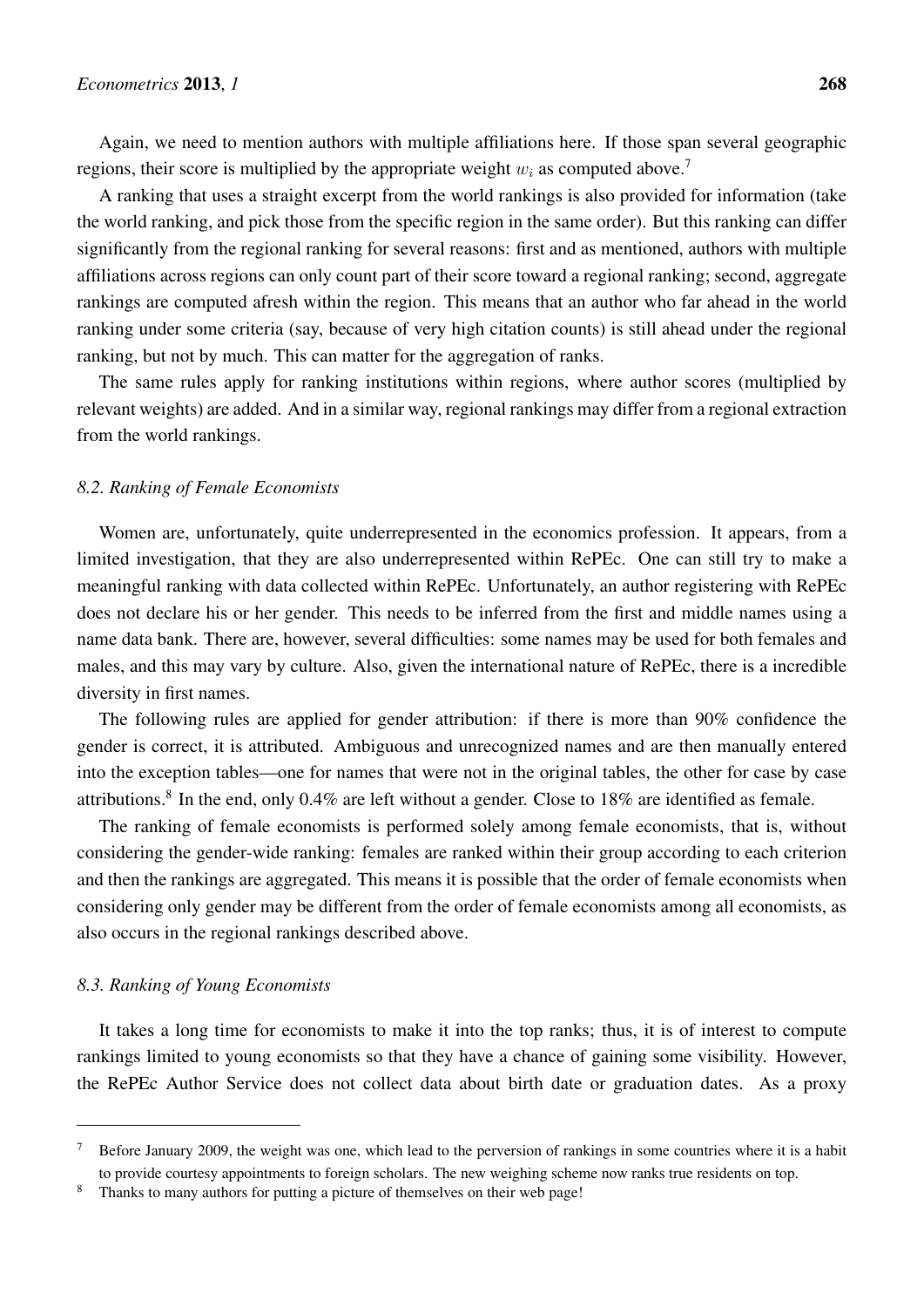for age or professional experience, one can use the date of the first publication, whatever its form. It is commonplace to publish at least a working paper within a year of graduation, if not before finishing studies.

There is a small percentage of records in RePEc that do not carry dates. There is nothing that can be done about this, but we can only hope that those items are not the first works of some authors. For all others, the selection criterion is that the first work be within 5, 10, 15, or 20 years of the current year, counting whole years. Clearly, young economists have fewer papers and citations, so the rankings are much less stable once you go past the top few—especially for the very youngest. For this reason, the ranking is limited to the top 200.

# *8.4. Ranking of Deceased Economists*

When we learn about the death of an economist, the deceased author is flagged and the profile continues to be maintained, as some works may still be added (posthumous publications as well as late additions to the database). As noted above, deceased authors do not have affiliations and are ranked alongside living authors.

As there are now about 150 deceased author, it has become possible to rank deceased authors. It does not serve any particular purpose, except that it can be done.

# *8.5. Ranking of Top-Level Institutions*

Institution rankings are performed at the department, school, institute, or center level—that is, whichever unit has a substantial number of economists. Some, however, are not affiliated in such units—say, a political science department. In a few cases they are senior adminitrators of the university. In addition, many universities have economists dispersed in several independent units that are listed in EDIRC; for example, the departments of economics, agricultural economics, public policy, and finance. The strength of a university with many such units may not be properly reflected in ranking based on units. The same applies to the Federal Reserve System whose constituents are treated as separate.

For this purpose, a separate ranking is created for "top-level" institutions. For example, anyone affiliated with any unit at Harvard University is counted toward the university. The aggregation is based on EDIRC records, and for those without an EDIRC affiliation the domain of the institutional webpage is used (authors can submit free text affiliations, where an institutional URL is required). The Federal Reserve Banks are aggregated as well. From there, ranking is performed in the same way as other institutional rankings.

# *8.6. Ranking within Fields*

When registering, authors do not declare a field of research. It is therefore difficult to classify them within each field, although one could try to infer it from the JEL codes attached to their papers. However, as it is customary to put several JEL codes on each paper, and only about 20% of all papers have such a code, infered field attributions would not be reliable. However, we can attribute authors to fields by using data collected with the NEP project [\[5\]](#page-30-4).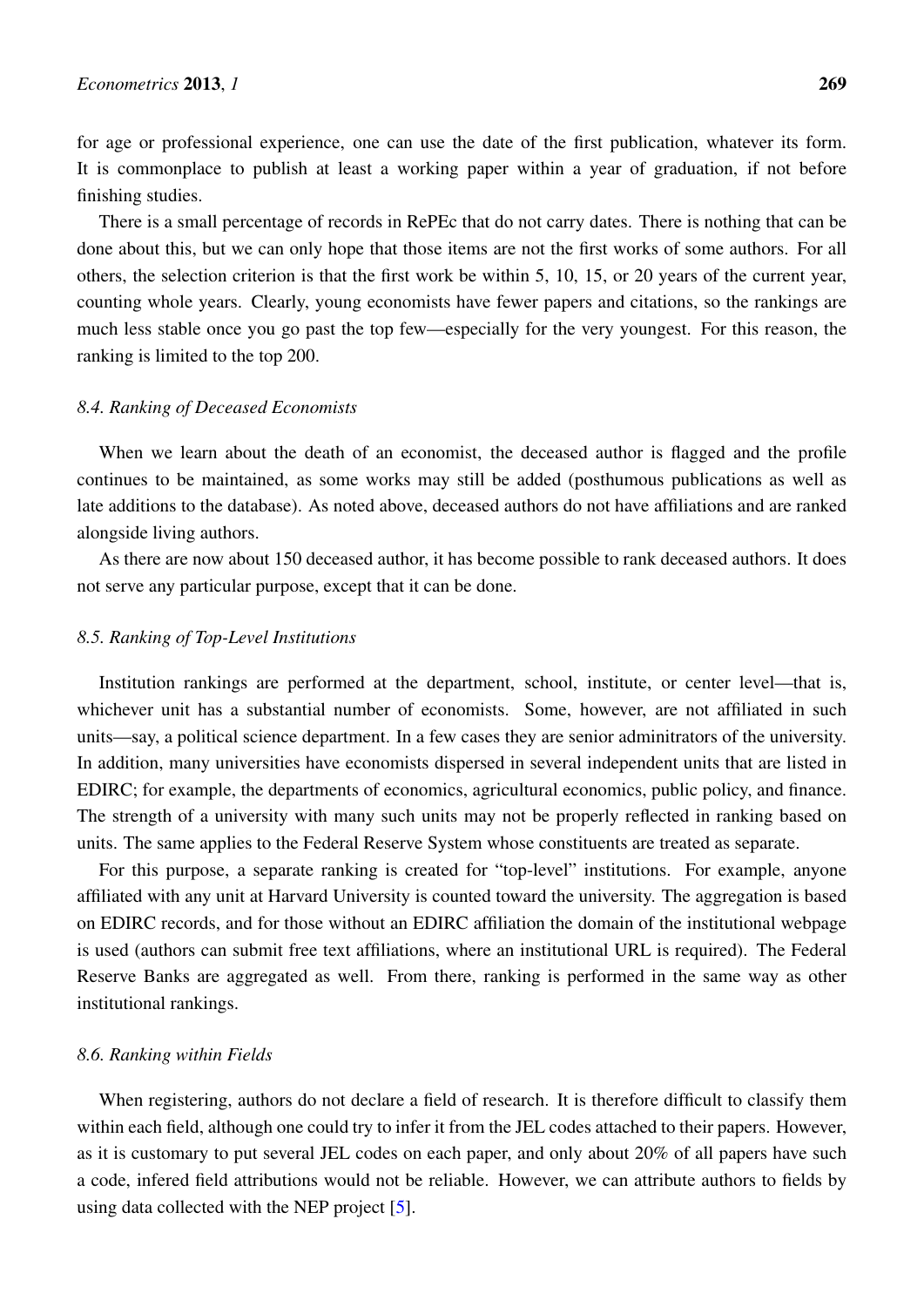NEP disseminates new working papers by email. At the time of writing, there are 91 field-specific NEP reports, each managed by an editor who selects, from all new papers, those that fit within her field. We use these assignments to classify authors. Thus, an author who had 75% of his papers in NEP announced in field A would get 75% of his score attributed towards his ranking in that field. To be ranked, a minimum threshold of 5 papers or 25% is required. As a paper can be announced in several NEP fields, an author may have attributions adding to more than 100%.

To rank institutions within fields, author scores are added for those affiliated, using the appropriate field and affiliation weights. No minimum threshold is used, the rationale being that institutions are expected to have much more diverse expertise than individuals.

In addition, one can also use the field code in EDIRC for institutions. For example, institutions working in agricultural economics or finance are well identified. Also, certain institution types are well documented: central banks, think tanks, international organizations. For others, patterns in their names (or their English translation) are used. This is the case for economics departments and business schools. For all of them, separate rankings are released, including for U.S. Economics departments. Note that for economics departments, an effort is made to remove mis-fits and add those missed by the automatic categorization.

Note that, as for regional rankings, ranking points are computed within the set of admissible authors or institutions and thus can differ from an excerpt of the world rankings, as for other rankings of subsets described above.

#### 9. A Glimpse at Results

We do not want to give detailed rankings here; they are constantly updated and available at http://ideas.repec.org/top/. In the following, we present a comparison of the various criteria and aggregation methods using a snapshot of the data on July 9, 2012, with 32,731 authors registered affiliated with 5,825 institutions.

# *9.1. Impact Factors*

How do the impact factors compare? Table [1](#page-22-0) provides a summary with rank correlations. All of them are very high. This is quite natural as series with many citations ought also to be cited by series with high impact factors. Overall, it does not seem to matter which criterion is used when it comes to ranking series or journals.

Of particular interest here is to compare the impact of journal articles relative to working papers. Table [2](#page-24-0) shows that there is no clear winner, which could surprise many. We have to keep in mind that some journals have very low impact factors, while some working paper series have impact factors superior to most journals. Note also, as explained in the previous sections, that if the article version of a paper is cited, it counts toward both. So these numbers do not reflect where the citing author found the reference.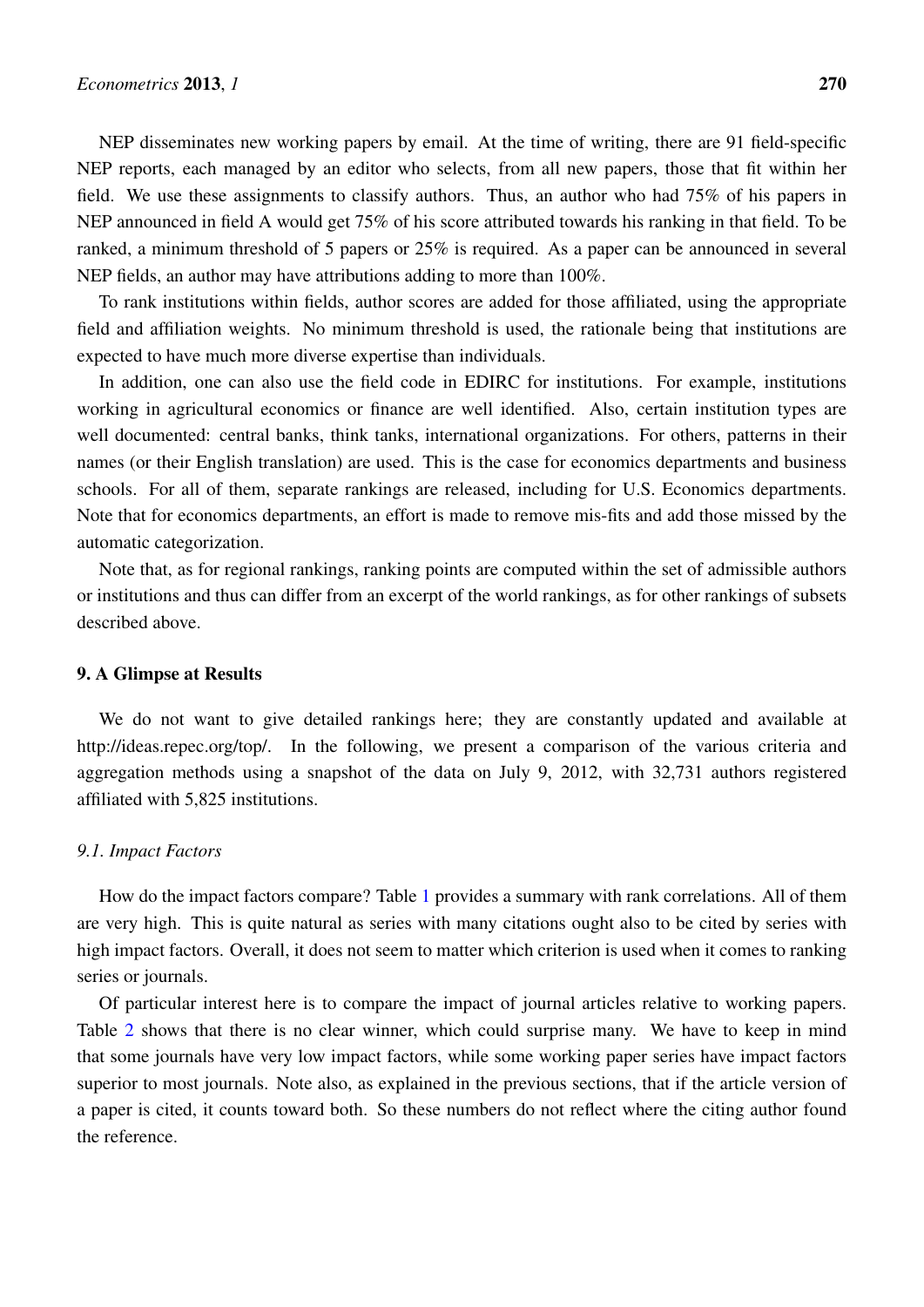<span id="page-22-0"></span>

| <b>Impact Factor</b>         |                      |                      |               | All                          |                         |                          |  |  |
|------------------------------|----------------------|----------------------|---------------|------------------------------|-------------------------|--------------------------|--|--|
|                              |                      |                      |               | All series                   |                         |                          |  |  |
| Simple factors               | $\mathbf{1}$         | .956                 | .985          | .951                         | .03                     | .456                     |  |  |
| Recursive factors            | .956                 | $\mathbf{1}$         | .95           | .993                         | .022                    | .506                     |  |  |
| Discounted factors           | .985                 | .95                  | 1             | .96                          | .031                    | .475                     |  |  |
| Recursive discounted factors | .951                 | .993                 | .96           | $\mathbf{1}$                 | .023                    | .508                     |  |  |
| H-index                      | .03                  | .022                 | .031          | .023                         | $\mathbf{1}$            | $-.03$                   |  |  |
| Abstract views               | .456                 | .506                 | .475          | .508                         | $-.03$                  | $\mathbf{1}$             |  |  |
| Downloads                    | .381                 | .424                 | .419          | .44                          | $-.024$                 | .904                     |  |  |
|                              |                      |                      |               | Journals                     |                         |                          |  |  |
| Simple factors               | $\mathbf{1}$         | .968                 | .99           | .966                         | $-.014$                 | .55                      |  |  |
| Recursive factors            | .968                 | $\mathbf{1}$         | .954          | .994                         | $-0.017$                | .533                     |  |  |
| Discounted factors           | .99                  | .954                 | $\mathbf{1}$  | .965                         | $-0.013$                | .531                     |  |  |
| Recursive discounted factors | .966                 | .994                 | .965          | $\mathbf{1}$                 | $-0.016$                | .515                     |  |  |
| H-index                      | $-.014$              | $-0.017$             | $-0.013$      | $-0.016$                     | $\mathbf{1}$            | $-.037$                  |  |  |
| Abstract views               | .55                  | .533                 | .531          | .515                         | $-.037$                 | $\mathbf{1}$             |  |  |
| Downloads                    | .557                 | .535                 | .547          | .524                         | $-.03$                  | .929                     |  |  |
|                              |                      |                      |               | Working paper series         |                         |                          |  |  |
| Simple factors               | $\mathbf{1}$         | .954                 | .98           | .948                         | .027                    | .508                     |  |  |
| Recursive factors            | .954                 | $\mathbf{1}$         | .947          | .992                         | .021                    | .572                     |  |  |
| Discounted factors           | .98                  | .947                 | $\mathbf{1}$  | .961                         | .028                    | .543                     |  |  |
| Recursive discounted factors | .948                 | .992                 | .961          | $\mathbf{1}$                 | .023                    | .585                     |  |  |
| H-index                      | .027                 | .021                 | .028          | .023                         | $\mathbf{1}$            | $-.024$                  |  |  |
| Abstract views               | .508                 | .572                 | .543          | .585                         | $-.024$                 | 1                        |  |  |
| Downloads                    | .369                 | .424                 | .433          | .457                         | $-0.015$                | .887                     |  |  |
| Impact factor                |                      |                      |               | $w \geq 50$ items            |                         |                          |  |  |
|                              |                      |                      |               | All series                   |                         |                          |  |  |
| Simple factors               | $\mathbf{1}$         | .963                 | .985          | .957                         | $-0.056$                | .367                     |  |  |
| Recursive factors            | .963                 | 1                    | .951          | .991                         | $-0.065$                | .359                     |  |  |
| Discounted factors           | .985                 | .951                 | $\mathbf{1}$  | .964                         | $-0.051$                | .366                     |  |  |
| Recursive discounted factors | .957                 | .991                 | .964          | $\mathbf{1}$                 | $-0.062$                | .352                     |  |  |
| H-index                      | $-0.056$             | $-.065$              | $-0.051$      | $-.062$                      | $\mathbf{1}$            | $-.031$                  |  |  |
| Abstract views               | .367                 | .359                 | .366          | .352                         | $-.031$                 | 1                        |  |  |
| Downloads                    | .341                 | .335                 | .364          | .345                         | $-0.023$                | .903                     |  |  |
| Simple factors               | 1                    | .957                 | .988          | Journals<br>.956             | $-.06$                  | .477                     |  |  |
| Recursive factors            | .957                 | $\mathbf{1}$         | .94           | .992                         | $-.067$                 | .448                     |  |  |
| Discounted factors           | .988                 | .94                  | 1             | .954                         | $-.061$                 | .45                      |  |  |
| Recursive discounted factors | .956                 | .992                 | .954          | $\mathbf{1}$                 | $-.069$                 | .422                     |  |  |
| H-index                      | $-.06$               | $-.067$              | $-.061$       | $-.069$                      | $\mathbf{1}$            | $-0.39$                  |  |  |
|                              |                      |                      |               |                              |                         |                          |  |  |
| Abstract views               | .477                 | .448                 | .45           | .422                         | $-.039$                 | $\mathbf{1}$             |  |  |
| Downloads                    | .504                 | .471                 | .489          | .455                         | $-0.033$                | .917                     |  |  |
| Simple factors               |                      |                      |               | Working paper series<br>.952 |                         |                          |  |  |
| Recursive factors            | $\mathbf{1}$<br>.963 | .963<br>$\mathbf{1}$ | .977          |                              | $-0.057$                | .372                     |  |  |
|                              |                      |                      | .949          | .988                         | $-0.065$                | .379                     |  |  |
| Discounted factors           | .977                 | .949                 | $\mathbf{1}$  | .966                         | $-.048$                 | .398                     |  |  |
| Recursive discounted factors | .952                 | .988                 | .966          | $\mathbf{1}$                 | $-0.057$                | .394                     |  |  |
|                              |                      |                      |               |                              |                         |                          |  |  |
| H-index<br>Abstract views    | $-0.057$<br>.372     | $-.065$<br>.379      | -.048<br>.398 | $-.057$<br>.394              | $\mathbf{1}$<br>$-.017$ | $-0.017$<br>$\mathbf{1}$ |  |  |

# Table 1. Rank correlations of series.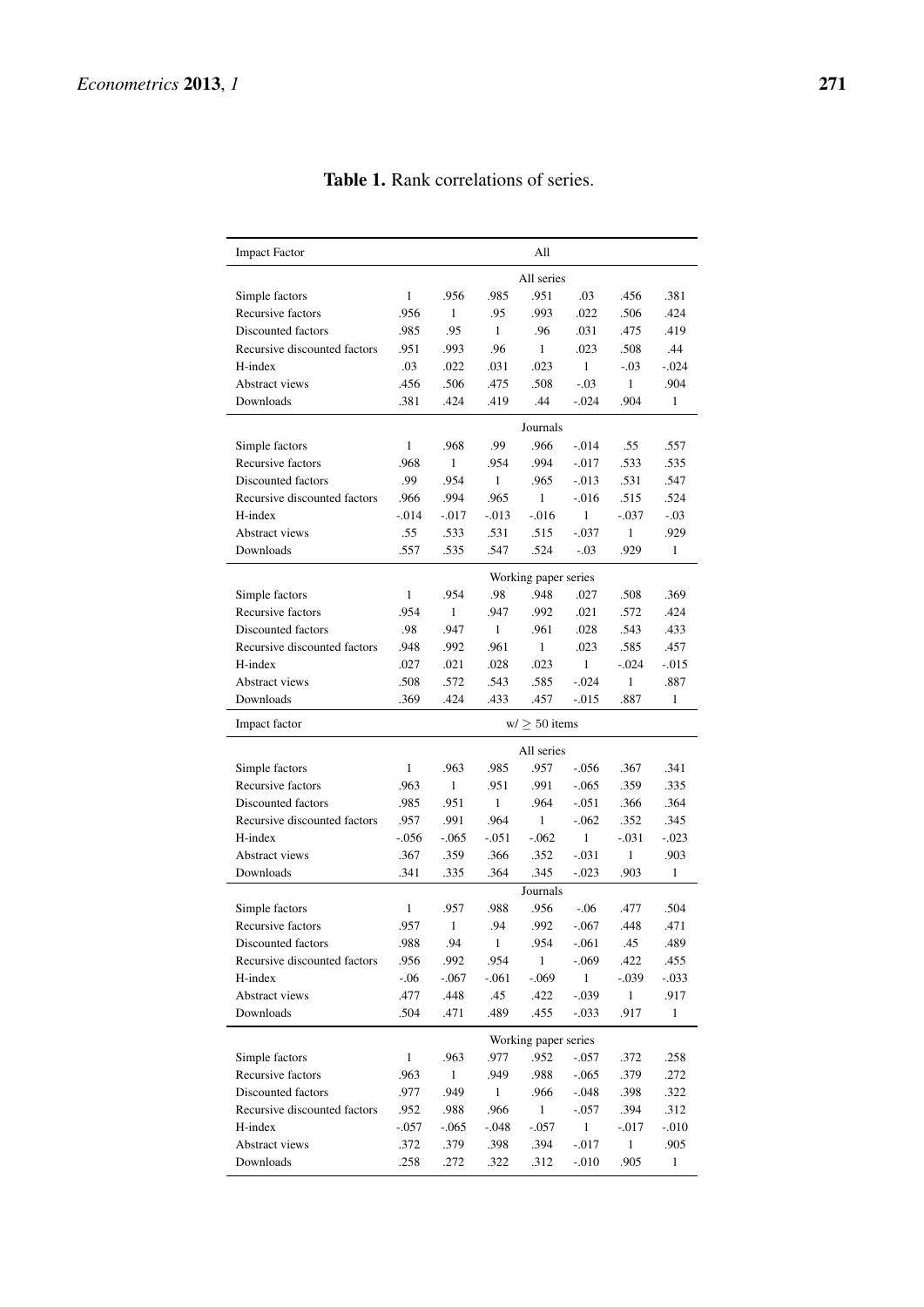#### *9.2. Works*

How do the various rankings compare? Taking all articles and papers that are ranked in the top 500 in any of the six categories on February 23, 2009, and narrowing them down to those listed in all six categories, we obtain a sample of 416 items. The fact that 83% of the top 500 according to one criterion are listed in all other criteria is already an indication of high correlation. Within this (rather small) sample, the rank correlations are still fairly high, averaging 0.647 (Table [3\)](#page-24-1). Rank correlations over the whole sample would be much larger, as demonstrated in other contexts below, but much more difficult to compute, for technical reasons.

# *9.3. Authors*

We have 34 different ways to rank authors;<sup>9</sup> thus if we want to compare how differently they perform, we need to look at 1,122 correlations  $(34^2 - 34)$  $(34^2 - 34)$  $(34^2 - 34)$ . Table 4 reports them along with correlations with the harmonic average of rank (excluding extreme ranks), which is used as the default for aggregate rankings. While all these numbers can be overwhelming, the following can be extracted: the average correlation stands at 0.822 and varies between 0.561 and 0.997. The table groups the criteria in categories (number of works, citations, derived from citations, article pages, visibility on RePEc); not surprisingly, correlations within these categories tend to be higher than within other categories. It is more interesting to see where criteria seem to differ most: article pages *versus* co-authorship centrality on RePEc, with an average correlation of 0.646. This does not mean that they are orthogonal, though; 0.646 is still a significant correlation. But it is revealing that publishing in journals, or even in good journals more specifically, has *relatively* little to do with how much people are connected to each other. Looking at how the various criteria correlate with the harmonic mean, we note that correlations are again relatively high. No criterion stands out with a particularly high correlation, an indication that one cannot easily summarize the aggregate ranking with a single criterion. The criteria based on co-authorship networks score lower than the others, however.

Speaking of significance of correlations, there is a statistic that allows one to measure how independent the criteria are from each other,  $\chi^2$ . Here,

$$
\chi_{n-1}^2 = (n-1)((p-1)\bar{r} + 1),
$$

where  $p = 34$  is the number of criteria<sup>10</sup>,  $\bar{r} = 0.822$  is the average correlation,  $n = 32, 731$  is the number of authors, and  $\chi_{32,730}^2 = 855, 104$ . To be significant at 5%, the statistic would need to be below 32, 310. Therefore, we easily reject the null hypothesis that the criteria are independent.

One should expect that correlations are higher when we consider the aggregate ranking criteria than for the individual ranking criteria. This turns out to be wrong; see Table [5.](#page-26-0) They average 0.771, with a minimum of −0.112 and a maximum of 1. This is because the "percent" aggregator is not well defined

<sup>&</sup>lt;sup>9</sup> We do not consider the Wu-Index.

 $10$  We do not consider the Wu-Index.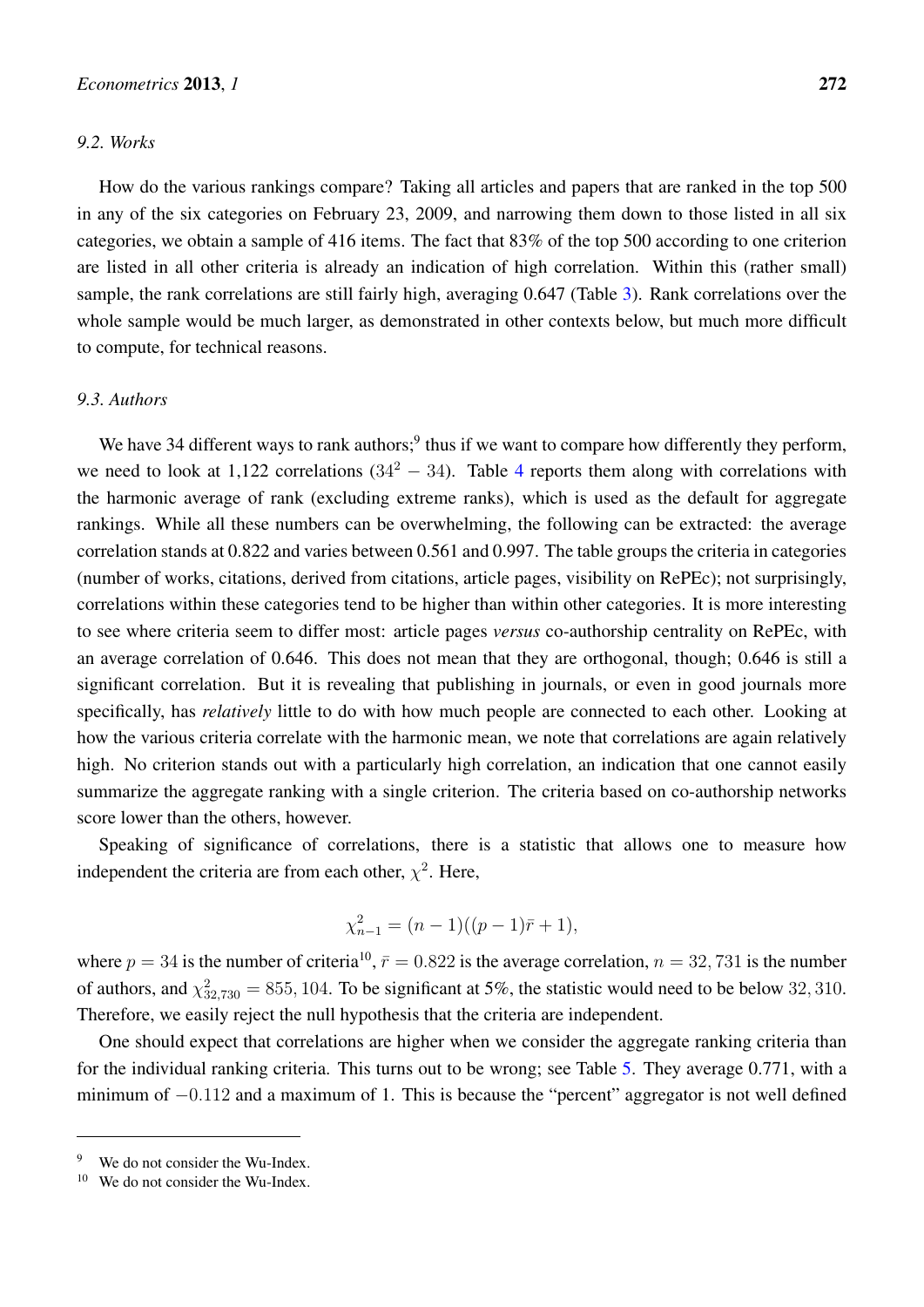for the Close criterion, where a smaller number is better.<sup>11</sup> Excluding the best and worst criterion for each author makes a significant impact on the overall picture, however, as the Close criterion is then excluded for most in the "percent" aggregations but has little impact otherwise. Indeed, experience shows that the exclusion of extremes can alter the rankings at the very top for a few authors with a large variance in the rankings across criteria, but it does relatively little for others. The only exception in the "percent" aggregation, where a strong lead in a category can cause a drastic reduction in ranking when it is excluded, for example. It is also remarkable that harmonic, arithmetic, and geometric aggregation methods are all very close to each other.

| Table 2. Average impact factors. |  |  |
|----------------------------------|--|--|
|----------------------------------|--|--|

<span id="page-24-0"></span>

|                              | Papers | Journals |
|------------------------------|--------|----------|
| Simple factors               | 3.67   | 2.79     |
| Recursive factors            | 0.27   | 0.19     |
| Discounted simple factors    | 0.86   | 0.61     |
| Discounted recursive factors | 0.31   | () 19    |

Table 3. Rank correlations of scores for top items by criteria.

<span id="page-24-1"></span>

|                                                 |      |              | Criteria from Left Column |             |      |      |
|-------------------------------------------------|------|--------------|---------------------------|-------------|------|------|
| Number of citations                             |      | .909         |                           | 465 895 831 |      | .429 |
| Simple factors                                  | .909 | $\mathbf{1}$ |                           | .543.783    | .883 | .432 |
| Recursive factors                               |      |              | .465 .543 1 .416          |             | .483 | .598 |
| Discounted citations                            | -895 |              | .783 .416 1               |             | .867 | .508 |
| Discounted simple factors                       | .831 |              | .883 .483 .867            |             |      | .564 |
| 598. 432 Discounted recursive factors .429 .432 |      |              |                           | -508        | -564 | 1    |

<sup>&</sup>lt;sup>11</sup> For ranking computations, the opposite of Close is used.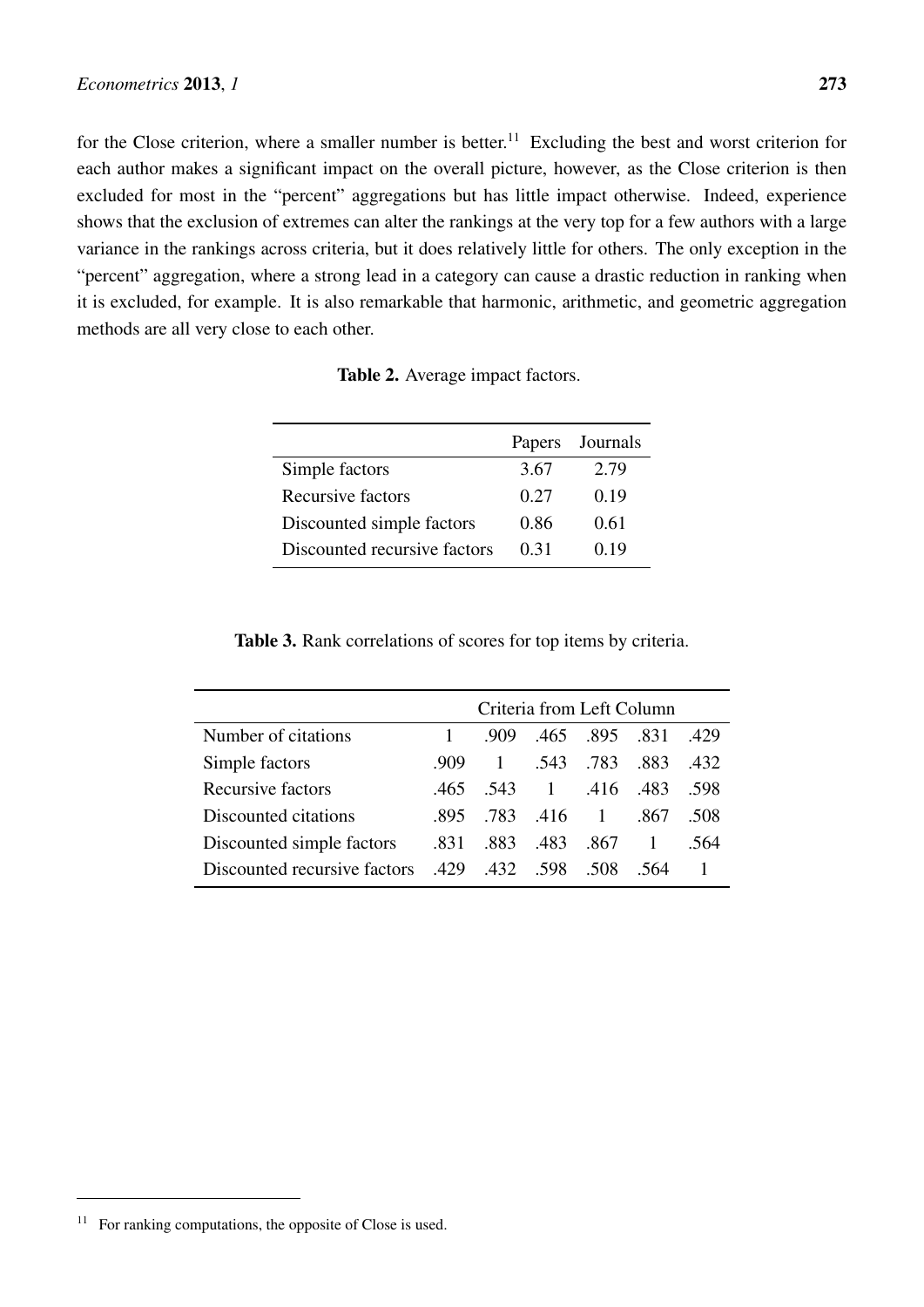| <b>Table 4.</b> Rank correlations across criteria for authors, full sample. |  |
|-----------------------------------------------------------------------------|--|
|-----------------------------------------------------------------------------|--|

<span id="page-25-0"></span>

|                  | Nb.  | DNb                                                                                                         | Sc   |      |      |      |      |      |                     |      |                          |                               |                                                        |           |      |                      |      |      | WSc ANb ASc AWSc Nb D Sc DSc WSc WDSc ANb AD ASc ADSc AWSc AWDSc H |      | NC.                                                                         | RC.  | Nb   |      |      |      |      |      |                |                |      | Sc WSc ANb ASc AWSc Abs Down AAbs ADown Close Bet Harm |      |            |                |
|------------------|------|-------------------------------------------------------------------------------------------------------------|------|------|------|------|------|------|---------------------|------|--------------------------|-------------------------------|--------------------------------------------------------|-----------|------|----------------------|------|------|--------------------------------------------------------------------|------|-----------------------------------------------------------------------------|------|------|------|------|------|------|------|----------------|----------------|------|--------------------------------------------------------|------|------------|----------------|
|                  |      | Works Works Works Works Works Works Works Cites Cites Cites Cites Cites Cites Cites Cites Cites Cites Cites |      |      |      |      |      |      |                     |      |                          |                               |                                                        |           |      |                      |      |      | Cites                                                              |      | Index Authors Authors Pages Pages Pages Pages Pages Pages Views loads Views |      |      |      |      |      |      |      |                |                |      | loads                                                  |      | weenn onic |                |
| <b>NbWorks</b>   |      | .986                                                                                                        | .864 | .808 | .962 | .859 | .802 |      |                     |      |                          |                               | .816 .791 .828 .818 .772 .784 .778 .832 .817           |           |      |                      | .784 | .777 | .772                                                               | .822 | .822                                                                        | .814 | .858 | .803 | .776 | .830 | .794 | .769 | .903           | .853           | .878 | .835                                                   | .716 | .752       | .909           |
| <b>DNbWorks</b>  | .986 |                                                                                                             | .829 | .766 | .978 | .831 | .767 | .808 |                     |      |                          | .734. 743. 748. 759. 759.     |                                                        |           |      | .810 .794 .763       | .753 | .746 | .738                                                               | .800 | .793                                                                        | .784 | .865 | .784 | .751 | .844 | .780 | .748 | .887           | .833           | .883 | .835                                                   | .671 | .740       | .888           |
| <b>ScWorks</b>   | .864 | .829                                                                                                        |      | .984 | .810 | .990 | .977 | .886 | .875                |      | .899 .891 .897           |                               | .890                                                   |           |      | .878 .871 .896       | .889 | .894 | .888                                                               | .867 | .889                                                                        | .890 | 784  | .894 | .891 | .750 | .883 | .883 | .794           | .768           | .755 | .736                                                   | .774 | .678       | .945           |
| WScWorks         | .808 | .766                                                                                                        | .984 |      | .750 | .974 | .992 | .847 | .839                |      | .878 .871 .884           |                               | .877                                                   | .838      |      | .833 .874            | .869 | .881 | .875                                                               | .825 | .856                                                                        | .860 | .730 | .862 | .874 | .697 | .850 | .866 | .745           | .725           | .702 | .691                                                   | .752 | .637       | .910           |
| <b>ANbWorks</b>  | .962 | .978                                                                                                        | .810 | .750 |      | .835 | .770 | .779 | .758                |      |                          | .733 .719 .718                | .706                                                   |           |      | .798.779.749         | .737 | .732 | .722                                                               | .768 | .758                                                                        | .750 | .860 | .777 | .746 | .862 | .787 | .754 | .854           | .796           | .889 | .833                                                   | .596 | .687       | .869           |
| <b>AScWorks</b>  | .859 | .831                                                                                                        | .990 | .974 | .835 |      | .983 | .871 | .857                |      | .882 .871 .880           |                               | .870                                                   |           |      | .876 .866 .889       | .880 | -886 | 878                                                                | .851 | .869                                                                        | .870 | .786 | .891 | .887 | .769 | .891 | .889 | .781           | .751           | .768 | .744                                                   | .723 | .652       | .939           |
| <b>AWScWorks</b> | .802 | .767                                                                                                        | .977 | .992 | .770 | .983 |      |      | .833.823            |      | .864 .855 .870           |                               | .861                                                   |           |      | .836 .828 .869       | .861 | .874 | .867                                                               | .812 | .838                                                                        | .842 | .731 | .859 | .870 | .710 | .857 | .870 | .732           | .710           | .712 | .697                                                   | .708 | .614       | .904           |
| <b>NbCites</b>   | .832 | .808                                                                                                        | .886 | .847 | .779 | .871 | .833 | -1   | .982                |      | .974 .963                | .959                          | .950                                                   |           |      | .991 .977 .969       | .96  | .954 | .948                                                               | .956 | .981                                                                        | .978 | .802 | .863 | .845 | .765 | .848 | .834 | .789           | .756           | .752 | .727                                                   | .758 | .697       | .946           |
| <b>DCites</b>    | .817 | .789                                                                                                        | .875 | .839 | .758 | .857 | .823 | .982 | - 1                 |      | .947 .976 .947           |                               | .962                                                   |           |      | .970 .991 .954       | .970 | .941 | .957                                                               | .937 | .971                                                                        | .968 | .784 | .850 | .834 | .744 | .833 | .821 | .785           | .761           | .742 | .726                                                   | .759 | .693       | .936           |
| <b>ScCites</b>   | .792 | .759                                                                                                        | .899 | .878 | .733 | .882 | .864 |      | .974 .961           | -1   | .988                     | .996                          | .987                                                   |           |      | .963 .953 .994       | .985 | .992 | .983                                                               | .927 | .972                                                                        | .976 | .768 | .866 | .861 | .731 | .851 | .850 | .749           | .722           | .708 | .689                                                   | .762 | .664       | .939           |
| <b>DScCites</b>  | .784 | .748                                                                                                        | .891 | .871 | .719 | .871 | .855 | .963 | .976.988            |      | -1                       | .985                          | .997                                                   | .949      |      | .965 .980            | .994 | .978 | .991                                                               | .919 | .966                                                                        | .969 | .755 | .856 | .852 | .716 | .839 | .839 | .752           | .731           | .704 | .692                                                   | .766 | .664       | .934           |
| WScCites         | .778 | .743                                                                                                        | .897 | .884 | .718 | .880 | .870 | .959 | .947 .996 .985      |      |                          | $\mathbf{1}$                  | .990                                                   | .948.939  |      | .991                 | .982 | .995 | 987                                                                | .915 | .961                                                                        | .966 | .755 | .861 | .861 | .718 | .846 | .850 | .736           | .711           | .694 | .676                                                   | .756 | .651       | .932           |
| WDScCites        | .772 | .734                                                                                                        | .890 | .877 | .706 | .870 | .861 |      | .950 .962           |      | .987 .997 .990           |                               |                                                        | .937      | .951 | .979                 | .991 | .983 | .995                                                               | .910 | .957                                                                        | .961 | .744 | .852 | .853 | .705 | .835 | .840 | .739           | .719           | .692 | .680                                                   | .760 | .65        | .928           |
| ANbCites         | .828 | .810                                                                                                        | .878 | .838 | .798 | .876 | .836 |      |                     |      | .948 .949 .963 .949 .948 |                               | .937                                                   |           | .982 | .972                 | .960 | .955 | .946                                                               | .947 | .966                                                                        | .963 | .809 | .863 | .845 | .786 | .859 | .842 | .777           | .742           | .762 | .734                                                   | .715 | .675       | .943           |
| <b>ADCites</b>   | .816 | .794                                                                                                        | .87  | .833 | .779 | .866 | .828 |      | .977 .991 .953 .965 |      |                          | .939                          | .951                                                   | .982      |      | .960                 | .974 | .945 | .959                                                               | .934 | .959                                                                        | .956 | .793 | .853 | .836 | .767 | .847 | .832 | .778           | .750           | .756 | .736                                                   | .720 | .674       | .937           |
| <b>AScCites</b>  | .791 | .763                                                                                                        | .896 | .874 | .749 | .889 | .869 | .969 | .954                |      | .994 .980 .991           |                               | .979                                                   | .972      | .960 |                      | .988 | .996 | .986                                                               | .925 | .963                                                                        | .967 | .774 | .869 | .863 | .748 | .861 | .858 | .743           | .713           | .717 | .695                                                   | .732 | .650       | .940           |
| ADScCites        | .784 | .753                                                                                                        | .889 | .869 | .737 | .880 | .861 |      |                     |      | .960 .970 .985 .994 .982 |                               | .991                                                   |           |      | .960 .974 .988       |      | .985 | .997                                                               | .918 | .959                                                                        | .962 | .764 | .861 | .856 | .735 | .851 | .849 | .747           | .724           | .716 | .700                                                   | .736 | .649       | .936           |
| <b>AWScCites</b> | .777 | .746                                                                                                        | .894 | .881 | .732 | .886 | .874 | .954 |                     |      | .941 .992 .978 .995      |                               | .983                                                   |           |      | .955 .945 .996       | .985 |      | .990                                                               | .913 | .953                                                                        | .958 | .761 | .864 | .863 | .734 | .855 | .858 | .731           | .703           | .702 | .682                                                   | .729 | .638       | .933           |
| AWDScCites       | .772 | .738                                                                                                        | .888 | .875 | .722 | .878 | .867 |      | .948.957            |      | .983 .991 .987           |                               | .995                                                   | .946 .959 |      | .986                 | .997 | .990 | -1                                                                 | .909 | .950                                                                        | .955 | .752 | .856 | .856 | .722 | .847 | .850 | .734           | .713           | .702 | .688                                                   | .733 | .638       | .931           |
| <b>HIndex</b>    | .822 | .800                                                                                                        | .867 | .825 | .768 | .851 | .812 |      | .956 .937           |      | .927 .919 .915           |                               | .910                                                   |           |      | .947 .934 .925       | .918 | .913 | .909                                                               |      | .933                                                                        | .925 | .781 | .834 | .818 | .745 | .822 | .808 | .773           | .739           | .735 | .710                                                   | .733 | .671       | .928           |
| <b>NCAuthors</b> | .822 | .793                                                                                                        | .889 | .856 | .758 | .869 | .838 |      |                     |      |                          | .981 .971 .972 .966 .961 .957 |                                                        |           |      | .966 .959 .963       | .959 | .953 | .950                                                               | .933 |                                                                             | .997 | .788 | .860 | .847 | .746 | .842 | .834 | .787           | .761           | .739 | .722                                                   | .781 | .706       | .938           |
| <b>RCAuthors</b> | .814 | .784                                                                                                        | .890 | .860 | .750 | .870 | .842 |      |                     |      |                          | .978 .968 .976 .969 .966 .961 |                                                        |           |      | .963 .956 .967       | .962 | .958 | .955                                                               | .925 | .997                                                                        |      | .783 | .862 | .851 | .741 | .844 | .837 | .777           | .751           | .730 | .713                                                   | .783 | .700       | .935           |
| <b>NbPages</b>   | .858 | .865                                                                                                        | .784 | .730 | .860 | .786 | .731 |      | .802 .784           | .768 | .755 .755                |                               | .744                                                   | .809      | .793 | .774                 | .764 | .761 | .752                                                               | .781 | .788                                                                        | .783 |      | .896 | .862 | .985 | .897 | .863 | .758           | .706           | .761 | .712                                                   | .626 | .687       | .858           |
| ScPages          | .803 | .784                                                                                                        | .894 | .862 | .777 | .891 | .859 |      |                     |      | .863 .850 .866 .856 .861 |                               | .852                                                   | .863      |      | .853 .869            | .861 | .864 | .856                                                               | .834 | .860                                                                        | .862 | .896 |      | .992 | .870 | .994 | .988 | .721           | .687           | .703 | .674                                                   | .697 | .654       | .906           |
| WScPages         | .776 | .751                                                                                                        | .891 | .874 | .746 | .887 | .870 |      | .845 .834           |      | .861 .852 .861           |                               | .853                                                   |           |      | .845 .836 .863       | .856 | .863 | .856                                                               | .818 | .847                                                                        | .851 | .862 | .992 |      | .836 | .984 | .996 | .695           | .663           | .674 | .648                                                   | .690 | .629       | .893           |
| ANbPages         | .830 | .844                                                                                                        | .750 | .697 | .862 | .769 | .710 |      |                     |      |                          | .705 .718 .716 .717 .705      |                                                        |           |      | .786 .767 .748       | .735 | .734 | .722                                                               | .745 | .746                                                                        | .741 | .985 | .870 | .836 |      | .888 | .850 | .723           | .668           | .752 | .699                                                   | .561 | .639       | .830           |
| AScPages         | .794 | .780                                                                                                        | .883 | .850 | .787 | .891 | .857 |      |                     |      |                          | .848 .833 .851 .839 .846 .835 |                                                        |           |      | .859 .847 .861       | .851 | .855 | .847                                                               | .822 | .842                                                                        | .844 | .897 | .994 | .984 | .888 | -1   | .991 | .707           | .671           | .705 | .673                                                   | .662 | .631       | .898           |
| AWScPages        | .769 | .748                                                                                                        | .883 | .866 | .754 | .889 | .870 |      |                     |      |                          | .834 .821 .850 .839 .850 .840 |                                                        |           |      | .842 .832 .858       | .849 | .858 | .850                                                               | .808 | .834                                                                        | .837 | .863 | .988 | .996 | .850 | .991 |      | .684           | .651           | .675 | .647                                                   | .662 | .611       | .888           |
| AbsViews         | .903 | .887                                                                                                        | .794 | .745 | .854 | .781 | .732 |      |                     |      |                          | .789 .785 .749 .752 .736      | .739                                                   | .777 .778 |      | .743                 | .747 | .731 | .734                                                               | .773 | .787                                                                        | .777 | .758 | .721 | .695 | .723 | .707 | .684 | $\overline{1}$ | .957           | .966 | .933                                                   | .677 | .711       | .871           |
| Downloads        | .853 | .833                                                                                                        | .768 | .725 | .796 | .751 | .710 |      |                     |      |                          |                               | 724. 713. 750. 742. 719. 711. 711. 722. 751. 756. 756. |           |      |                      |      | .703 | .713                                                               | .739 | .761                                                                        | .751 | .706 | .687 | .663 | .668 | .671 | .651 | .957           | $\overline{1}$ | .912 | .965                                                   | .671 | .692       | .838           |
| <b>AAbsViews</b> | .878 | .883                                                                                                        | .755 | .702 | .889 | .768 | .712 |      |                     |      |                          | .692 .694 .694 .708 .704 .752 |                                                        |           |      | .716. 717. 756. 762. |      | .702 | .702                                                               | .735 | .739                                                                        | .730 | .761 | .703 | .674 | .752 | .705 | .675 | .966           | .912           |      | .951                                                   | .579 | .655       | .847           |
| ADownloads       | .835 | .835                                                                                                        | .736 | .691 | .833 | .744 | .697 |      |                     |      |                          | .727 .726 .689 .692 .676 .680 |                                                        |           |      | .734 .736 .695       | .700 | .682 | .688                                                               | .710 | .722                                                                        | .713 | .712 | .674 | .648 | .699 | .673 | .647 | .933           | .965           | .951 |                                                        | .582 | .643       | .821           |
| Close            | .716 | .671                                                                                                        | .774 | .752 | .596 | .723 | .708 |      |                     |      |                          | .758 .759 .762 .766 .756 .758 |                                                        |           |      | .715 .720 .732       | .736 | .729 | .733                                                               | .733 | .781                                                                        | .783 | .626 | .697 | .690 | .561 | .662 | .662 | .677           | .671           | .579 | .582                                                   |      | .750       | .757           |
| Betweenn         | .752 | .740                                                                                                        | .678 | .637 | .687 | .652 | .614 |      |                     |      |                          |                               | .697 .693 .664 .651 .651 .675 .674 .650                |           |      |                      | .649 | .638 | .638                                                               | .671 | .706                                                                        | .700 | .687 | .654 | .629 | .639 | .631 | .611 | .711           | .692           | .655 | .643                                                   | .750 |            | .710           |
| Harmonic         | .909 | .888                                                                                                        | .945 | .910 | .869 | .939 | .904 |      |                     |      |                          | .928 .939 .934 .932 .928      |                                                        |           |      | .943 .937 .940       | .936 | .933 | .931                                                               | .928 | .938                                                                        | .935 | .858 | .906 | .893 | .830 | .898 | .888 | .871           | .838           | .847 | .821                                                   | .757 | .710       | $\overline{1}$ |
|                  |      |                                                                                                             |      |      |      |      |      |      |                     |      |                          |                               |                                                        |           |      |                      |      |      |                                                                    |      |                                                                             |      |      |      |      |      |      |      |                |                |      |                                                        |      |            |                |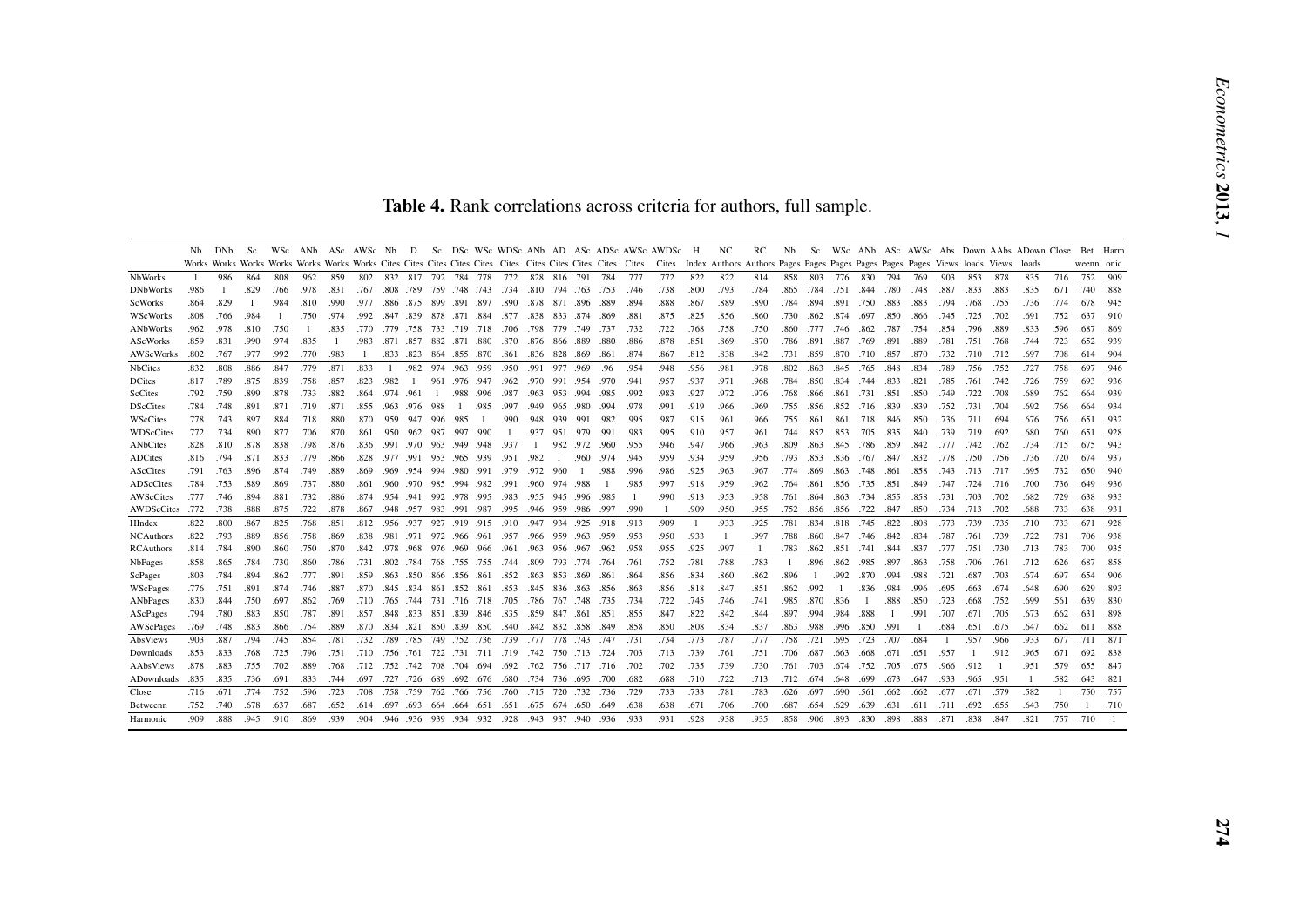<span id="page-26-0"></span>

|                   | Exclude   |          | Harmonic |          | Arithmetic |          | Geometric |          |          |         | Lexicographic g=Graphicolexic | Percent  |          |
|-------------------|-----------|----------|----------|----------|------------|----------|-----------|----------|----------|---------|-------------------------------|----------|----------|
|                   | Outliers? | no       | yes      | no       | yes        | no       | yes       | no       | yes      | no      | yes                           | no       | yes      |
| harmonic          | no        |          |          | .9910    | .9912      | .9963    | .9964     | .9568    | .9568    | .9140   | .9140                         | $-.0872$ | .9129    |
| harmonic          | yes       |          |          | .9909    | .9911      | .9963    | .9964     | .9570    | .9570    | .9132   | .9132                         | $-.0871$ | .9122    |
| arithmetic        | no        | .9910    | .9909    |          |            | .9983    | .9982     | .9247    | .9247    | .9369   | .9369                         | $-.1038$ | .9358    |
| arithmetic        | yes       | .9912    | .9911    |          |            | .9984    | .9983     | .9250    | .9250    | .9352   | .9352                         | $-.1034$ | .9341    |
| geometric         | no        | .9963    | .9963    | .9983    | .9984      |          |           | .9385    | .9385    | .9271   | .9271                         | $-.0961$ | .9260    |
| geometric         | yes       | .9964    | .9964    | .9982    | .9983      |          |           | .9387    | .9387    | .9259   | .9259                         | $-.0959$ | .9248    |
| lexicographic     | no        | .9568    | .9570    | .9247    | .9250      | .9385    | .9387     | 1        |          | .8459   | .8459                         | $-.0915$ | .8449    |
| lexicographic yes |           | .9568    | .9570    | .9247    | .9250      | .9385    | .9387     |          | 1        | .8459   | .8459                         | $-.0916$ | .8449    |
| graphicolexic no  |           | .9140    | .9132    | .9369    | .9352      | .9271    | .9259     | .8459    | .8459    | 1       |                               | $-1112$  | .9999    |
| graphicolexic yes |           | .9140    | .9132    | .9369    | .9352      | .9271    | .9259     | .8459    | .8459    | 1       |                               | $-1112$  | .9999    |
| percent           | no        | $-.0872$ | $-.0871$ | $-.1038$ | $-.1034$   | $-.0961$ | $-.0959$  | $-.0915$ | $-.0916$ | $-1112$ | $-1112$                       | 1        | $-.1046$ |
| percent           | yes       | .9129    | .9122    | .9358    | .9341      | .9260    | .9248     | .8449    | .8449    | .9999   | .9999                         | $-.1046$ |          |

Table 5. Rank correlations across aggregate criteria for authors, full sample.

#### *9.4. Institutions*

The concordance of rankings across institutions is higher than that of authors for individual criteria and for aggregate criteria;<sup>12</sup> see Tables [6](#page-27-0) and [7.](#page-28-0) Looking at the individual correlations, the patterns are also somewhat different compared with authors. For example, the h-index and citing authors rankings typically correlate less, while page counts and RePEc visibility correlate more. And of course, the "percent" aggregation correlates much more. Comparing the individual criteria with their harmonic average, we find that correlations are significantly lower than for authors, and the h-index stands out with a higher correlation than the others.<sup>13</sup> One has to keep in mind that while a correlation is a linear concept, the harmonic mean is not, the more so when the extreme values are removed. One can thus not necessarily imply from the rather low correlations that all criteria necessarily contribute information to the aggregate.

## 10. Comparison with Other Ranking Methodologies

The goal of this section is not to compare how the impact factors or rankings obtained by RePEc differ from other exercises.<sup>14</sup> It is rather to highlight some of the conceptual differences: what RePEc may miss and what others may miss.

### *10.1. What RePEc can Do and Others Not*

The rankings described above make use of the many facets of the data collected within the RePEc project. Some of them are quite unique, which certainly gives these rankings some added value when compared with existing rankings:

 $12$  Keep in mind that the Close and Betweenn criteria are not comupted for institutions, and the Close criterion is the one that draws down severely the aggregate correlations for authors.

<sup>&</sup>lt;sup>13</sup> Note that the h-index is computed differently from the h-index for authors.

<sup>14</sup> For a list of such ranking exercises, as indexed on RePEc, see http://ideas.repec.org/k/ranking.html.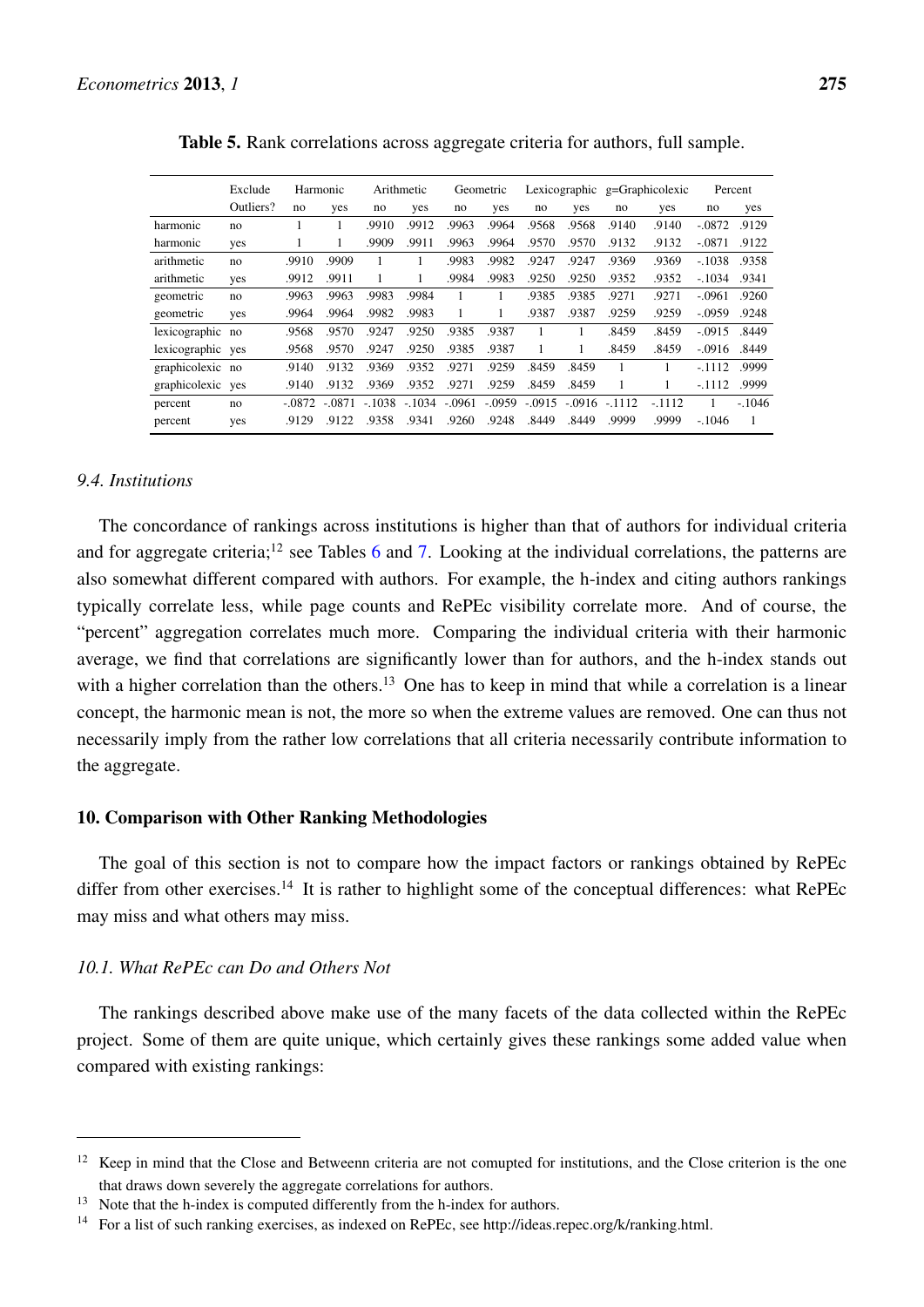#### Table 6. Rank correlations across criteria for institutions, full sample.

<span id="page-27-0"></span>

|                  | Nb.  | DN <sub>b</sub>                                                                                             | Sc.  |      |      |      | WSc ANb ASc AWSc Nb D                        |              |                           |    |                                    |                                                             |      |                     |      |                                                                 |      | Sc DSc WSc WDSc ANb AD ASc ADSc AWSc AWDSc H |      | NC   | RC                                                                                | Nb   |      |                           |           |              |                                |      |      |      | Sc WSc ANb ASc AWSc Abs Down AAbs ADown Harm |               |
|------------------|------|-------------------------------------------------------------------------------------------------------------|------|------|------|------|----------------------------------------------|--------------|---------------------------|----|------------------------------------|-------------------------------------------------------------|------|---------------------|------|-----------------------------------------------------------------|------|----------------------------------------------|------|------|-----------------------------------------------------------------------------------|------|------|---------------------------|-----------|--------------|--------------------------------|------|------|------|----------------------------------------------|---------------|
|                  |      | Works Works Works Works Works Works Works Cites Cites Cites Cites Cites Cites Cites Cites Cites Cites Cites |      |      |      |      |                                              |              |                           |    |                                    |                                                             |      |                     |      |                                                                 |      | Cites                                        |      |      | Index Authors Authors Pages Pages Pages Pages Pages Pages Views loads Views loads |      |      |                           |           |              |                                |      |      |      |                                              | onic          |
| <b>NbWorks</b>   | -1   | .992                                                                                                        | .856 | .807 | .991 | .841 |                                              |              |                           |    |                                    |                                                             |      |                     |      | .792 .714 .653 .751 .751 .751 .751 .751 .792 .801 .801 .804     |      | .694                                         | .768 | .816 | .808                                                                              |      |      |                           |           |              | .744. 797. 956. 762. 815. 966. | .937 | .920 | .921 | .903                                         | .524          |
| <b>DNbWorks</b>  | .992 |                                                                                                             | .817 | .764 | .996 | .804 |                                              |              |                           |    |                                    |                                                             |      |                     |      | .611 673. 630 673. 716. 757. 667. 624. 688. 644. 756. 748. 750. |      | .653                                         | .761 | .782 | .774                                                                              | .964 |      | .779. 722. 956. 763. 779. |           |              |                                | .923 | .903 | .914 | .892                                         | .538          |
| <b>ScWorks</b>   | .856 | .817                                                                                                        |      | .994 | .846 | .997 | .990                                         |              |                           |    |                                    | .952 .951 .968 .973 .940 .959 .932 .951 .951 .957 .968 .973 |      |                     |      |                                                                 | .922 | .944                                         | .725 | .980 | .980                                                                              | .887 | .986 | .976 .889                 |           | .978         | .967                           | .921 | .922 | .915 | .920                                         | .405          |
| <b>WScWorks</b>  | .807 | .764                                                                                                        | .994 |      | .796 | .993 | .997                                         |              |                           |    |                                    | .968 .971 .959 .972 .955 .969 .962 .968 .951                |      |                     |      | .966                                                            | .945 | .962                                         | .697 | .976 | .978                                                                              | .846 | .984 | .985                      | .849      | .978         | .977                           | .889 | .893 | .884 | .893                                         | .378          |
| <b>ANbWorks</b>  | .991 | .996                                                                                                        | .846 | .796 |      | .837 | .787                                         |              |                           |    | .777 .791 .679 .720 .660           | .700.749.781                                                |      |                     | .668 | .708                                                            | .650 | .689                                         | .770 | .808 | .801                                                                              | .969 | .810 | .757                      | .967      | .797         | .745                           | .930 | .912 | .927 | .906                                         | .538          |
| <b>AScWorks</b>  | .841 | .804                                                                                                        | .997 | .993 | .837 |      | .994                                         |              |                           |    |                                    | .969, 961, 969, 952, 957, 959, 969, 967, 968                |      |                     | .938 | .955                                                            | .929 | .947                                         | .720 | .977 | .977                                                                              | .878 | .987 | .979                      | .884.984  |              | .975                           | .910 | .910 | .910 | .914                                         | .404          |
| <b>AWScWorks</b> | .792 | .750                                                                                                        | .990 | .997 | .787 | .994 |                                              |              |                           |    | .965 .964 .960 .968 .955           | .965                                                        |      | .963 .967 .955      |      | .967                                                            | .950 | .963                                         | .691 | .971 | .974                                                                              | .835 | .983 | .987                      | .843      | .982         | .984                           | .877 | .879 | .878 | .886                                         | .375          |
| <b>NbCites</b>   | .784 | .748                                                                                                        | .968 | .968 | .777 | .967 | .965                                         | $\mathbf{1}$ |                           |    | .993 .977 .986 .969                | .980                                                        |      |                     |      | .990 .993 .971 .982                                             | .963 | .976                                         | .679 | .991 | .992                                                                              | .831 | .971 | .971                      | .834      | .966         | .964                           | .900 | .908 | .900 | .914                                         | .365          |
| <b>DCites</b>    | .801 | .765                                                                                                        | .973 | .971 | .791 | .968 | .964                                         | .993         | -1                        |    | .975 .989 .966 .981                |                                                             |      |                     |      | .988 .996 .966 .982                                             | .957 | .974                                         | .684 | .995 | .994                                                                              | .841 | .969 | .968                      | .841      | .96          | .957                           | .915 | .925 | .911 | .926                                         | .368          |
| <b>ScCites</b>   | .686 | .644                                                                                                        | .940 | .959 | .679 | .943 | .960 .977 .975                               |              |                           | -1 |                                    | .995, 996, 978, 986, 996, 999, 995                          |      |                     |      |                                                                 | .994 | .995                                         | .613 | .967 | .970                                                                              |      |      | .742 .949 .970 .748 .947  |           |              | .965                           | .831 | .842 | .834 | .853                                         | .303          |
| <b>DScCites</b>  | .730 | .688                                                                                                        | .959 | .972 | .720 | .957 | .968                                         |              | .986 .989 .995            |    |                                    | 1 .991 .999 .987 .987 .987 .996                             |      |                     |      |                                                                 | .984 | .994                                         | .642 | .982 | .984                                                                              | .779 |      | .962 .975 .783 .956 .967  |           |              |                                | .864 | .876 | .861 | .880                                         | .325          |
| WScCites         | .667 | .624                                                                                                        | .932 | .955 | .660 | .935 | .955                                         |              | .969 .966 .999 .991       |    | $\overline{1}$                     | .995                                                        |      | .980 .970 .995      |      | .992                                                            | .996 | .995                                         | .601 | .958 | .961                                                                              | .725 |      | .942 .967 .732 .941       |           |              | .963                           | .814 | .826 | .818 | .838                                         | .295          |
| WDScCites        | .711 | .667                                                                                                        | .951 | .969 | .700 | .950 | .965                                         |              | .980 .981 .996 .999 .995  |    |                                    | -1.                                                         |      | .982 .980 .989      |      | .995                                                            | .987 | .996                                         | .631 | .975 | .977                                                                              | .762 |      | .956 .973 .766 .951       |           |              | .965                           | .847 | .860 | .845 | .865                                         | .317          |
| ANbCites         | .751 | .716                                                                                                        | .957 | .962 | .749 | .961 | .963                                         |              |                           |    | .980, 987, 986, 988, 990,          | .982                                                        |      | .996                | .988 | .992                                                            | .981 | .987                                         | .656 | .984 | .985                                                                              | .804 | .965 | .972 .812 .965            |           |              | .970                           | .878 | .886 | .886 | .901                                         | .348          |
| <b>ADCites</b>   | .786 | .752                                                                                                        | .968 | .968 | .781 | .969 | .967                                         |              |                           |    | .980 .993 .996 .978 .987 .970 .980 |                                                             | .996 | -1                  | .976 | .989                                                            | .968 | .982                                         | .678 | .992 | .992                                                                              | .833 | .971 | .972                      | .838.968  |              | .966                           | .903 | .912 | .906 | .922                                         | .368          |
| <b>AScCites</b>  | .671 | .630                                                                                                        | .931 | .951 | .668 | .938 | .955                                         |              |                           |    | .989, 995, 996, 996, 996, 971.     |                                                             |      | .988.976            |      | .995                                                            | .999 | .996                                         | .604 | .959 | .962                                                                              | .732 | .945 | .967                      | .742.948  |              | .967                           | .817 | .827 | .826 | .845                                         | .301          |
| ADScCites        | .714 | .673                                                                                                        | .952 | .966 | .708 | .955 | .967                                         |              |                           |    | .982 .982 .995 .996 .992 .995      |                                                             |      | .992.989            | .995 |                                                                 | .992 | .999                                         | .634 | .976 | .979                                                                              | .769 | .961 | .976                      | .776 .960 |              | .973                           | .850 | .861 | .855 | .873                                         | .323          |
| AWScCites        | .653 | .611                                                                                                        | .922 | .945 | .650 | .929 | .950                                         |              | .963 .957 .994 .984 .996  |    |                                    | .987                                                        | .981 | .968                | .999 | .992                                                            |      | 995                                          | .592 | .950 | .954                                                                              | .715 | .937 | .963                      | .725      | .941         | .964                           | .800 | .811 | .810 | .830                                         | .292          |
| AWDScCites .694  |      | .653                                                                                                        | .944 | .962 | .689 | .947 | .963                                         |              |                           |    |                                    | .976 .974 .995 .994 .995 .996 .987 .982 .996                |      |                     |      | .999                                                            | .995 |                                              | .622 | .969 | .972                                                                              | .752 | .954 | .973                      | .759.954  |              | .971                           | .833 | .845 | .839 | .858                                         | .314          |
| <b>HIndex</b>    | .768 | .761                                                                                                        | .725 | .697 | .770 | .720 | .691                                         |              | .679 .684 .613 .642 .601  |    |                                    | .631                                                        |      | .656 .678 .604      |      | .634                                                            | .592 | .622                                         |      | .700 | .697                                                                              | .777 | .709 | .675                      | .780.704  |              | .670                           | .749 | .737 | .744 | .732                                         | .757          |
| <b>NCAuthors</b> | .816 | .782                                                                                                        | .980 | .976 | .808 | .977 |                                              |              |                           |    |                                    | .971 .991 .995 .967 .982 .958 .975 .984 .992 .959 .976      |      |                     |      |                                                                 | .950 | .969                                         | .700 |      |                                                                                   |      |      | .856 .975 .970 .858 .967  |           |              | .960                           | .920 | .930 | .917 | .932                                         | .385          |
| <b>RCAuthors</b> | .808 | .774                                                                                                        | .980 | .978 | .801 | .977 |                                              |              |                           |    |                                    | .979 .962 .992 .985 .977 .981 .961 .977 .985 .992 .994 .974 |      |                     |      |                                                                 | .954 | .972                                         | .697 |      |                                                                                   | .851 |      | .976 .973 .853 .969       |           |              | .964                           | .914 | .924 | .912 | .927                                         | .381          |
| <b>NbPages</b>   | .966 | .964                                                                                                        | .887 | .846 | .969 | .878 | .835                                         |              |                           |    |                                    | .831 .841 .742 .779 .725 .762 .804 .833 .732 .841           |      |                     |      |                                                                 | .715 | .752                                         | .777 | .856 | .851                                                                              |      | .876 | .826                      | .996      | .864         | .814                           | .933 | .920 | .927 | .914                                         | .532          |
| ScPages          | .815 | .779                                                                                                        | .986 | .984 | .810 | .987 | .983                                         |              |                           |    |                                    | .945 .971 .969 .962 .942 .956 .965 .971 .945                |      |                     |      | .961                                                            | .937 | .954                                         | .709 | .975 | .976                                                                              | .876 |      | .993                      | .881      | .997         | .988                           | .892 | .893 | .893 | .899                                         | .400          |
| WScPages         | .762 | .722                                                                                                        | .976 | .985 | .757 | .979 | .987                                         |              |                           |    |                                    | .972 .972 .973 .973 .972 .972 .974 .978 .974                |      |                     |      | .976                                                            | .963 | .973                                         | .675 | .970 | .973                                                                              | .826 | .993 |                           | .834      | .992         | .997                           | .859 | .862 | .862 | .871                                         | .361          |
| ANbPages         | .956 | .956                                                                                                        | .889 | .849 | .967 | .884 | .843                                         |              |                           |    |                                    | .838, 812, 838, 742, 756, 752, 753, 841, 841, 834.          |      |                     |      | .776                                                            | .725 | .759                                         | .780 | .858 | .853                                                                              | .996 | .881 | .834                      | 1         | .875         | .827                           | .927 | .913 | .928 | .914                                         | .541          |
| AScPages         | .797 | .763                                                                                                        | .978 | .978 | .797 | .984 | .982                                         |              | .941, 956, 947, 960, 966. |    |                                    | .951                                                        |      | .965 .968 .948      |      | .960                                                            | .941 | .954                                         | .704 | .967 | .969                                                                              | .864 | .997 | .992                      | .875      | $\mathbf{1}$ | .994                           | .877 | .877 | .883 | .889                                         | $\mathcal{A}$ |
| AWScPages        | .744 | .706                                                                                                        | .967 | .977 | .745 | .975 | .984                                         |              |                           |    | .964 .957 .965 .967 .963 .965      |                                                             |      | .970 .966 .967      |      | .973                                                            | .964 | .971                                         | .670 | .960 | .964                                                                              | .814 | .988 | .997                      | .827      | .994         |                                | .843 | .845 | .852 | .860                                         | .361          |
| AbsViews         | .937 | .923                                                                                                        | .921 | .889 | .930 | .910 | .877                                         |              |                           |    | .900 .915 .831 .864 .814 .847      |                                                             |      | .878 .903 .817      |      | .850                                                            | .800 | .833                                         | .749 | .920 | .914                                                                              | .933 | .892 | .859                      | .927      | .877         | .843                           |      | .994 | .993 | .988                                         | .48           |
| Downloads        | .920 | .903                                                                                                        | .922 | .893 | .912 | .910 | .879                                         |              |                           |    |                                    | .908 .925 .842 .876 .826 .860                               |      | .886 .912 .827 .861 |      |                                                                 | .811 | .845                                         | .737 | .930 | .924                                                                              | .920 | .893 | .862 .913 .877            |           |              | .845                           | .994 |      | .986 | .992                                         | .464          |
| AAbsViews        | .921 | .914                                                                                                        | .915 | .884 | .927 | .910 |                                              |              |                           |    |                                    | 85. 826. 906. 806. 845. 818. 818. 845. 900. 878. 878.       |      |                     |      |                                                                 | .810 | .839                                         | .744 | .917 | .912                                                                              | .927 |      | .893 .862 .928 .883       |           |              | .852                           | .993 | .986 |      | .994                                         | .486          |
| ADownloads       | .903 | .892                                                                                                        | .920 | .893 | .906 | .914 |                                              |              |                           |    |                                    | 873. 845. 922. 901. 855. 880. 838. 880. 914. 886. 914. 886. |      |                     |      |                                                                 | .830 | .858                                         | .732 | .932 | .927                                                                              |      |      | .914 .899 .871 .914 .889  |           |              | .860                           | .988 | .992 | .994 |                                              | .469          |
| Harmonic         | .524 | .538                                                                                                        | .405 | .378 | .538 | .404 | .375 .361 .368 .368 .317 .348 .368 .301 .323 |              |                           |    |                                    |                                                             |      |                     |      |                                                                 | .292 | .314                                         | .757 | .385 | .381                                                                              | .532 |      | .400 .361 .541            |           | .4           | .361                           | .48  | .464 | .486 | .469                                         | $\mathbf{1}$  |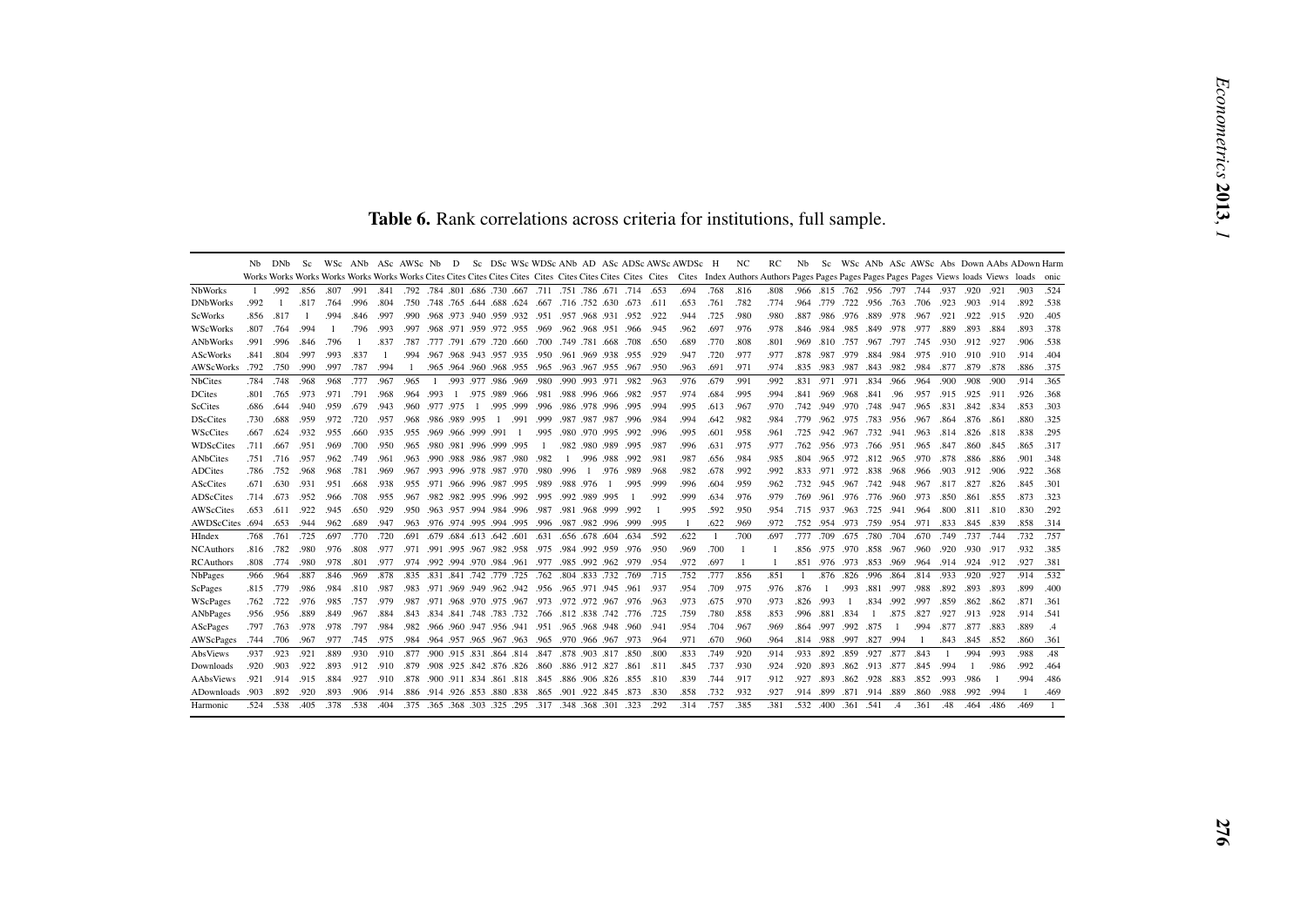<span id="page-28-0"></span>

|                                                             |            |              | harmonic     | arithmetic                          |                |                | geometric         |                                                     | lexicographic graphicolexic  |                |       | percent        |                |  |
|-------------------------------------------------------------|------------|--------------|--------------|-------------------------------------|----------------|----------------|-------------------|-----------------------------------------------------|------------------------------|----------------|-------|----------------|----------------|--|
| exclude outliers?                                           |            | no           | yes          | no                                  | yes            | no             | yes               | no                                                  | yes                          | no             | yes   | no             | yes            |  |
| harmonic                                                    | no         | $\mathbf{1}$ | .9992        | .6096                               | .6105          | .7063          |                   | .7038.8849                                          | .8849                        | .5241          | .5241 | .5254          | .5423          |  |
| harmonic                                                    | yes        | .9992        | $\mathbf{1}$ | .6304                               | .6315          |                |                   | .7272 .7250 .8966                                   |                              | .8966.5437     | .5437 | .5462.5637     |                |  |
| arithmetic                                                  | no         | .6096        | .6304        | $\overline{1}$                      | .9998          |                |                   |                                                     | .9165 7533. 7533 9165. 9602. |                | .9165 | .9481          | .9668          |  |
| arithmetic                                                  | yes        | .6105        | .6315        | .9998                               | $\overline{1}$ |                | .9630 .9619 .7561 |                                                     | .7561                        | .9138          | .9138 | .9490          | .9677          |  |
| geometric                                                   | no         |              |              | .7063 .7272 .9602 .7063             |                | $\overline{1}$ |                   | .9998. .8559                                        | .8559                        | .8599          | .8599 | .9048.9241     |                |  |
| geometric                                                   | <b>ves</b> |              |              | .7038 .7250 .9589 .9619 .9998       |                |                | $\boxed{1}$       | .8557                                               | .8557                        | .8579          | .8579 | .9046          | .9239          |  |
| lexicographic                                               | no         |              |              | .8559 .8966 .7533 .7561 .8559 .8849 |                |                |                   | $\sim$ 1                                            | 1                            | .6551          | .6551 | .6904          | .7093          |  |
| lexicographic yes                                           |            |              |              | 8557. 8559. 7561. 7533. 8849. 8849. |                |                |                   | $\blacksquare$                                      | 1                            | .6551          | .6551 | .6904          | .7093          |  |
| graphicolexic no                                            |            |              |              | .5241 .5437 .9138 .8599 .8579 .6551 |                |                |                   |                                                     | .6551                        | 1              |       | .8593          | .8774          |  |
| graphicolexic yes .5241 .5437 .9165 .9138 .8599 .8579 .6551 |            |              |              |                                     |                |                |                   |                                                     | .6551                        | $\overline{1}$ |       | .8593          | .8774          |  |
| percent                                                     | no         | .5254        |              | .5462.9481                          | .9490          | .9048          |                   | .9046. .6904                                        | .6904                        | .8593          | .8593 | $\overline{1}$ | .9959          |  |
| percent                                                     |            |              |              |                                     |                |                |                   | 7093. 7093. 9677. 9241. 9241. 9247. 5637. 5423. yes |                              | .8774          | .8774 | .9959          | $\overline{1}$ |  |

Table 7. Rank correlations across aggregate criteria for institutions, full sample.

- 1. Timeliness: The data in RePEc are constantly updated and the results are continuously refreshed on its websites. For example, a working paper or article is typically listed within 24 hours of the publisher indexing it, its citation analysis is released within a month, and its downloads are continuously monitored.
- 2. Current Affiliations: Rankings of institutions reflect the current affiliations of authors and can incorporate the move of an author from one affialiation to the other into account within a month. Other counts typically take into account only the affiliation at the time of publication.
- 3. Pre-Publications: Established citation aggregators typically consider only citations in journals to journal articles. Even the set of journals is often severely limited. There are no such restrictions in RePEc. In fact, working papers are a very important means of dissemination in economics (and RePEc may have contributed to this) that should not be neglected. Note that analyzing working papers also significantly contributes to the timeliness of rankings.
- 4. Certainty about Authorship: Given that authors acknowledge what works they have authored when they maintain their RePEc profiles, one big issue in ranking authors is resolved: name ambiguities. Indeed, many publications provide only the initial of the first name. Also, there are homonyms in the profession. The use of RePEc data leave no doubt.
- 5. New Ranking Criteria: Thanks to the fact that authors build profiles in RePEc, it is possible to reliably count how many different authors cite a particular author. We do not know of the use of the NCAuthors, RCAuthors, Close, and Betweenn criteria elsewhere. The same applies to the h-index for journals, series, and institutions.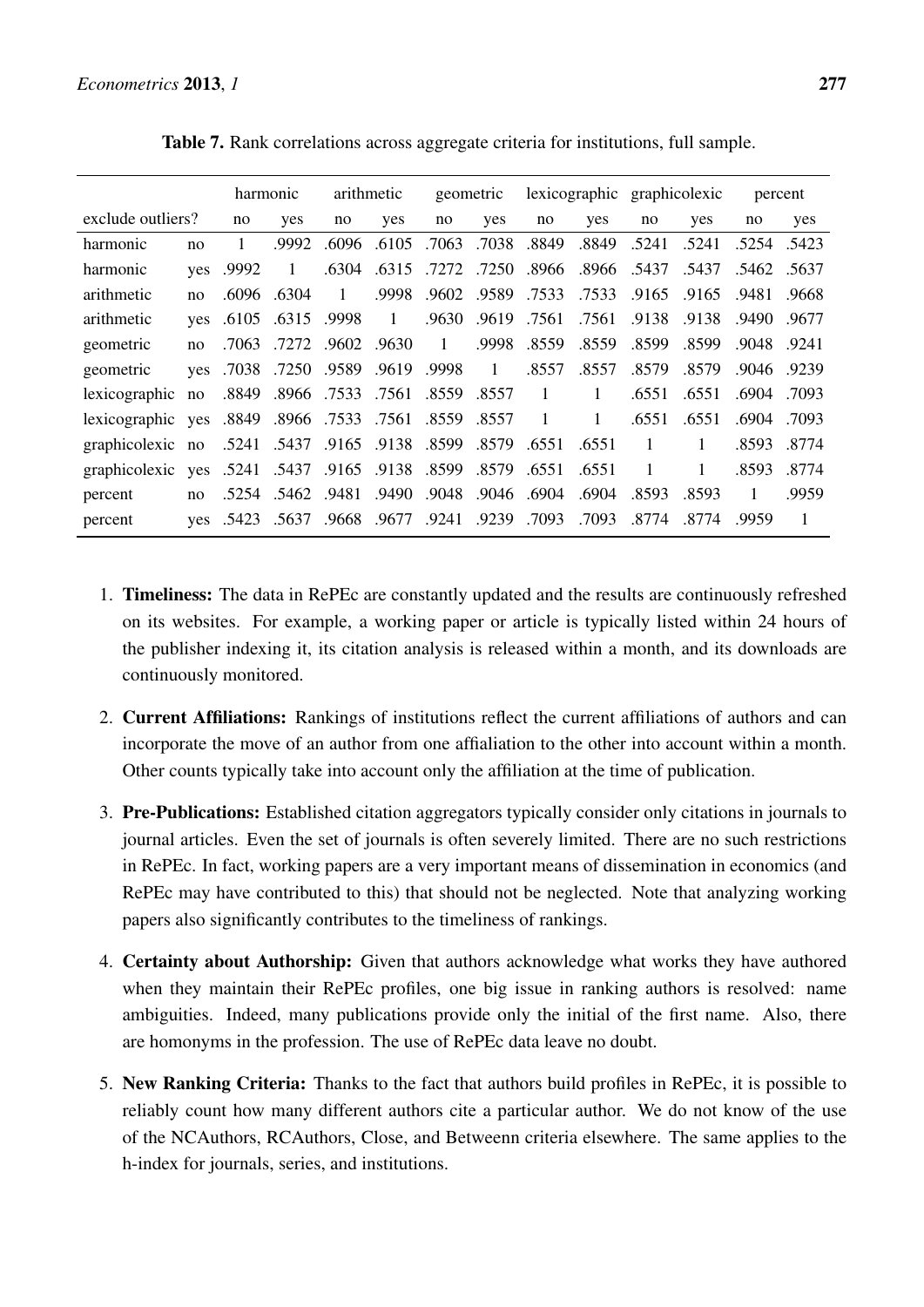# *10.2. What RePEc cannot Do*

There is very little human intervention in anything that RePEc does. Thus various aspects of other ranking analyses cannot be performed here:

- 1. Errors: Citation analysis is based heavily on automatic reference extraction from texts and pattern matching of titles. Errors can obviously happen, and probably more so than with analysis by humans. The most important case is when a list of other working papers in a particular series is printed on the last page of a paper, and this list is interpreted as the continuation of the citations. This is adjusted when reported, but affected authors have little incentive to report this. Authors can now remove citations that are not accurate, though.
- 2. Adjustments: Any criteria based on page counts can be adjusted by the size of the page or its average word count in order to truly reflect the length of the article. RePEc does not do this, as it is completely automated.
- 3. Stable impact factors: Due to the constant adjustments in RePEc, impact factors change frequently, within bounds. This can make the use of such factors difficult for third parties.
- 4. Comprehensiveness: Some important publications are still missing in RePEc, but RePEc has no staff to index them. Also, not all authors are registered with RePEc, and some do little to maintain the accuracy of their records.

# 11. Conclusions

In this paper, we hope to have demonstrated that the ranking exercises performed in RePEc are based on a sound methodology and can be useful. It should also be clear that they are a work in progress, as the data are not yet as comprehensive as they could be, both in terms of listed publications and, especially, registered authors. The citation database is the component that is the most experimental<sup>15</sup> at this point, as reference extraction and matching is difficult and error prone. As more publishers and more authors join in the RePEc project, as we perfect the analysis of the data, our confidence in the rankings will rise, and we hope the RePEc rankings will be regarded as a useful tool in the profession.

# Acknowledgments

This paper benefited from discussions and electronic correspondence with Kit Baum, Oded Galor, Bill Goffe, N. Gregory Mankiw, and Ekkehard Schlicht. The data used in these rankings would not exist without the major contributions of José Manuel Barrueco Cruz, Kit Baum, Sune Karlsson, Thomas Krichel, Ivan Kurmanov and all the other volunteers working on RePEc. This version updates the previous ones with several criteria that have been added since the last version, as well as updates for the tables. The views expressed are those of individual authors and do not necessarily reflect

<sup>&</sup>lt;sup>15</sup> All rankings mention their experimental nature. One metric that can be used to remove this label is when the number of items with references exceeds the number of items that are cited.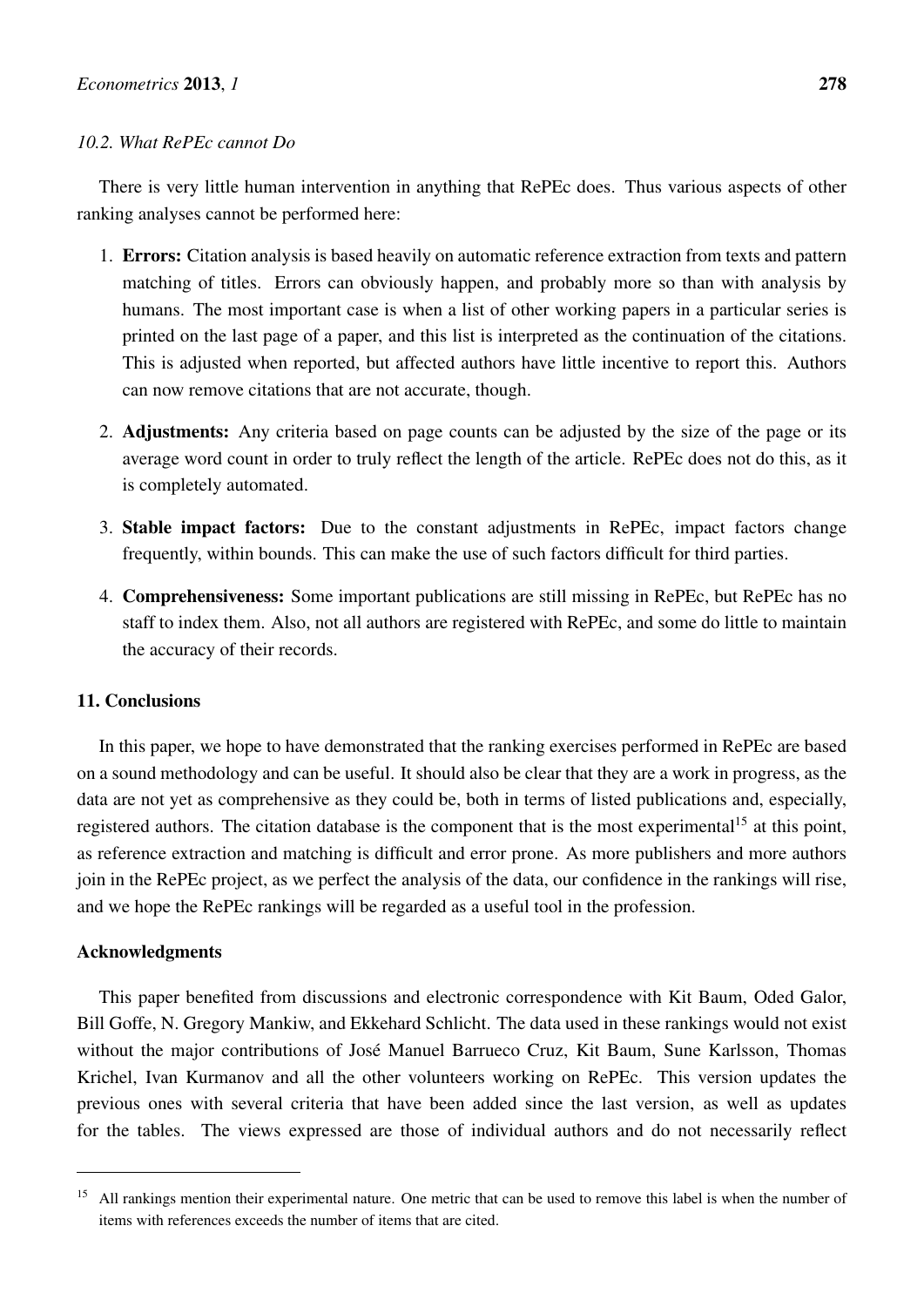official positions of the Federal Reserve Bank of St. Louis, the Federal Reserve System, or the Board of Governors.

# Conflicts of Interest

The author declares no conflict of interest.

# References

- <span id="page-30-0"></span>1. Available online at http://ideas.repec.org/ (accessed on 28 October 2013).
- <span id="page-30-1"></span>2. Available online at http://econpapers.repec.org/ (accessed on 28 October 2013).
- <span id="page-30-2"></span>3. Available online at http://inomics.com/ (accessed on 28 October 2013).
- <span id="page-30-3"></span>4. Available online at http://socionet.ru/ (accessed on 28 October 2013).
- <span id="page-30-4"></span>5. Available online at http://nep.repec.org/ (accessed on 28 October 2013).
- <span id="page-30-5"></span>6. Seiler, C.; Wohlrabe, K. Ranking Economists and Economic Institutions Using RePEc: Some Remarks. Ifo Working Paper 96, 2011. Available online at: http://www.econstor.eu/handle/10419/ 73773 (accessed on 28 October 2013).
- 7. Seiler, C.; Wohlrabe, K. Ranking Economists on the Basis of Many Indicators: An Alternative Approach Using RePEc Data. *J. Informetr.* 2012, *6*, 389-402.
- <span id="page-30-6"></span>8. Seiler, C.; Wohlrabe, K. Archetypal Scientists. *J. Informetr.* 2013, *7*, 345–356.
- <span id="page-30-7"></span>9. Gibson, J.; Anderson, D.; Tressler, J. Which Journal Rankings Best Explain Academic Salaries? Evidence from the University of California. Working Paper 12/10, University of Waikato, Department of Economics, 2012; available online at: http://researchcommons.waikato.ac.nz/ handle/10289/6690 (accessed on 28 October 2013).
- <span id="page-30-8"></span>10. Tol, R.S.J. Quantile Kernel Regression for Identifying Excellent Economists. Working Paper 6013, Department of Economics, University of Sussex, 2013a. available online at: http://ideas.repec.org/p/sus/susewp/6013.html (accessed on 28 October 2013).
- <span id="page-30-9"></span>11. Tol, R.S.J. The Matthew Effect for Cohorts of Economists. *J. Informetr.* 2013, *7*, 522–527.
- <span id="page-30-10"></span>12. Chang, C.; McAleer, M. Ranking Leading Econometrics Journals Using Citations Data from ISI and RePEc. *Econometrics* 2013, *1*, 217–235.
- <span id="page-30-11"></span>13. Krichel, T.; Christian Zimmermann, C. The Economics of Open Source Bibliographic Data Provision. *Economic Analysis and Policy* 2009, *39*, 143–152.
- <span id="page-30-12"></span>14. Available online at http://edirc.repec.org/ (accessed on 28 October 2013).
- <span id="page-30-13"></span>15. Available online at http://citec.repec.org/ (accessed on 28 October 2013).
- <span id="page-30-14"></span>16. Available online at http://logec.repec.org/ (accessed on 28 October 2013).
- <span id="page-30-15"></span>17. Brin, S.; Page, T. The Anatomy of a Large-Scale Hypertextual Web Search Engine. *Comput. Netw.* 1998, *30*, 107–117.
- <span id="page-30-16"></span>18. Available online at http://www.eigenfactor.org/ (accessed on 28 October 2013).
- <span id="page-30-17"></span>19. Hirsch, J.E. An index to quantify an individual's scientific out. *Proc. Natl. Acad. Sci. U.S.A.* 2005 *102*, 16569–16572.
- <span id="page-30-18"></span>20. Wu, Q. The w-index: A significant improvement of the h-index. *J. Am. Soc. Inf. Sci. Technol.* 2010 *61*, 609–614.